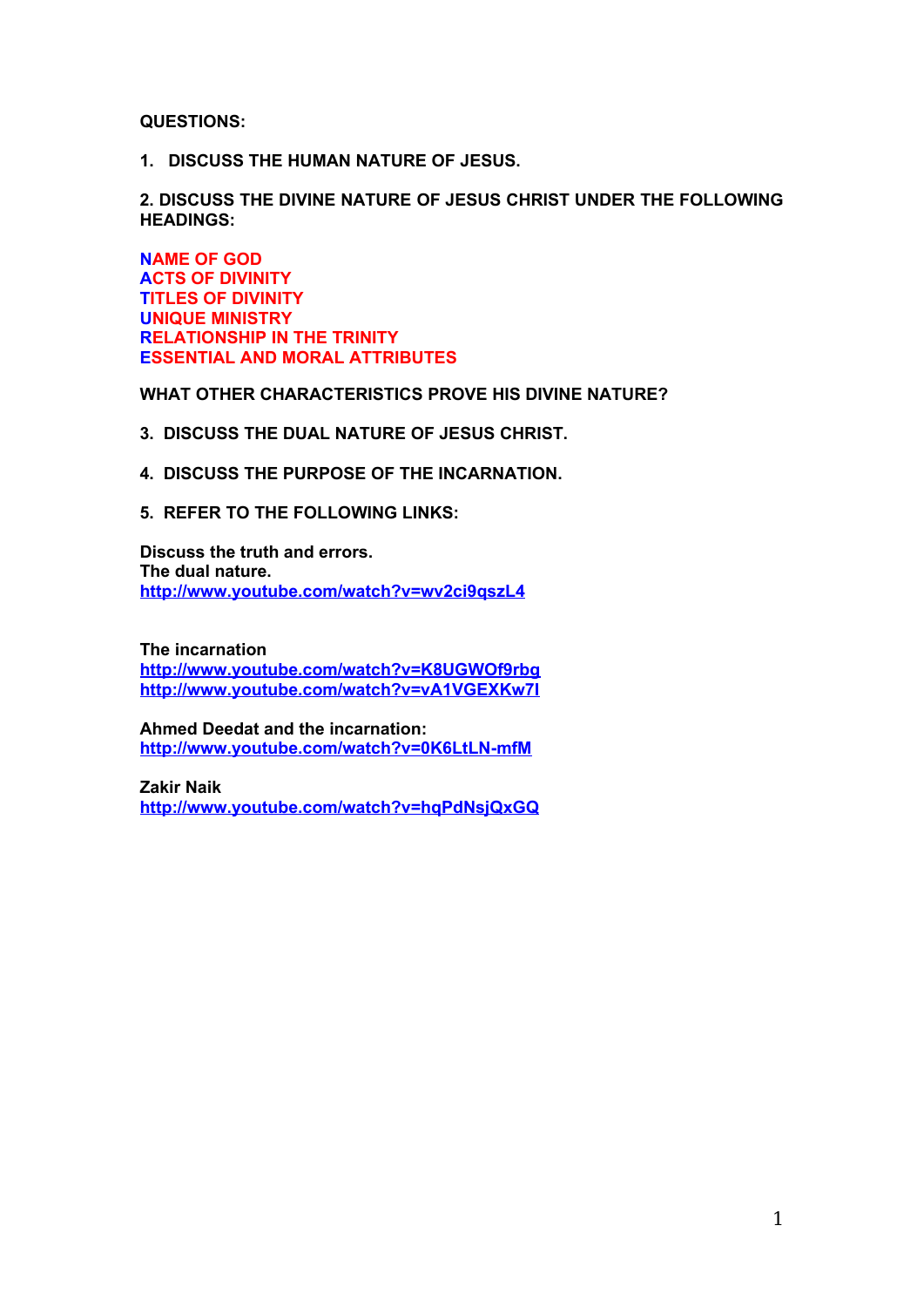#### **ANSWERS:**

**1. HUMANITY OF JESUS**

**Jesus had a human nature not a sinful nature.**

**MNEMONIC "ADAMIC"**

**ANCESTRY OF A HUMAN DEVELOPMENT OF A HUMAN APPEARANCE OF A HUMAN MIND OF A HUMAN INFIRMITIES OF A HUMAN CALLED HUMAN NAMES**

**AMPLIFICATION:**

# **1.1 ANCESTRY OF A HUMAN**

**He was born of a woman.**

### *Gal 4:4*

*But when the fullness of the time had come, God sent forth His Son, born of a woman, born under the law, (NKJ)*

### *Matt 1:18*

*Now the birth of Jesus Christ was as follows: After His mother Mary was betrothed to Joseph, before they came together, she was found with child of the Holy Spirit. (NKJ)*

#### *Matt 1:24-25*

*24Then Joseph, being aroused from sleep, did as the angel of the Lord commanded him and took to him his wife, 25and did not know her till she had brought forth her firstborn Son. And he called His name Jesus. (NKJ)*

**Matthew traces his lineage to David and Abraham.**

#### *Matt 1:17*

*So all the generations from Abraham to David are fourteen generations, from David until the captivity in Babylon are fourteen generations, and from the captivity in Babylon until the Christ are fourteen generations.(NKJ)*

**His lineage makes Him the rightful heir to the throne of David. His messiahship could not be contested. Through Jesus, the seed of Abraham all the nations will be blessed.**

**Luke traces His lineage to Adam (Luke 3:23-38)**

**Jesus had a human ancestry. His birth though human was miraculous through the overshadowing of the Holy Spirit. He was born of a virgin without inheriting the sinful nature of His mother.**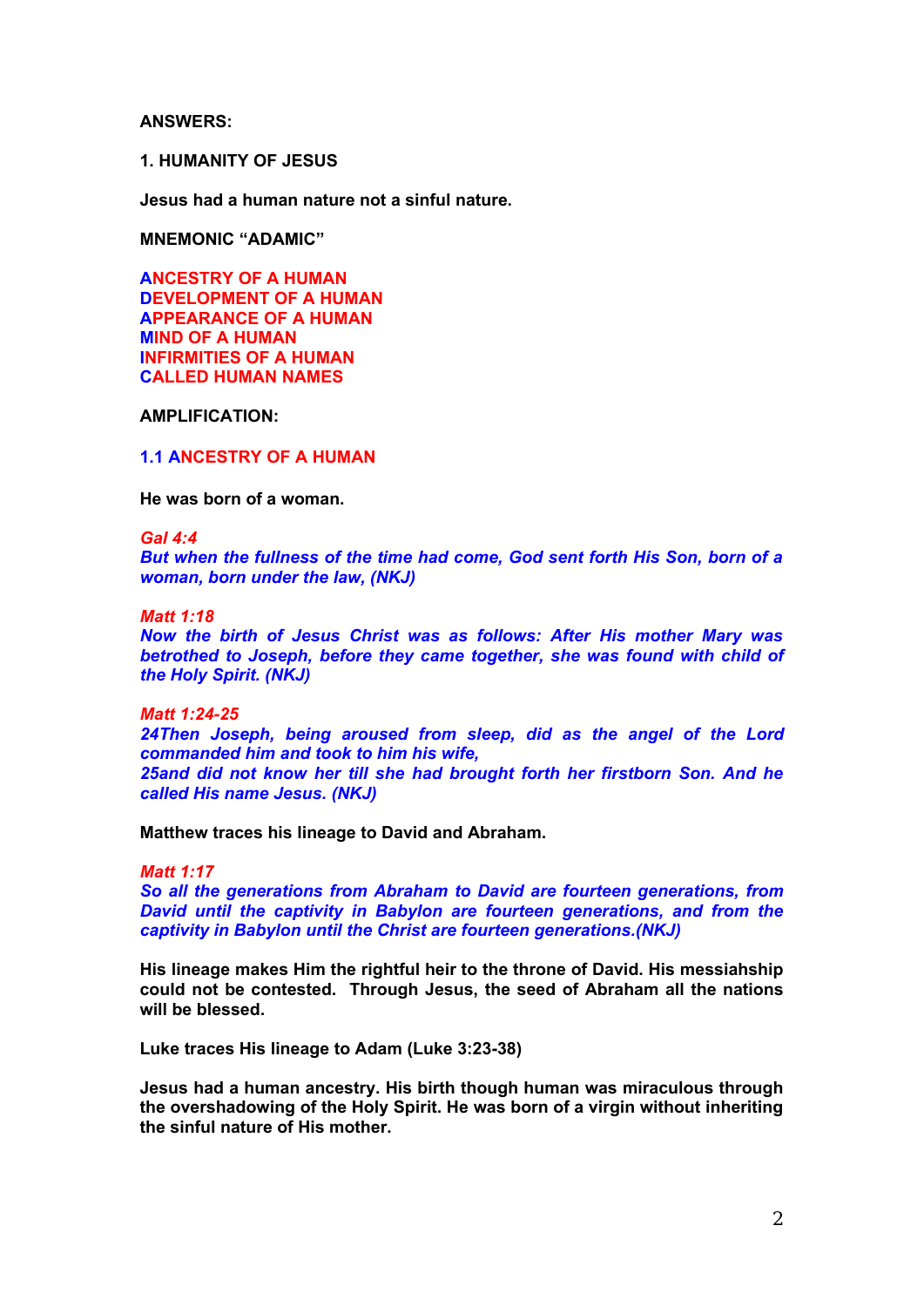*Heb 7:26*

*For such a High Priest was fitting for us, who is holy, harmless, undefiled, separate from sinners, and has become higher than the heavens;(NKJ)*

# **1.2 DEVELOPMENT OF A HUMAN**

**His physical and mental development was according to the natural laws of human growth.**

*Luke 2:40 And the Child grew and became strong in spirit, filled with wisdom; and the grace of God was upon Him.(NKJ)*

**His development was the result of the following:**

**Regular temple visits:**

*Luke 2:41 His parents went to Jerusalem every year at the Feast of the Passover.(NKJ)*

*Luke 2:46*

*Now so it was that after three days they found Him in the temple, sitting in the midst of the teachers, both listening to them and asking them questions.(NKJ)*

**Instructions from His parents:**

*Luke 2:51-52*

*51Then He went down with them and came to Nazareth, and was subject to them, but His mother kept all these things in her heart. 52And Jesus increased in wisdom and stature, and in favor with God and men. (NKJ)*

**Synagogue attendance:**

*Luke 4:16*

*So He came to Nazareth, where He had been brought up. And as His custom was, He went into the synagogue on the Sabbath day, and stood up to read. (NKJ)*

**Prayer:**

*Mark 1:35 Now in the morning, having risen a long while before daylight, He went out and departed to a solitary place; and there He prayed.(NKJ)*

**Study of the scriptures:**

*John 4:32-34 32But He said to them, "I have food to eat of which you do not know." 33Therefore the disciples said to one another, "Has anyone brought Him anything to eat?" 34Jesus said to them, "My food is to do the will of Him who sent Me, and to finish His work.(NKJ)*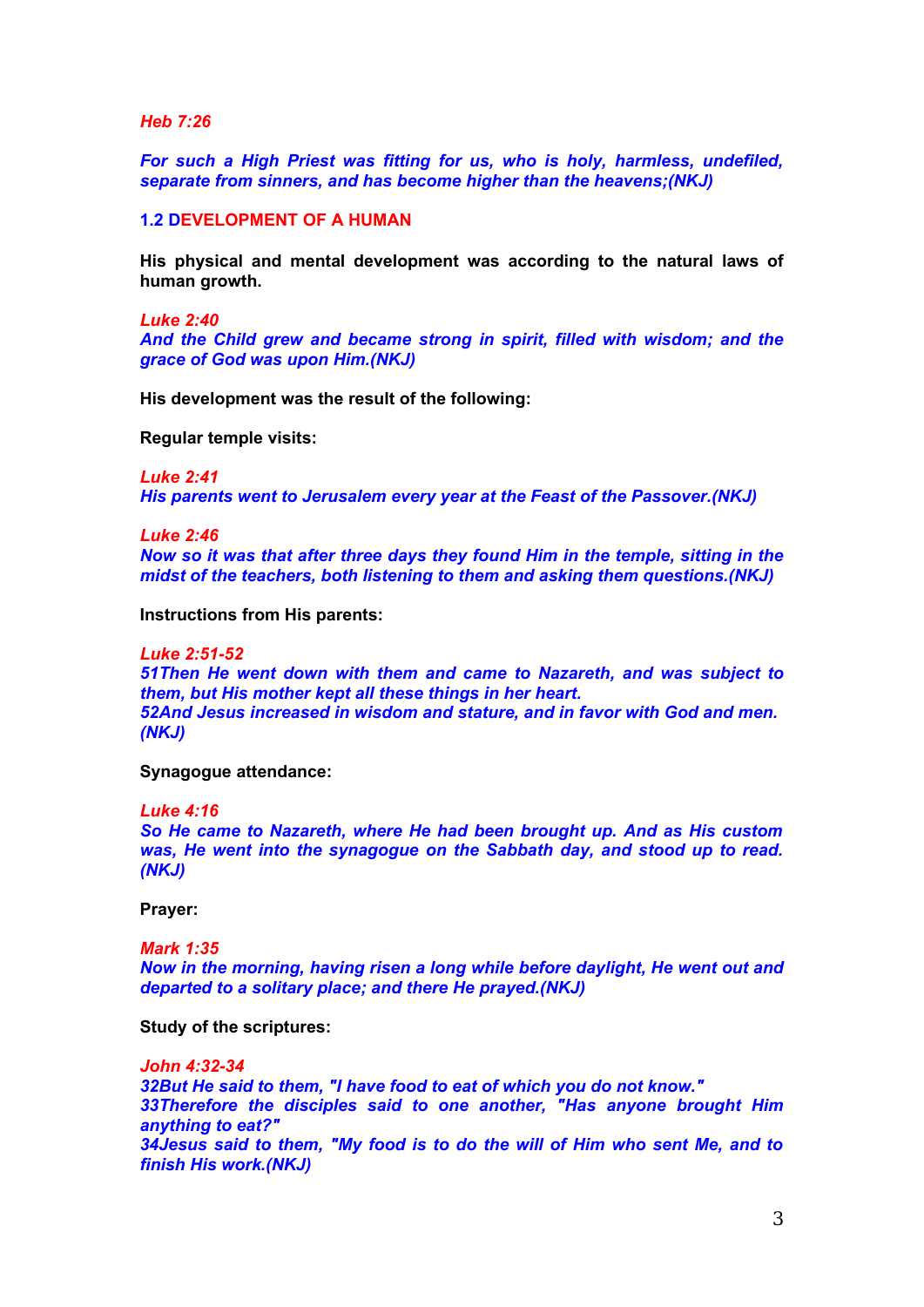*Luke 4:17*

*And He was handed the book of the prophet Isaiah. And when He had opened the book, He found the place where it was written :(NKJ)*

**Suffering:**

*Heb 5:7-8*

*7who, in the days of His flesh, when He had offered up prayers and supplications, with vehement cries and tears to Him who was able to save Him from death, and was heard because of His godly fear, 8though He was a Son, yet He learned obedience by the things which He suffered.(NKJ)*

#### **1.3 APPEARANCE OF A HUMAN**

*Phil 2:8*

*And being found in appearance as a man, He humbled Himself and became obedient to the point of death, even the death of the cross.(NKJ)*

**The Jews recognized Him as a man.**

*John 10:33*

*The Jews answered Him, saying, "For a good work we do not stone You, but for blasphemy, and because You, being a Man, make Yourself God."(NKJ)*

**He had a human body.**

*Heb 10:5*

*Therefore, when He came into the world, He said: "Sacrifice and offering You did not desire, but a body You have prepared for Me.(NKJ)*

*Matt 26:12*

*"For in pouring this fragrant oil on My body, she did it for My burial.(NKJ)*

**Called a man:**

**By John the Baptist.**

*John 1:30*

*"This is He of whom I said, 'After me comes a Man who is preferred before me, for He was before me.'(NKJ)*

**By Peter**

*Acts 2:22 "Men of Israel, hear these words: Jesus of Nazareth, a Man attested by God to you by miracles, wonders, and signs which God did through Him in your midst, as you yourselves also know--(NKJ)*

**1.4 MIND OF A HUMAN**

*Matt 26:38 Then He said to them, "My soul is exceedingly sorrowful, even to death. Stay here and watch with Me."(NKJ)*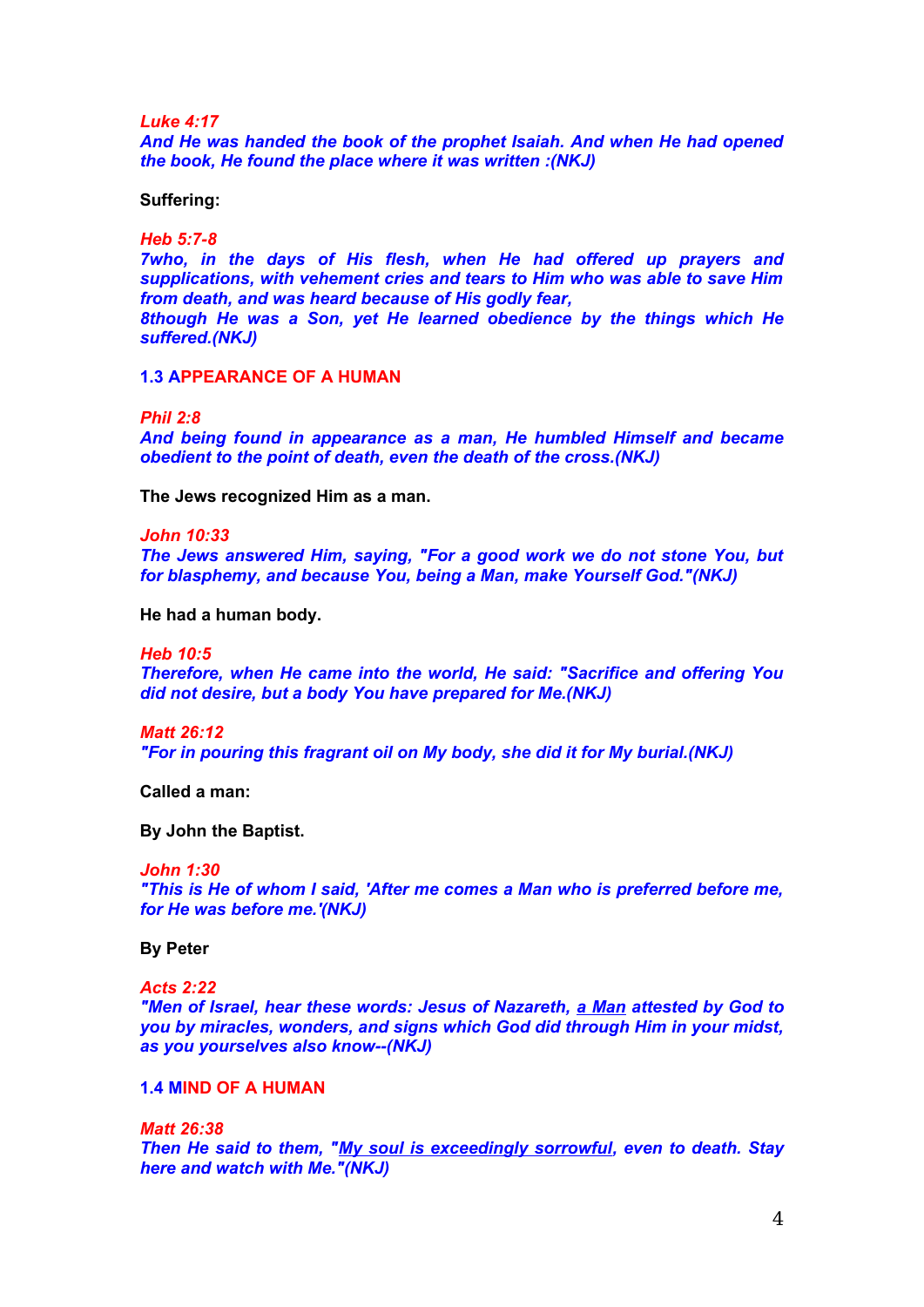**The soul refers to His mind, emotions and will.** 

*John 12:27*

*"Now My soul is troubled, and what shall I say? 'Father, save Me from this hour'? But for this purpose I came to this hour. (NKJ)*

#### **1.5 INFIRMITIES OF A HUMAN**

#### **Weariness**

*John 4:6 Now Jacob's well was there. Jesus therefore, being wearied from His journey, sat thus by the well. It was about the sixth hour. (NKJ)*

### **Hunger**

*Mark 11:12*

*Now the next day, when they had come out from Bethany, He was hungry. (NKJ)*

#### **Temptation**

*Heb 2:18 For in that He Himself has suffered, being tempted, He is able to aid those who are tempted.(NKJ)*

*Matt.4:1-11*

**Thirst**

*John 19:28 After this, Jesus, knowing that all things were now accomplished, that the Scripture might be fulfilled, said, "I thirst!"(NKJ)*

### **Required strengthening**

#### *Luke 22:42-44*

*42saying, "Father, if it is Your will, take this cup away from Me; nevertheless not My will, but Yours, be done." 43Then an angel appeared to Him from heaven, strengthening Him. 44And being in agony, He prayed more earnestly. Then His sweat became like great drops of blood falling down to the ground. (NKJ)*

### **Suffered in the flesh**

*1 Pet 4:1*

*Therefore, since Christ suffered for us in the flesh, arm yourselves also with the same mind, for he who has suffered in the flesh has ceased from sin, (NKJ)*

#### **Experienced death**

#### *Heb 10:11-12*

*11And every priest stands ministering daily and offering repeatedly the same sacrifices, which can never take away sins. 12But this Man, after He had offered one sacrifice for sins forever, sat down at the right hand of God, (NKJ)*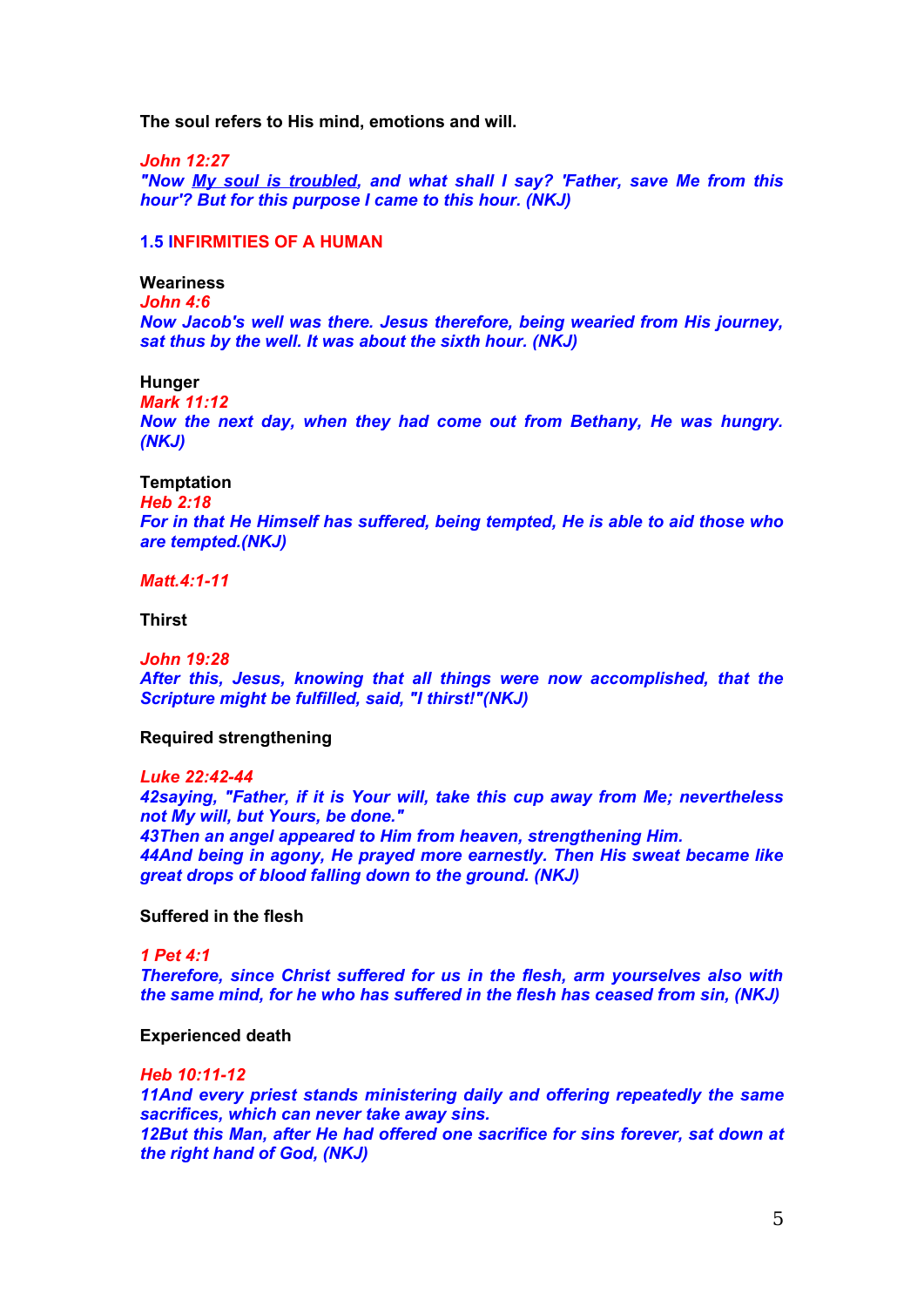*1 Pet 3:18*

*For Christ also suffered once for sins, the just for the unjust, that He might bring us to God, being put to death in the flesh but made alive by the Spirit, (NKJ)*

*1 Cor 15:3*

*For I delivered to you first of all that which I also received: that Christ died for our sins according to the Scriptures, (NKJ)*

## **1.6 CALLED HUMAN NAMES**

**• SON OF ABRAHAM** 

*Matt 1:1*

*The book of the genealogy of Jesus Christ, the Son of David, the Son of Abraham:*

*(NKJ)*

**SON OF DAVID**

*Matt 1:1 The book of the genealogy of Jesus Christ, the Son of David, the Son of Abraham: (NKJ)*

**THE SON OF MAN**

*Matt 26:24*

*"The Son of Man indeed goes just as it is written of Him, but woe to that man by whom the Son of Man is betrayed! It would have been good for that man if he had not been born."(NKJ)*

*Matt 26:64*

*Jesus said to him, "It is as you said. Nevertheless, I say to you, hereafter you will see the Son of Man sitting at the right hand of the Power, and coming on the clouds of heaven."(NKJ)*

**As representative of the human race.**

#### *Heb 2:6-9*

*6But one testified in a certain place, saying: "What is man that You are mindful of him, or the son of man that You take care of him?*

*7You have made him a little lower than the angels; you have crowned him with glory and honor, and set him over the works of Your hands.*

*8You have put all things in subjection under his feet." For in that He put all in subjection under him, He left nothing that is not put under him. But now we do not yet see all things put under him.*

*9But we see Jesus, who was made a little lower than the angels, for the suffering of death crowned with glory and honor, that He, by the grace of God, might taste death for everyone.(NKJ)*

**JESUS**

*Matt 1:21*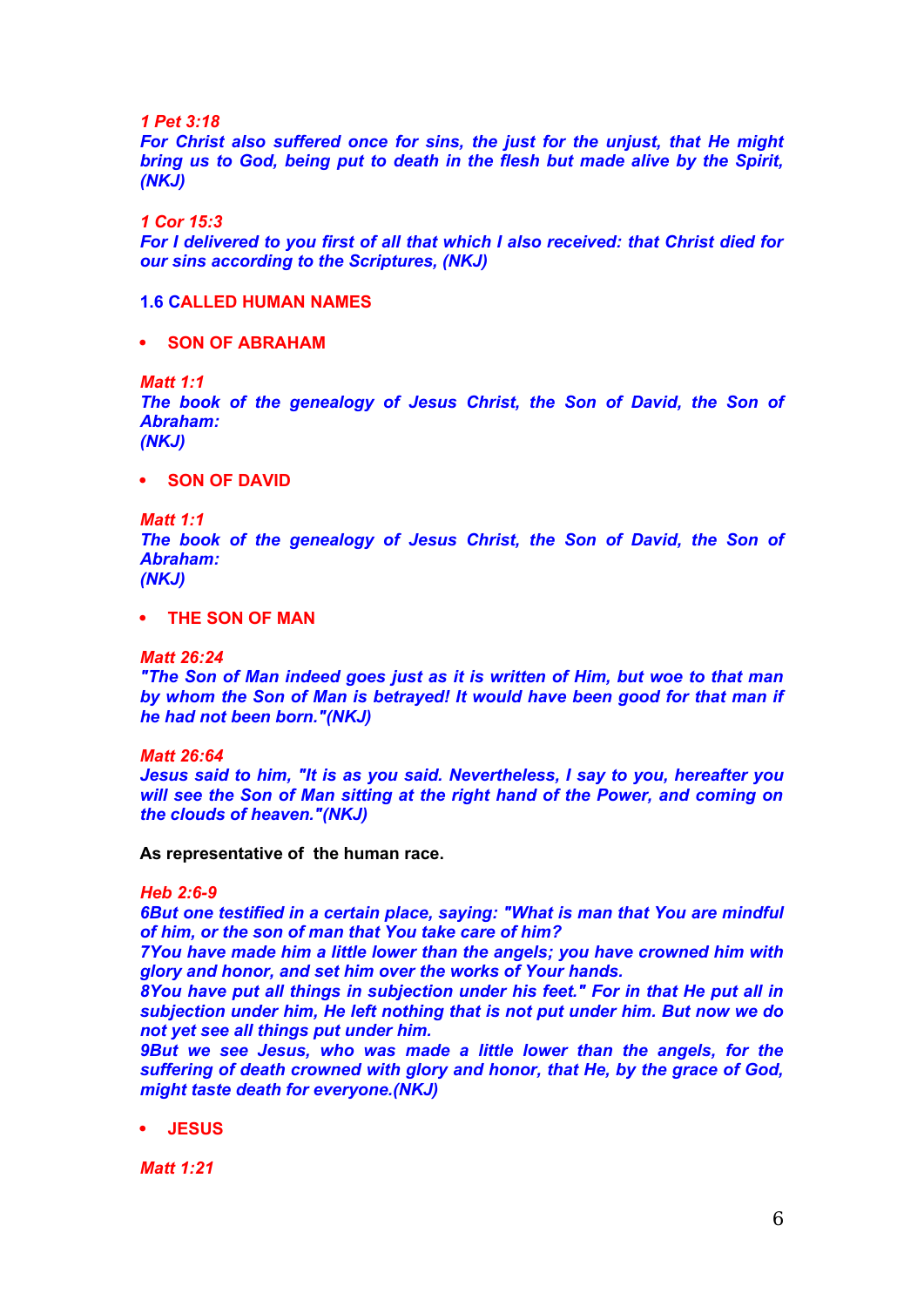*"And she will bring forth a Son, and you shall call His name Jesus, for He will save His people from their sins."(NKJ)*

**Jesus means Saviour.**

### **2. JESUS CHRIST - DIVINE NATURE OF JESUS**

**MNEMONIC – "NATURE"**

**THE FOLLOWING TRUTHS PROVE THE DIVINE NATURE OF JESUS CHRIST :-**

**NAME OF GOD ACTS OF DIVINITY TITLES OF DIVINITY UNIQUE MINISTRY RELATIONSHIP IN THE TRINITY ESSENTIAL AND MORAL ATTRIBUTES**

**AMPLIFICATION**

**2.1 NAME OF GOD** 

**2.1.1 HE IS CALLED GOD**

*Is.9:6*

*For unto us a Child is born, unto us a Son is given; and the government will be upon His shoulder. And His name will be called Wonderful, Counsellor, Mighty God, Everlasting Father, Prince of Peace.*

*John 1:1 In the beginning was the Word, and the Word was with God, and the Word was God.*

*John 20:28 And Thomas answered and said to Him, "My Lord and my God!"*

*Titus 2:13 looking for the blessed hope and glorious appearing of our great God and Savior Jesus Christ,*

*Heb.1:8 But to the Son He says: "Your throne, O God, is for ever and ever;....... "*

*1John 5:20*

*And we know that the Son of God has come and has given us an understanding, that we may know Him who is true; and we are in Him who is true, in His Son Jesus Christ. This is the true God and eternal life.*

*Rom.9:5*

*of whom are the fathers and from whom, according to the flesh, Christ came, who is over all, the eternally blessed God. Amen.*

**According to Jeremiah 10:10-11, the true God is the God who made heaven and earth. We notice in John 1:3 and Col.1:16, that Jesus made all things.**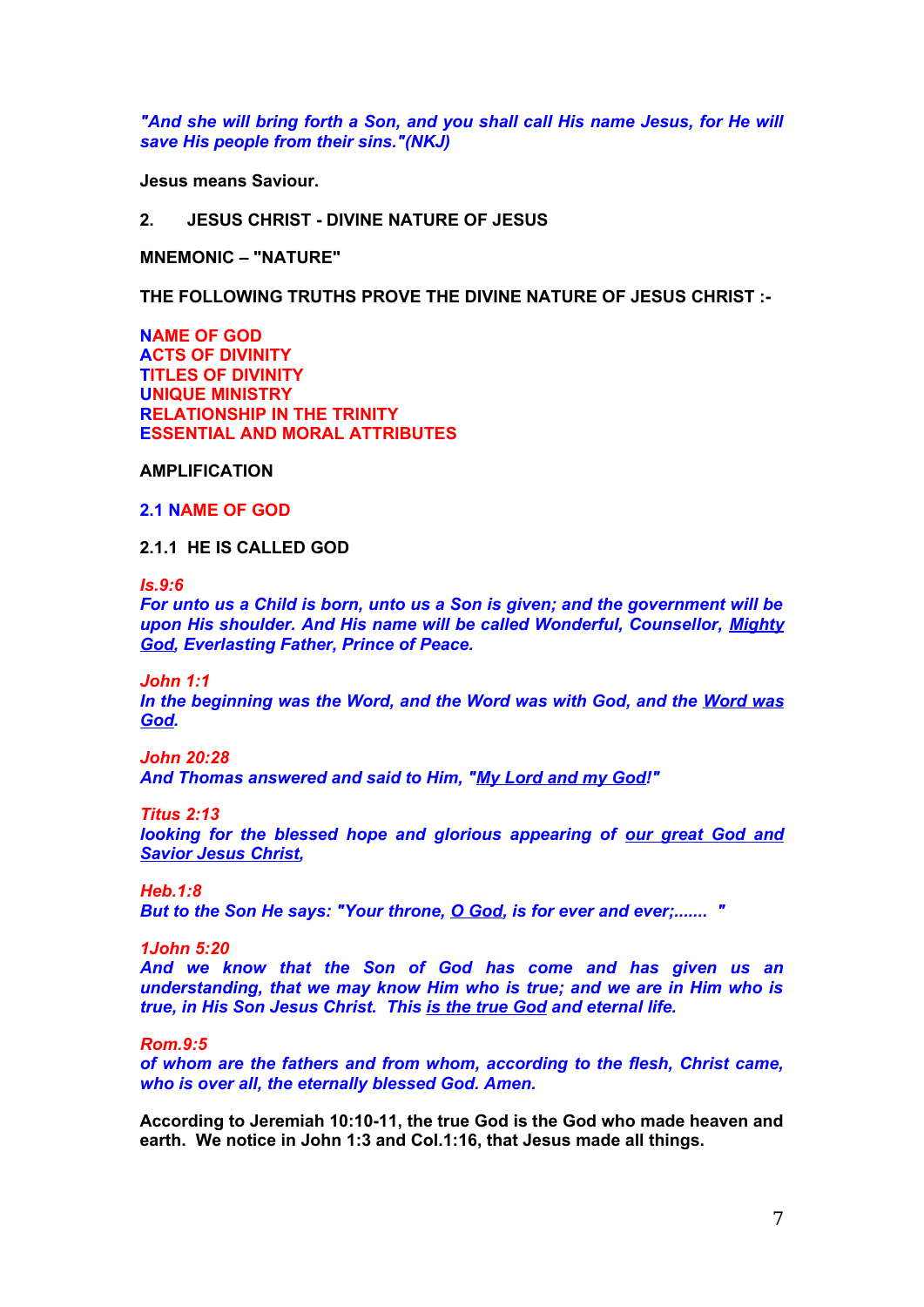### **2.1.2 HE IS CALLED THE SON OF GOD**

#### *Matt.2:15*

*and was there until the death of Herod, that it might be fulfilled which was spoken by the Lord through the prophet, saying, "Out of Egypt I called My Son."*

### *Mark 1:1*

*The beginning of the gospel of Jesus Christ, the Son of God.*

#### *John 1:34*

*"And I have seen and testified that this is the Son of God."*

### **2.2 ACTS OF DIVINITY**

## **2.2.1 SANCTIFICATION**

#### *1 Cor 1:2*

*To the church of God which is at Corinth, to those who are sanctified in Christ Jesus, called to be saints, with all who in every place call on the name of Jesus Christ our Lord, both theirs and ours:(NKJ)*

# *1 Cor 6:11*

*And such were some of you. But you were washed, but you were sanctified, but you were justified in the name of the Lord Jesus and by the Spirit of our God.(NKJ)*

#### *Heb 10:10*

*By that will we have been sanctified through the offering of the body of Jesus Christ once for all.(NKJ)*

# **2.2.2 INDWELLING**

### *Eph 3:17*

*that Christ may dwell in your hearts through faith; that you, being rooted and grounded in love,(NKJ)*

#### *John 14:23*

*Jesus answered and said to him, "If anyone loves Me, he will keep My word; and My Father will love him, and We will come to him and make Our home with him.*

# *(NKJ)*

# *John 17:23*

*"I in them, and You in Me; that they may be made perfect in one, and that the world may know that You have sent Me, and have loved them as You have loved Me.(NKJ)*

### *Gal 2:20*

*"I have been crucified with Christ; it is no longer I who live, but Christ lives in me; and the life which I now live in the flesh I live by faith in the Son of God, who loved me and gave Himself for me.(NKJ)*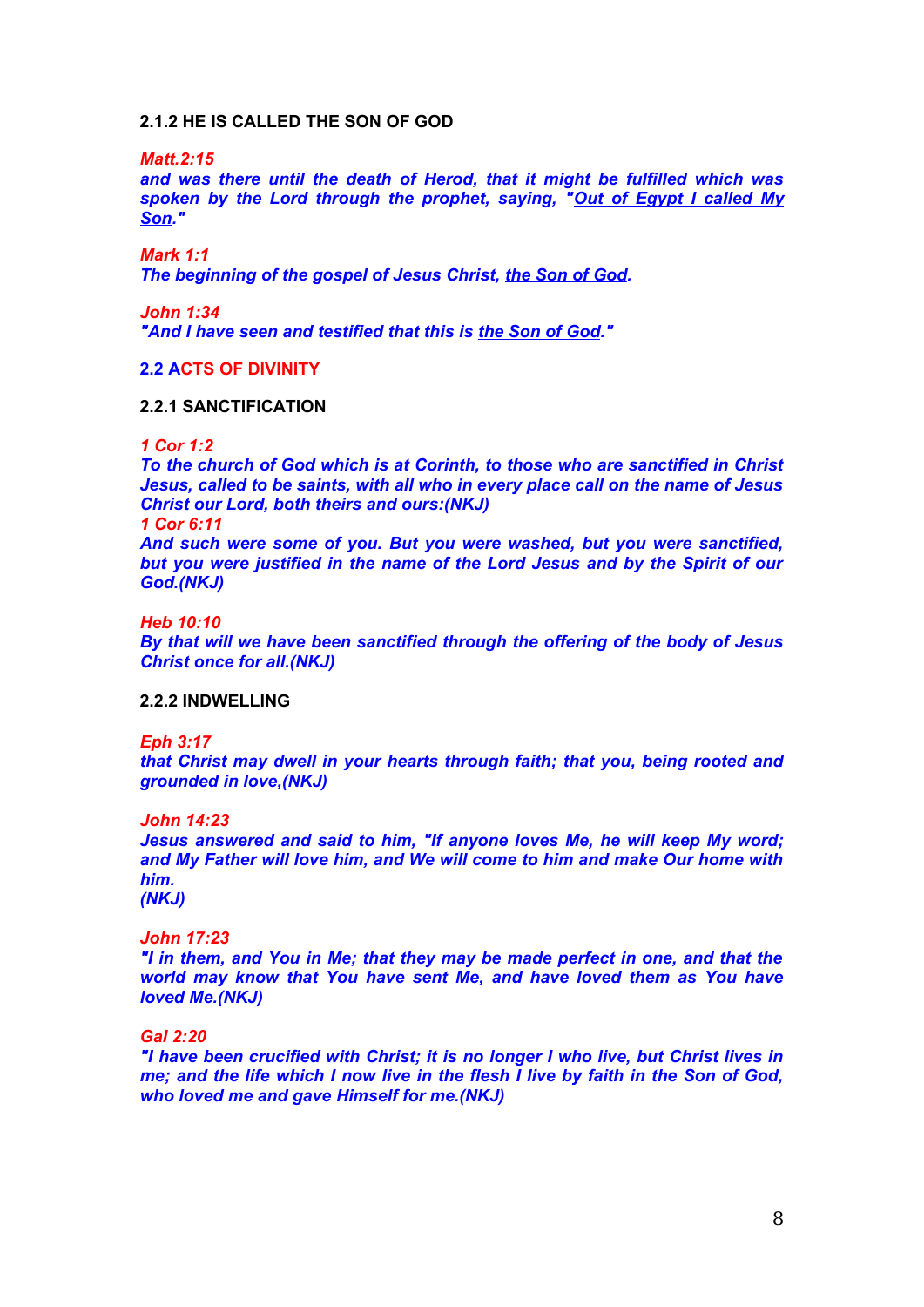# **2.2.3 RESURRECTION**

*John 2:19 Jesus answered and said to them, "Destroy this temple, and in three days I will raise it up."(NKJ) John 11:25 Jesus said to her, "I am the resurrection and the life. He who believes in Me, though he may die, he shall live.(NKJ)*

*John 10:18 "No one takes it from Me, but I lay it down of Myself. I have power to lay it down, and I have power to take it again. This command I have received from My Father." (NKJ)*

*John 11:43-44*

*43Now when He had said these things, He cried with a loud voice, "Lazarus, come forth!"*

*44And he who had died came out bound hand and foot with graveclothes, and his face was wrapped with a cloth. Jesus said to them, "Loose him, and let him go."*

*(NKJ)* 

**2.2.4 CREATION**

*Gen 1:1*

*In the beginning God created the heavens and the earth.(NKJ)*

*Heb 1:10*

*And: "You, Lord, in the beginning laid the foundation of the earth, and the heavens are the work of Your hands.(NKJ)*

*Col 1:16*

*For by Him all things were created that are in heaven and that are on earth, visible and invisible, whether thrones or dominions or principalities or powers. All things were created through Him and for Him.(NKJ)*

# **2.2.5 REGENERATION**

*I Jn 5:1*

*1Whoever believes that Jesus is the Christ is born of God, and everyone who loves Him who begot also loves him who is begotten of Him.(NKJ)*

*John 1:12-13*

*12But as many as received Him, to them He gave the right to become children of God, to those who believe in His name:*

*13who were born, not of blood, nor of the will of the flesh, nor of the will of man, but of God.(NKJ)*

*John 20:31 31but these are written that you may believe that Jesus is the Christ, the Son of God, and that believing you may have life in His name.(NKJ)*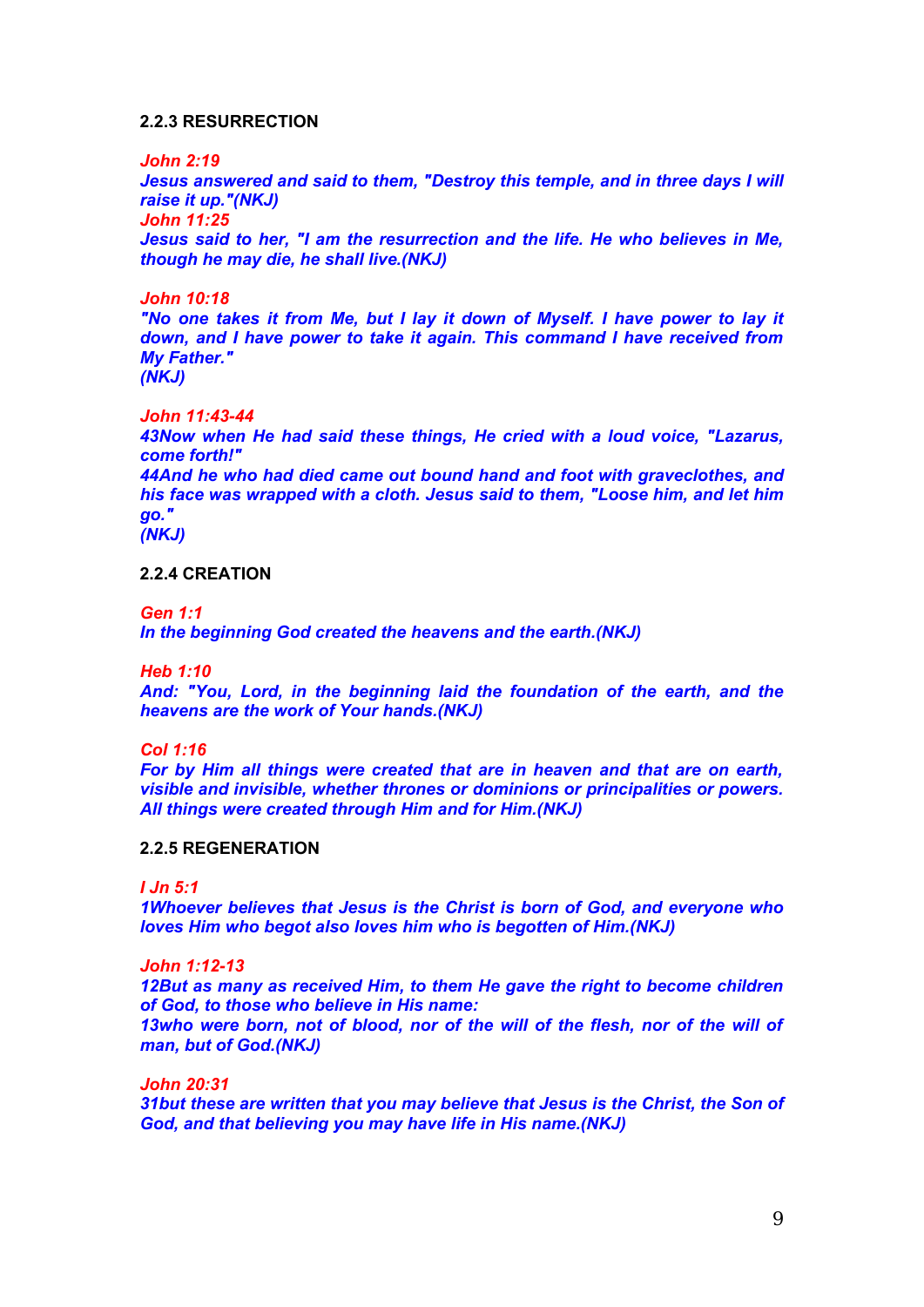### **2.2.6 INSPIRATION**

*John 20:22*

*22And when He had said this, He breathed on them, and said to them, "Receive the Holy Spirit.(NKJ)*

### **2.2.7 GIVER OF LIFE**

*John 6:33 "For the bread of God is He who comes down from heaven and gives life to the world."(NKJ)*

*John 6:51*

*"I am the living bread which came down from heaven. If anyone eats of this bread, he will live forever; and the bread that I shall give is My flesh, which I shall give for the life of the world."(NKJ)*

*John 10:10*

*"The thief does not come except to steal, and to kill, and to destroy. I have come that they may have life, and that they may have it more abundantly.(NKJ)*

# **2.3 TITLES OF DIVINITY**

**2.3.1 ALPHA AND OMEGA**

*Rev.22:13 "I am the alpha and omega....…"*

**2.3.2 BEGINNING AND END**

*Rev.22:13 "... the beginning and the end,... "*

**2.3.3 FIRST AND LAST**

*Rev.1:17*

*And when I saw Him, I fell at His feet as dead. But He laid His right hand on me, saying to me, "Do not be afraid; I am the First and the Last."*

### **2.3.4 ALMIGHTY**

*Rev.1:8*

*"I am the Alpha and the Omega, the Beginning and the End," says the Lord, "who is and who was and who is to come, the Almighty."*

#### **2.3.5 I AM**

*John 8:58 Jesus said to them, "Most assuredly I say to you, before Abraham was, I AM."*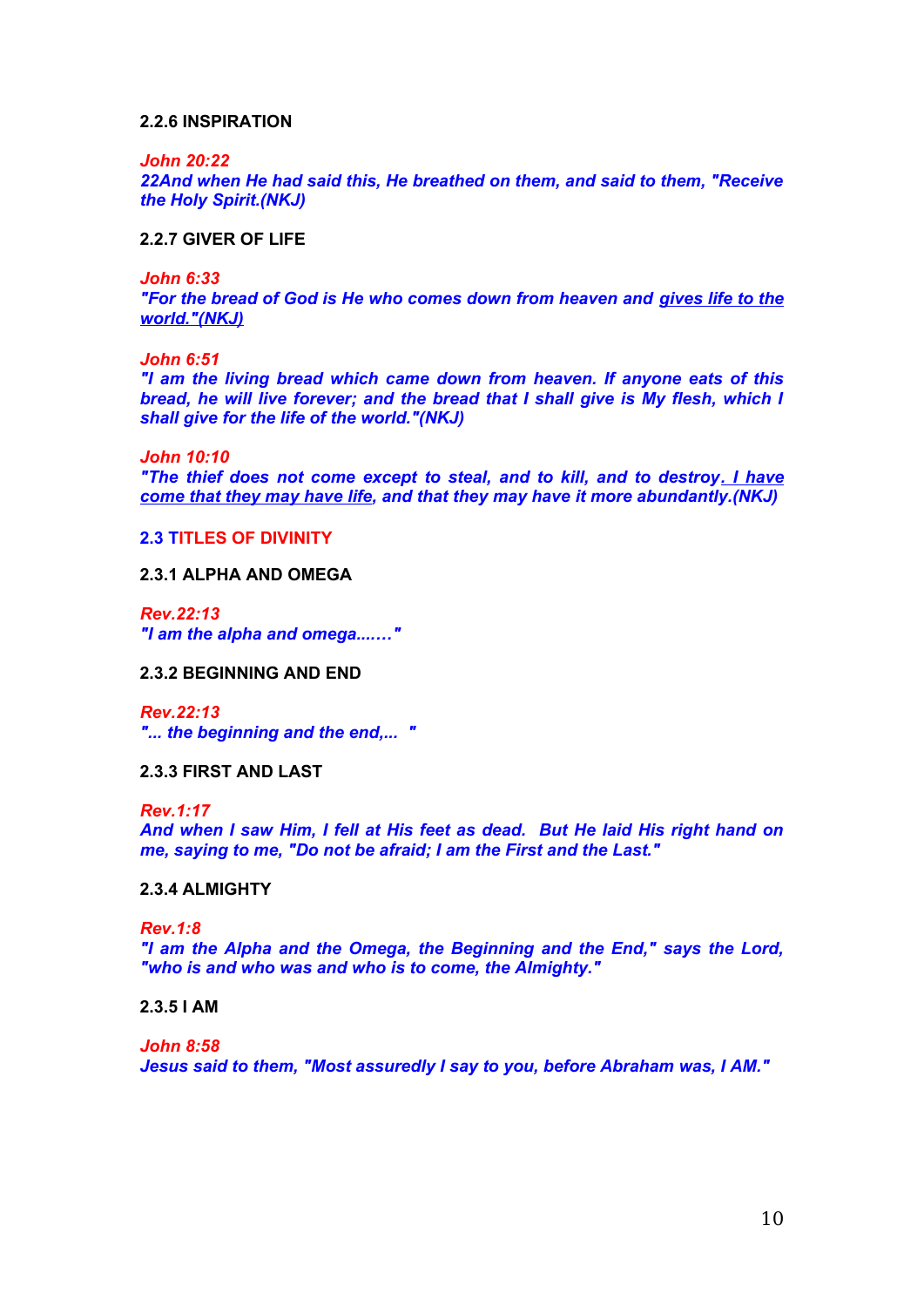# **2.3.6 MIGHTY GOD**

*Is.9:6*

*For unto us a Child is born, unto us a Son is given; and the government will be upon His shoulder. And His name will be called Wonderful, Counsellor, Mighty God, Everlasting Father,Prince of Peace.*

# **2.3.7 KING OF KINGS AND LORD OF LORDS**

*Rev.19:13,16 13 He was clothed with a robe dipped in blood, and His name is called The Word of God. 16 And He has on His robe and on His thigh a name written: KING OF KINGS, AND LORD OF LORDS.*

# **2.4 UNIQUENESS OF JESUS**

**2.4.1 HIS BIRTH WAS UNIQUE - born of a virgin (Matt.1:23).**

**2.4.2 MINISTRY WAS UNIQUE - healing, miracles, demonic deliverances testify of His unique ministry.**

**2.4.3 DEATH WAS UNIQUE - according to John 19:30, He killed Himself.**

**2.4.4 RESURRECTION WAS UNIQUE - according to John 10:11, He raised Himself from the dead.**

## **2.5 ROLE IN THE TRINITY**

# **2.6 ESSENTIAL AND MORAL ATTRIBUTES**

### **2.6.1 ESSENTIAL ATTRIBUTES**

# **2.6.1.1 OMNIPRESENT**

*Matt 18:20*

*"For where two or three are gathered together in My name, I am there in the midst of them.(NKJ)*

### **2.6.1.2 OMNIPOTENT**

*Mt.28:18 All power is given unto me inheaven and on earth*

**2.6.1.3 OMNISCIENT**

*Col 2:3*

*in whom are hidden all the treasures of wisdom and knowledge.(NKJ)*

# **2.6.1.4 UNCHANGING**

*Heb 13:8 Jesus Christ is the same yesterday, today, and forever.(NKJ***)**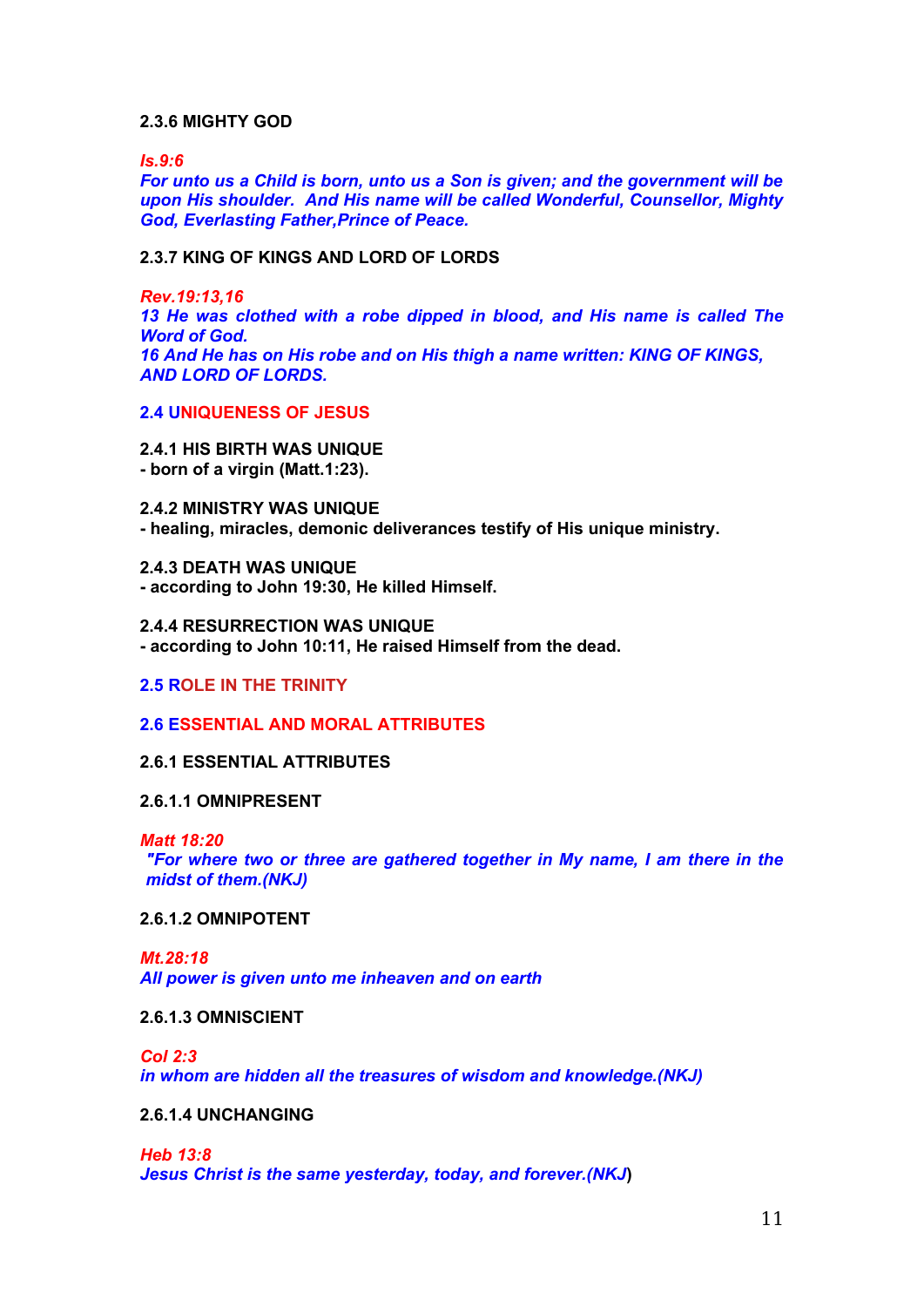### **2.6.1.5 EVERLASTING**

*Isa 9:6*

*For unto us a Child is born, unto us a Son is given; and the government will be upon His shoulder. And His name will be called wonderful, Counselor, Mighty God, everlasting Father, Prince of Peace.(NKJ Mark 5:2 Jn.1:1,2*

# *2.6.2* **MORAL ATTRIBUTES**

# **2.6.2.1 PERFECT HOLINESS**

**Perfect holiness refers to the sinless perfection of God.**

#### *Lev.19:2*

*"Speak to all the congregation of the children of Israel, and say to them: `You shall be holy, for I the Lord your God am holy.'*

#### *Rev.15:3-4*

*3 And they sing the song of Moses, the servant of God, and the song of the Lamb, saying: "Great and marvellous are Your works, Lord God Almighty! Just and true are Your ways, O King of saints! 4 Who shall not fear You, O Lord, and glorify Your name? For You alone are holy. For all nations shall come and worship before You, for Your judgments have been manifested."*

### **JESUS IS HOLY**

### *Luke 1:35*

*And the angel answered and said to her, "The Holy Spirit will come upon you, and the power of the Highest will overshadow you; therefore, also, that Holy One who is to be born will be called the Son of God.(NKJ)*

*Heb 4:15*

*For we do not have a High Priest who cannot sympathize with our weaknesses, but was in all points tempted as we are, yet without sin.(NKJ)*

*Heb 7:26-27*

*26For such a High Priest was fitting for us, who is holy, harmless, undefiled, separate from sinners, and has become higher than the heavens;*

*27who does not need daily, as those high priests, to offer up sacrifices, first for His own sins and then for the people's, for this He did once for all when He offered up Himself.(NKJ)*

# **2.6.2.2 PERFECT FAITHFULNESS**

**Perfect faithfulness refers to the perfect reliability and trustworthiness of God.**

*1Cor.1:9*

*God is faithful, by whom you were called into the fellowship of His Son Jesus Christ our Lord.*

*Heb.10:23*

*Let us hold fast the confession of our hope without wavering, for He who promised is faithful.*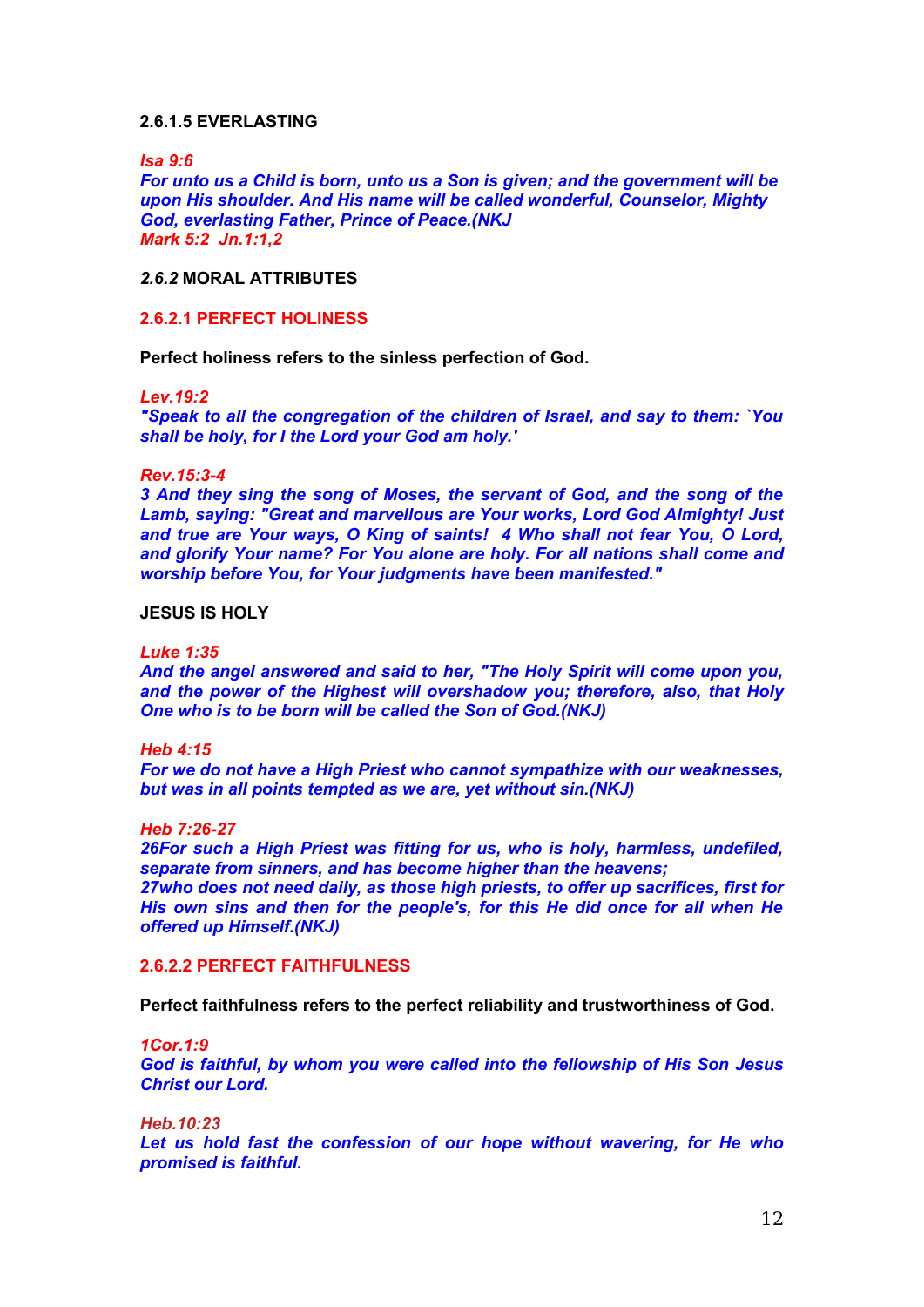# **SEE MNEMONIC "PERFECT" UNDER THE FAITHFULNESS OF GOD :- JESUS IS FAITHFUL**

*Rev 3:14*

*"And to the angel of the church of the Laodiceans write, 'These things says the Amen, the Faithful and True Witness, the Beginning of the creation of God: (NKJ)*

*Rev 19:11*

*Now I saw heaven opened, and behold, a white horse. And He who sat on him was called Faithful and True, and in righteousness He judges and makes war. (NKJ)*

# **2.6.2.3 PERFECT RIGHTEOUSNESS**

**Righteousness is God's justice against sin - in order to bring conformity to the right standard.**

*John 17:25*

*O righteous Father! The world has not known You, but I have known You; and these have known that You sent Me.*

#### *Neh.9:33 [KJV]*

*Howbeit thou art just in all that is brought upon us; for thou hast done right, but we have done wickedly.*

**SEE MNEMONIC "RIGHTEOUS" UNDER THE RIGHTEOUSNESS OF GOD JESUS IS RIGHTEOUS**

*I Jn 2:1*

*My little children, these things I write to you, so that you may not sin. And if anyone sins, we have an Advocate with the Father, Jesus Christ the righteous. (NKJ)*

*2 Tim 4:8*

*Finally, there is laid up for me the crown of righteousness, which the Lord, the righteous Judge, will give to me on that Day, and not to me only but also to all who have loved His appearing.(NKJ)*

**2.6.2.4 PERFECT WISDOM**

**GOD'S PERFECT WISDOM IS SEEN IN:-**

**2.6.4.1 HIS WORKS**

*Prov.3:19*

*The Lord by wisdom founded the earth; by understanding He established the heavens;*

*Ps.104:24*

*O Lord, how manifold are Your works! In wisdom You have made them all. The earth is full of Your possessions*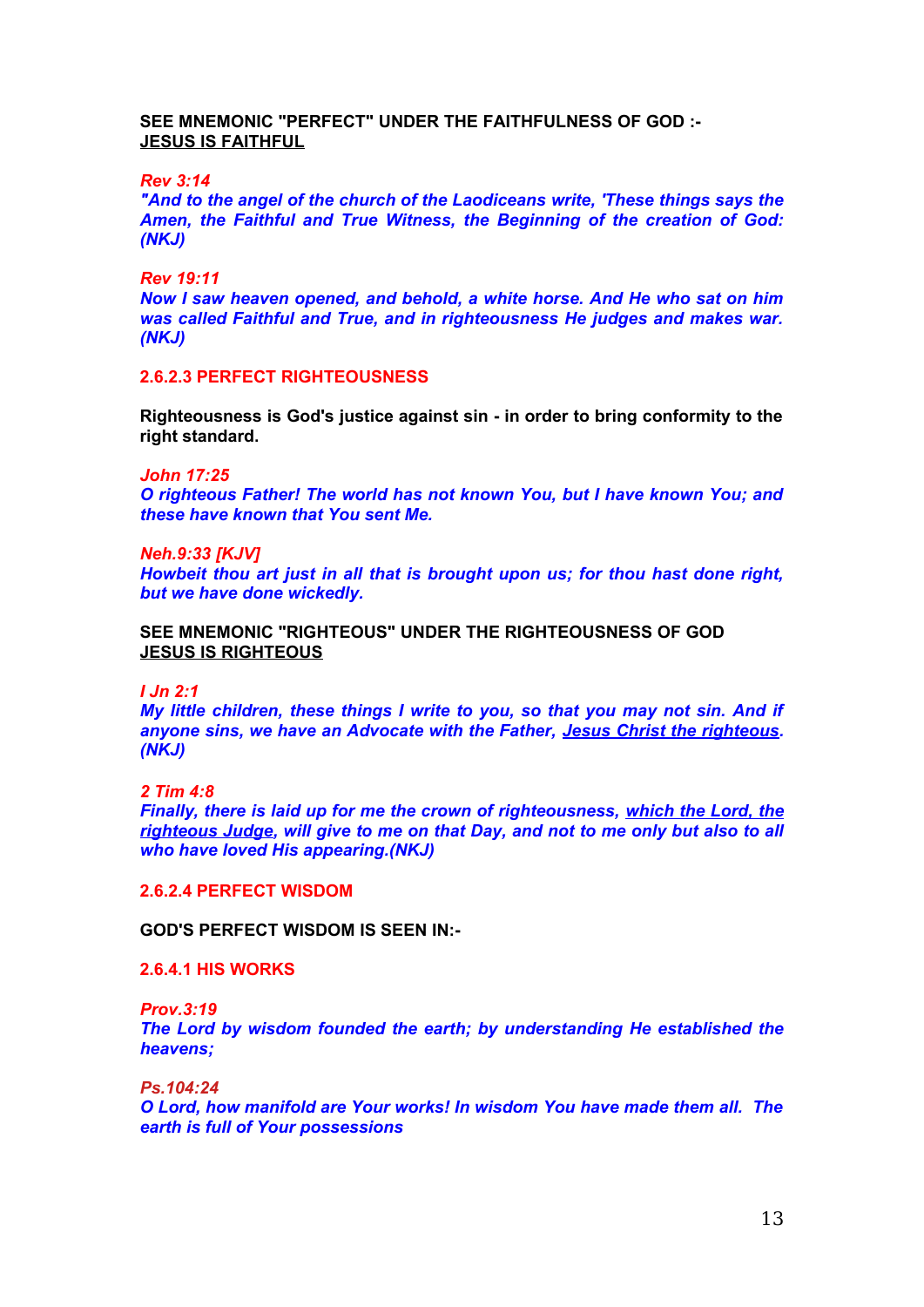#### **2.6.4.2 HIS WAYS**

#### *Rom.11:33*

*Oh, the depths of the riches both of the wisdom and knowledge of God! How unsearchable are His judgments and His ways past finding out!*

### **2.6.4.3 HIS WORDS**

### *2Tim.3:15*

*and that from childhood you have known the Holy Scriptures, which are able to make you wise for salvation through faith which is in Christ Jesus.*

#### *Prov.2:1-2*

*1 My son, if you receive my words, and treasure my commands within you, 2 so that you incline your ear to wisdom, and apply your heart to understanding;*

### *Prov.4:20-22*

*20 My son, give attention to my words; incline your ear to my sayings. 21 Do not let them depart from your eyes; keep them in the midst of your heart; 22 For they are life to those who find them, and health to all their flesh.*

**See also Prov.7:2-4**

# **JESUS IS WISDOM**

*Col 2:2-3*

*2that their hearts may be encouraged, being knit together in love, and attaining to all riches of the full assurance of understanding, to the knowledge of the mystery of God, both of the Father and of Christ, 3in whom are hidden all the treasures of wisdom and knowledge.(NKJ)*

### *Prov 8:11-13*

*11For wisdom is better than rubies, and all the things one may desire cannot be compared with her.*

*12"I, wisdom, dwell with prudence, and find out knowledge and discretion. 13The fear of the LORD is to hate evil; pride and arrogance and the evil way and the perverse mouth I hate.(NKJ)*

*Prov 8:22*

*"The LORD possessed me at the beginning of His way, before His works of old. (NKJ)*

**2.6.2.5 PERFECT IN LOVE**

*1John 4:8 He who does not love does not know God, for God is love.*

*2Cor.13:11*

*Finally, brethren, farewell. Become complete. Be of good comfort, be of one mind, live in peace; and the God of love and peace will be with you. This is called Agape Love. The God kind of love. A love that is constant for unworthy creatures. A love that produces love in us for God and one another.*

**SEE MNEMONIC "AGAPE" UNDER THE LOVE OF GOD :- JESUS IS LOVE**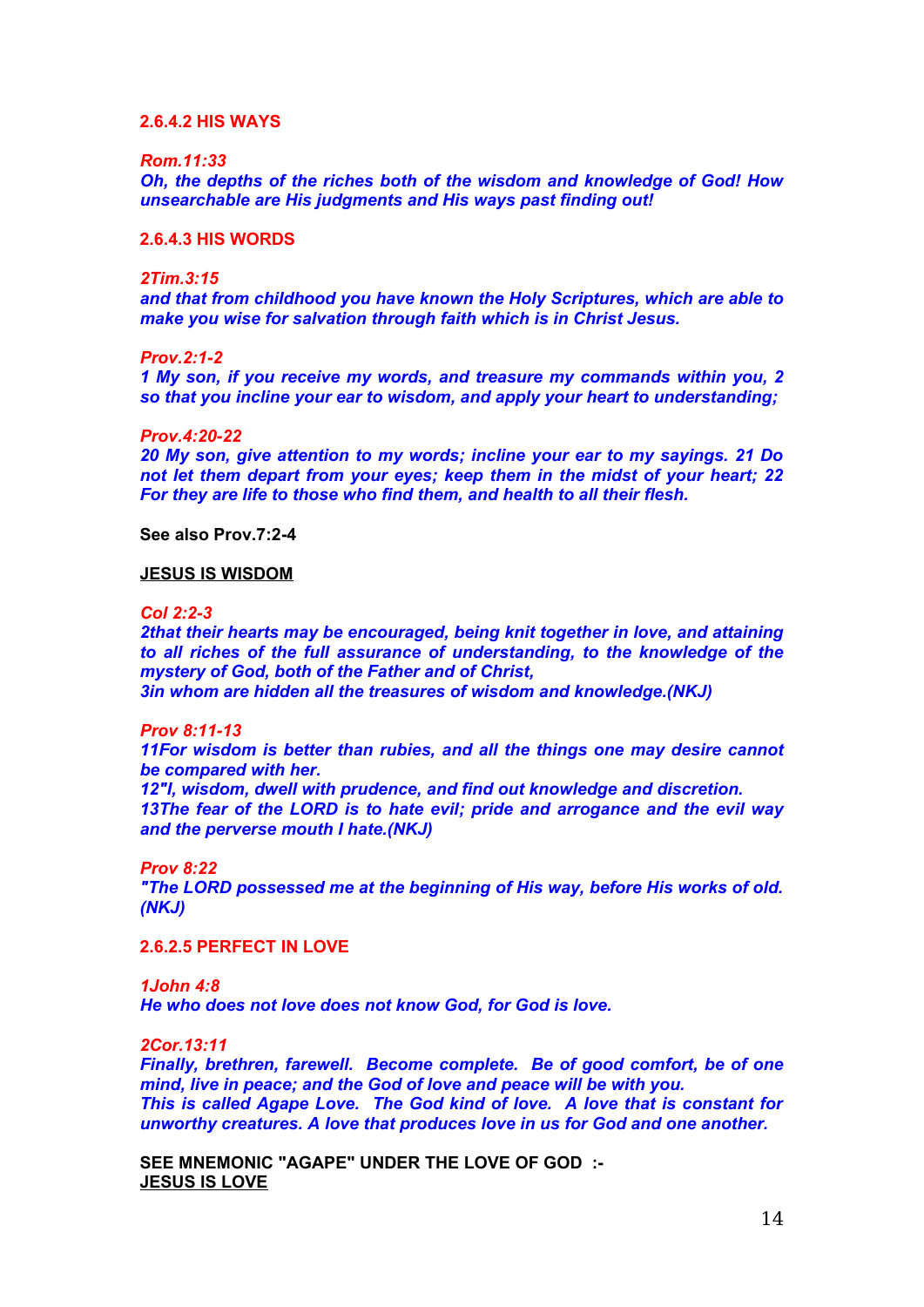*Rom 8:35-39*

*35Who shall separate us from the love of Christ? Shall tribulation, or distress, or persecution, or famine, or nakedness, or peril, or sword?*

*36As it is written: "For Your sake we are killed all day long; we are accounted as sheep for the slaughter."*

*37Yet in all these things we are more than conquerors through Him who loved us.*

*38For I am persuaded that neither death nor life, nor angels nor principalities nor powers, nor things present nor things to come,*

*39nor height nor depth, nor any other created thing, shall be able to separate us from the love of God which is in Christ Jesus our Lord.(NKJ)*

*Eph 3:19*

*19to know the love of Christ which passes knowledge; that you may be filled with all the fullness of God.(NKJ)*

**2.6.2.6 PERFECT TRUTH**

**2.6.2.6.1 GOD IS TRUTH**

*Rom.3:4a Cetainly not! Indeed, let God be true but every man a liar...*

*Is.65:16a*

*So that he who blesses himself in the earth shall bless himself in the God of truth; and he who swears in the earth shall swear by the God of truth;......*

*See also Jer.10:10*

**2.6.2.6.2 FATHER IS TRUTH**

*John 7:28*

*Then Jesus cried out as He taught in the temple, saying, "You both know Me, and you know where I am from; and I have not come of Myself, but he who sent Me is true, whom you do not know...."*

*See also John 17:3*

**2.6.2.6.3 SPIRIT IS TRUTH**

*John 14:16-17a 16 "And I will pray the Father, and He will give you another Helper, that He may abide with you forever, 17 even the Spirit of truth,....."*

**2.6.2.6.4 JESUS IS TRUTH**

*John 14:6 Jesus said to him, I am the way, the truth, and the life. No one comes to the Father except through Me.*

*See also 1John 5:20*

**PERFECT TRUTH IS SEEN IN :-**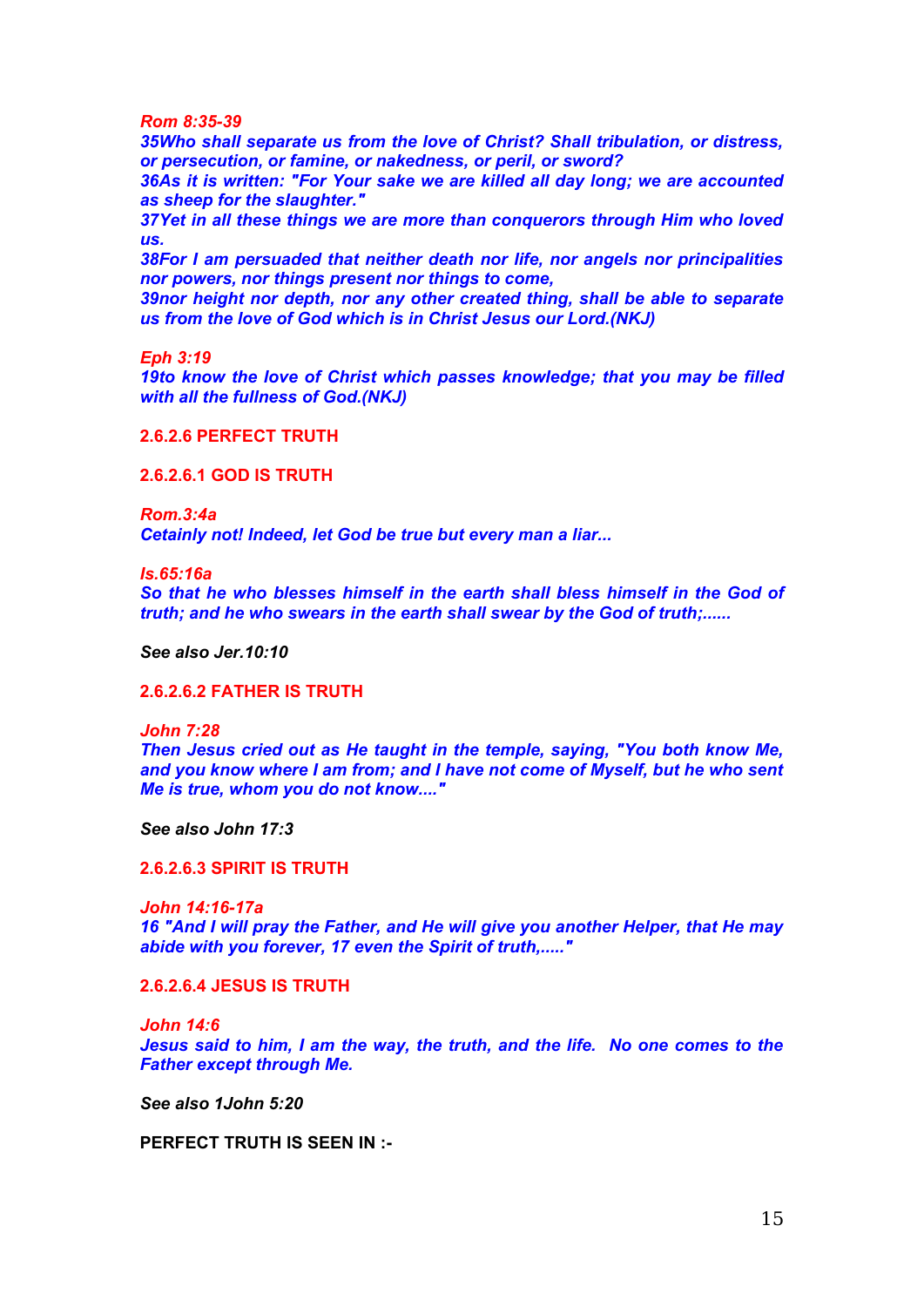## **[A]. WORDS OF GOD**

### *Ps.12:6*

*The words of the Lord are pure words, like silver tried in a furnace of earth, purified seven times.*

### **1. SPEECH**

#### *Num.23:19*

*God is not a man, that He should lie, nor a son of man, that He should repent. Has He said, and will He not do it? or has He spoken, and will He not make it good?*

*See also Is.45:19*

### **2. WORD OF GOD**

*John 17:17 Sanctify them by Your truth, Your word is truth.*

### **3. PROMISES**

#### *Rom.15:8*

*Now I say that Jesus Christ has become a servant to the circumcision for the truth of God, to confirm the promises made to the fathers,*

*Titus 1:2*

*In hope of eternal life which God, who cannot lie, promised before time began,*

### **[B]. WAYS OF GOD**

#### *Rev.15:3*

*And they sing the song of Moses, the servant of God, and the song of the Lamb saying: "Great and marvellous are Your works, Lord God Almighty! Just and true are Your ways, O King of the saints! Who shall not fear You, O Lord, and glorify Your name? For You alone are holy. For all nations shall come and worship before You, for Your judgements have been manifested."*

*See also Psalm 86:11*

# **JESUS IS TRUTH**

#### *John 14:6*

*Jesus said to him, I am the way, the truth, and the life. No one comes to the Father except through Me.*

### *I Jn 5:20*

*And we know that the Son of God has come and has given us an understanding, that we may know Him who is true; and we are in Him who is true, in His Son Jesus Christ. This is the true God and eternal life.(NKJ)*

# **2.7 OTHER EVIDENCE OF HIS DIVINE NATURE:**

- **ACCURACY OF HIS PROPHECIES**
- **TESTIMONIES**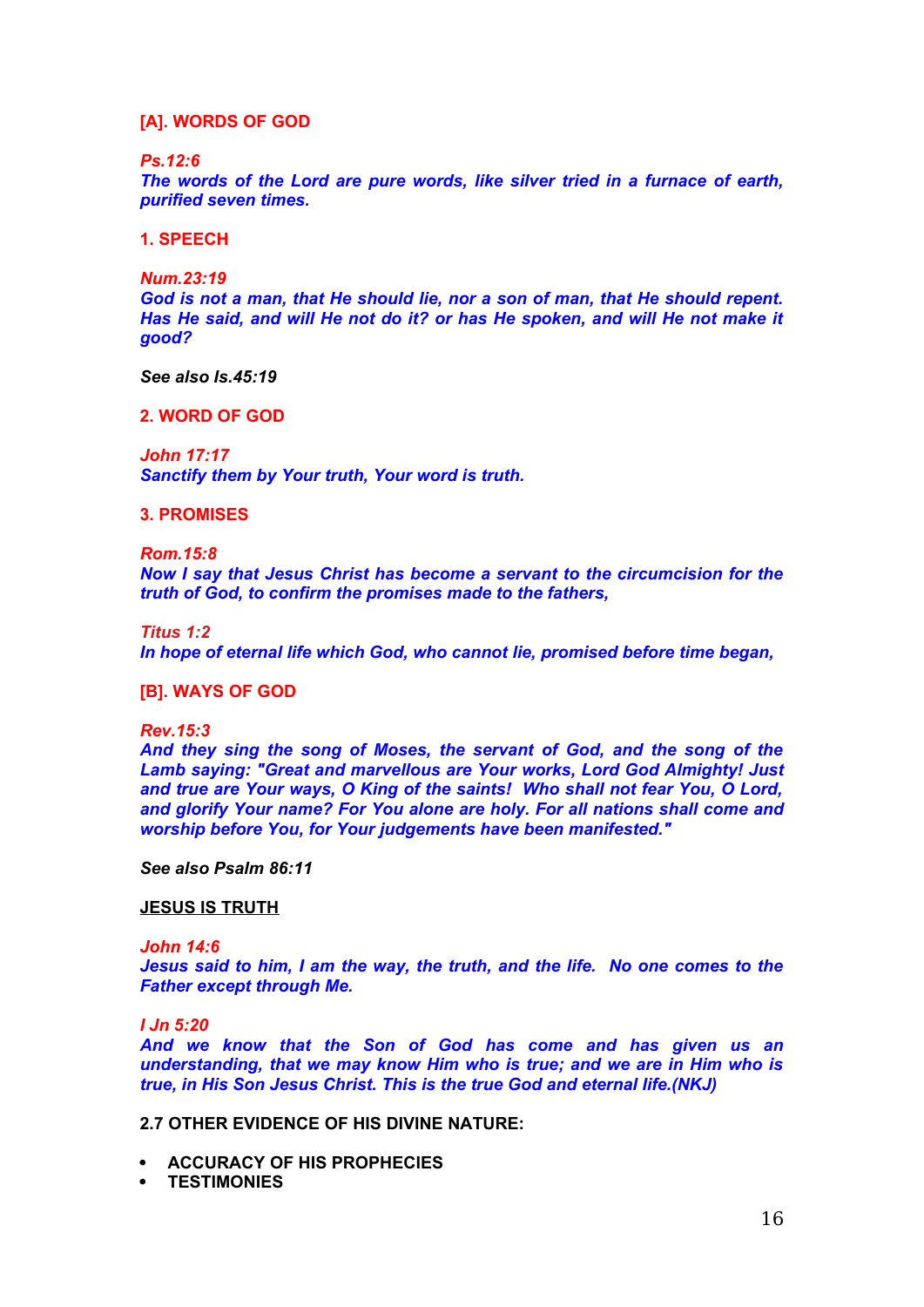- **RULERSHIP**
- **EQUALITY WITH THE FATHER**

### **2.7.1 ACCURACY OF HIS PROPHECIES**

**2.7.1.1 SUFFERINGS**

**PROPHECY**

*Mark 8:31*

*And He began to teach them that the Son of Man must suffer many things, and be rejected by the elders and chief priests and scribes, and be killed, and after three days rise again.*

*Luke 12:50 "But I have a baptism to be baptized with, and how distressed I am till it is accomplished!"*

**FULFILLMENT**

**2.7.1.1.1 MOCKED**

*Matt.27:39 And those who passed by blasphemed Him, wagging their heads*

**2.7.1.1.2 BEATEN**

*Matt.27:26*

*Then he released Barabbas to them; and when he had scourged Jesus, he delivered Him to be crucified.*

**2.7.1.1.3 SPAT UPON**

*Matt.27:30*

*Then they spat on Him, and took the reed and struck Him on the head.*

**2.7.1.1.4 GIVEN VINEGAR TO DRINK**

*Luke 23:36*

*And the soldiers also mocked Him, coming and offering Him sour wine,*

**2.7.1.2 CRUCIFIXION**

**PROPHECY**

*Matt.26:2*

*"You know that after two days is the Passover, and the Son of Man will be delivered up to be crucified."*

*John 3:14*

*"And as Moses lifted up the serpent in the wilderness, even so must the Son of Man be lifted up,"*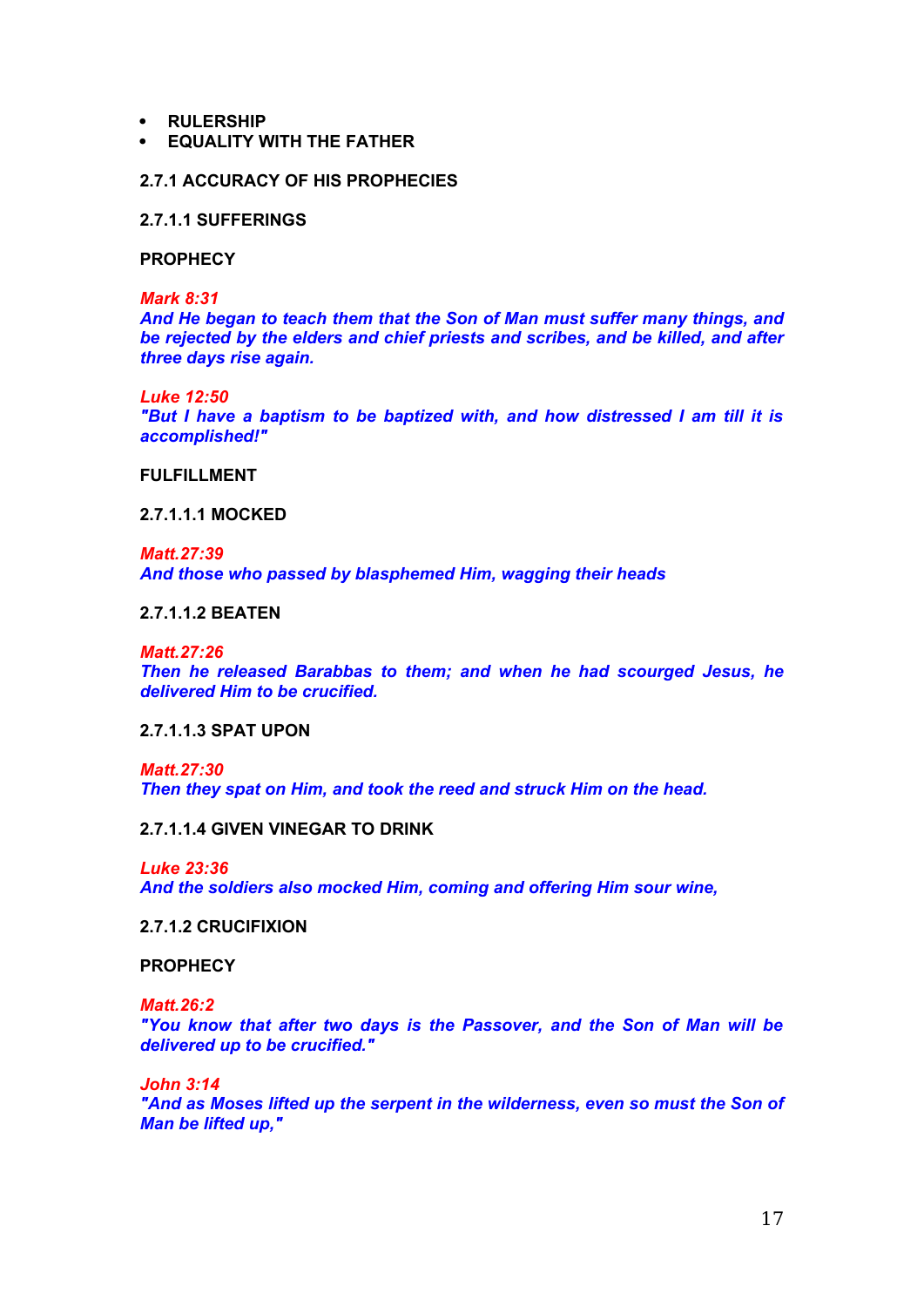#### **FULFILLMENT**

#### *Matt.27:35*

*Then they crucified Him, and divided His garments, casting lots, that it might be fulfilled which was spoken by the prophet: "They divided My garments among them, and for My clothing they cast lots."*

### *Mark 15:24*

*And when they crucified Him, they divided His garments, casting lots for them to determine what every man should take.*

# **2.7.1.3 RESURRECTION**

### **PROPHECY**

## *Mark 8:31*

*And He began to teach them that the Son of Man must suffer many things, and be rejected by the elders and chief priests and scribes, and be killed, and after three days rise again.*

### *Luke 9:22*

*saying, "The Son of Man must suffer many things, and be rejected by the elders and chief priests and scribes, and be killed, and be raised the third day."*

#### *John 2:19-21*

*19 Jesus answered and said to them, "Destroy this temple, and in three days I will raise it up."*

*20 Then the Jews said, "It has taken forty-six years to build this temple, and will You raise it up*

*in three days?" 21 But He was speaking of the temple of His body.*

### **FULFILLMENT**

#### *Matt.28:5-7*

*5 But the angel answered and said to the women, "Do not be afraid, for I know that you seek Jesus who was crucified. 6 He is not here; for He is risen, as He said. Come, see the place where the Lord lay.*

*7 And go quickly and tell His disciples that He is risen from the dead, and indeed He is going before you into Galilee; there you will see Him. Behold, I have told you."*

### *Acts 1:3*

*to whom He also presented Himself alive after His suffering by many infallible proofs, being seen by them during forty days and speaking of the things pertaining to the kingdom of God.*

### **2.7.1.4 DEPARTURE**

# **PROPHECY**

#### *John 14:28*

*"You have heard Me say to you, `I am going away and coming back to you.' If you loved Me, you would rejoice because I said, I am going to the Father,' for My Father is greater than I."*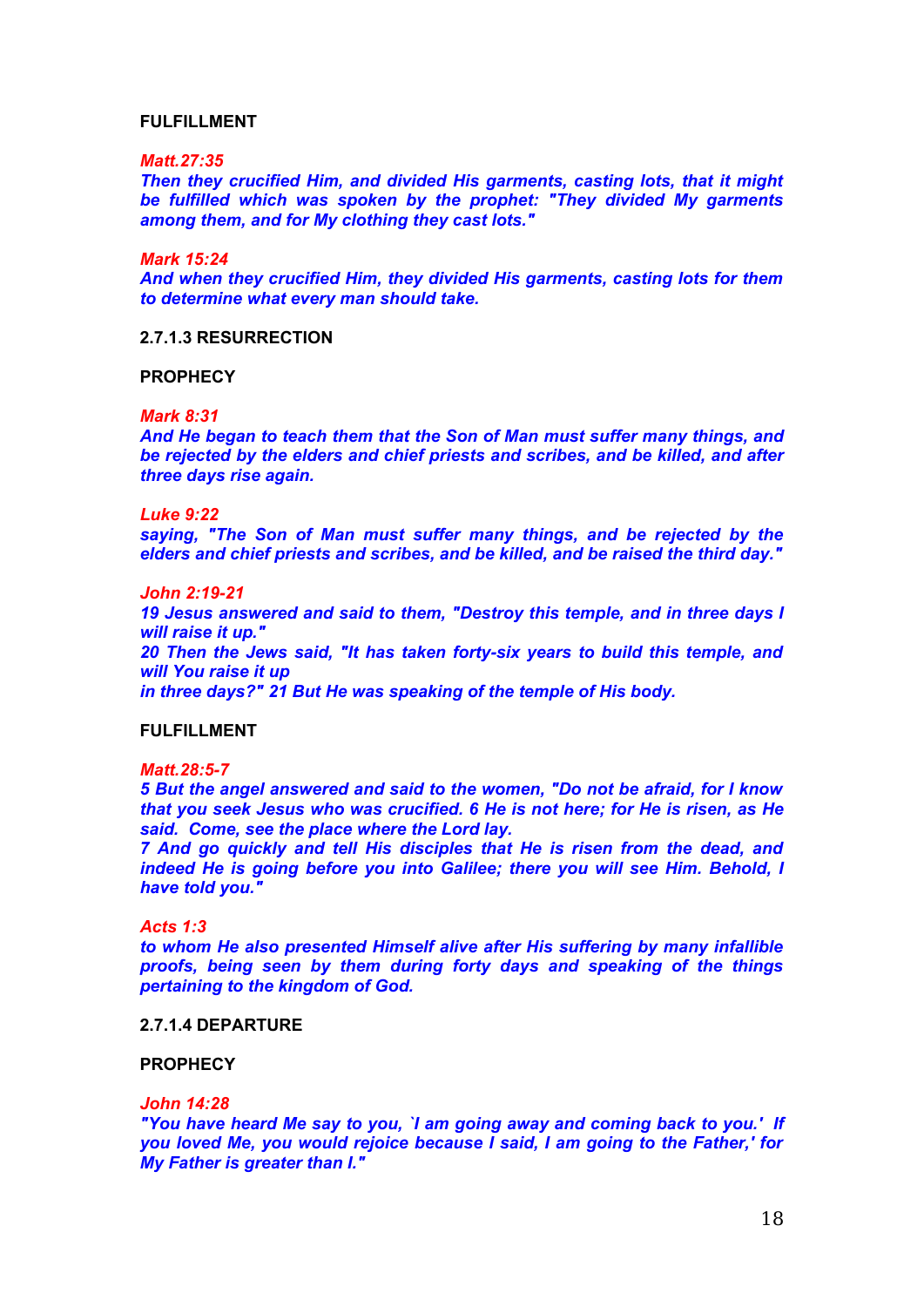*John 16:5*

*"But now I go away to Him who sent Me, and none of you asks Me, `Where are You going?'"*

**FULFILLMENT**

*Luke 24:51*

*Now it came to pass, while He blessed them, that He was parted from them and carried up into heaven.*

*Acts 1:9*

*Now when He had spoken these things, which they watched, He was taken up, and a cloud received Him out of their sight.*

**2.7.1.5 DESTRUCTION OF THE TEMPLE**

**PROPHECY**

*Matt.24:2*

*And Jesus said to them, "Do you not see all these things? Assuredly, I say to you, not one stone shall be left here upon another, that shall not be thrown down."*

**FULFILLMENT**

**In AD 70, the Roman general Titus captured the city and destroyed Jerusalem's walls and the temple.**

### **2.7.1.6 BAPTISM OF HOLY GHOST**

**PROPHECY**

*Acts 1:8*

*"But you shall receive power when the the Holy Spirit has come upon you; and you shall be witnesses to Me in Jerusalem, and in all Judea and Samaria, and to the end of the earth."*

**FULFILLMENT**

**We see the fulfillment of this in Acts 2.**

**2.7.2 TESTIMONIES**

**2.7.2.1 APOSTLES**

**PETER**

*Matt.16:16*

*And Simon Peter answered and said, "You are the Christ, the Son of the living God."*

**JOHN**

*John 1:1*

*In the beginning was the Word, and the Word was with God, and the Word was God.*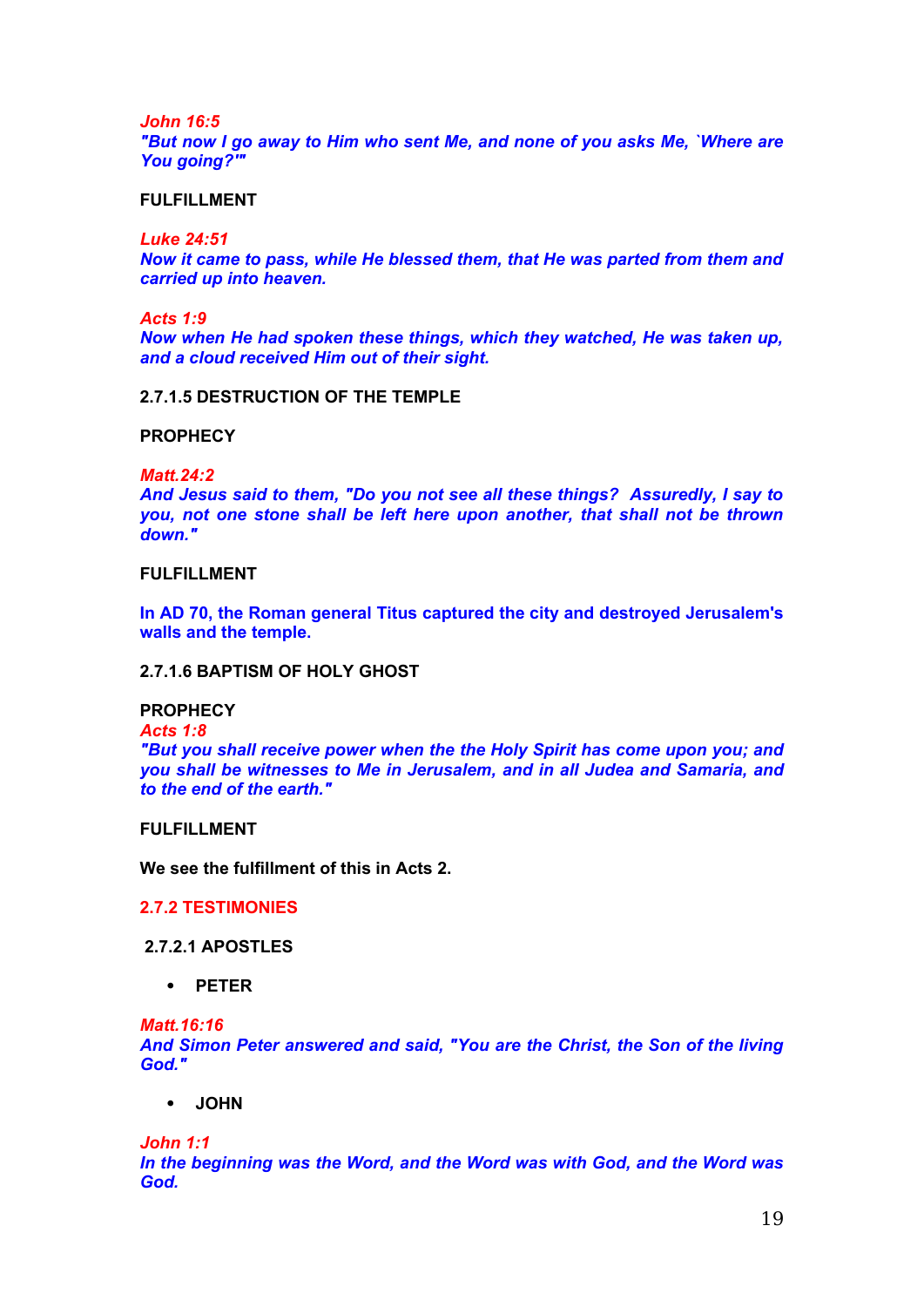### *John 5:18*

*Therefore the Jews sought all the more to kill Him, because He not only broke the Sabbath, but also said that God was His Father, making Himself equal with God.*

# **PAUL**

*Col.2:9 For in Him dwells all the fulness of the Godhead bodily;*

### *1Tim.3:16*

*And without controversy great is the mystery of godliness: God was manifest in the flesh, justified in the Spirit, seen by angels, preached among the Gentiles, believed on in the world, received up in glory.*

### *Phil.2:6*

*who being in the form of God, did not consider it robbery to be equal with God,*

### *2Cor.4:4*

*whose minds the god of this age has blinded, who do not believe, lest the light of the gospel of the glory of Christ, who is the image of God, should shine on them.*

# *Col.1:15*

*He is the image of the invisible God, the firstborn over all creation.*

### *Heb.1:3*

*who being the brightness of His glory, and the express image of His person, and upholding all things by the word of His power, when He had by Himself purged our sins, sat down at the right hand of the Majesty on high,*

# **2.7.2.2 EVIL SPIRITS**

### *Matt.8:29*

*And suddenly they cried out, saying, "What have we to do with You, Jesus, You Son of God? Have You come here to torment us before the time?"*

# *Mark 1:24*

*saying, "let us alone! What have we to do with You, Jesus of Nazareth? Did You come to destroy us? I know who You are---the Holy One of God!"*

#### *Mark 3:11*

*And the unclean spirits, whenever they saw Him, fell down before Him and cried out, saying, "You are the Son of God."*

### *Luke 4:41*

*And demons also came out of many, crying out and saying, "You are the Christ, the Son of God!" And He, rebuking them, did not allow them to speak, for they knew that He was the Christ.*

# **2.7.2.3 FATHER**

### *Matt.3:17*

*And suddenly a voice came from heaven, saying, "This is My beloved Son, in whom I am well pleased."*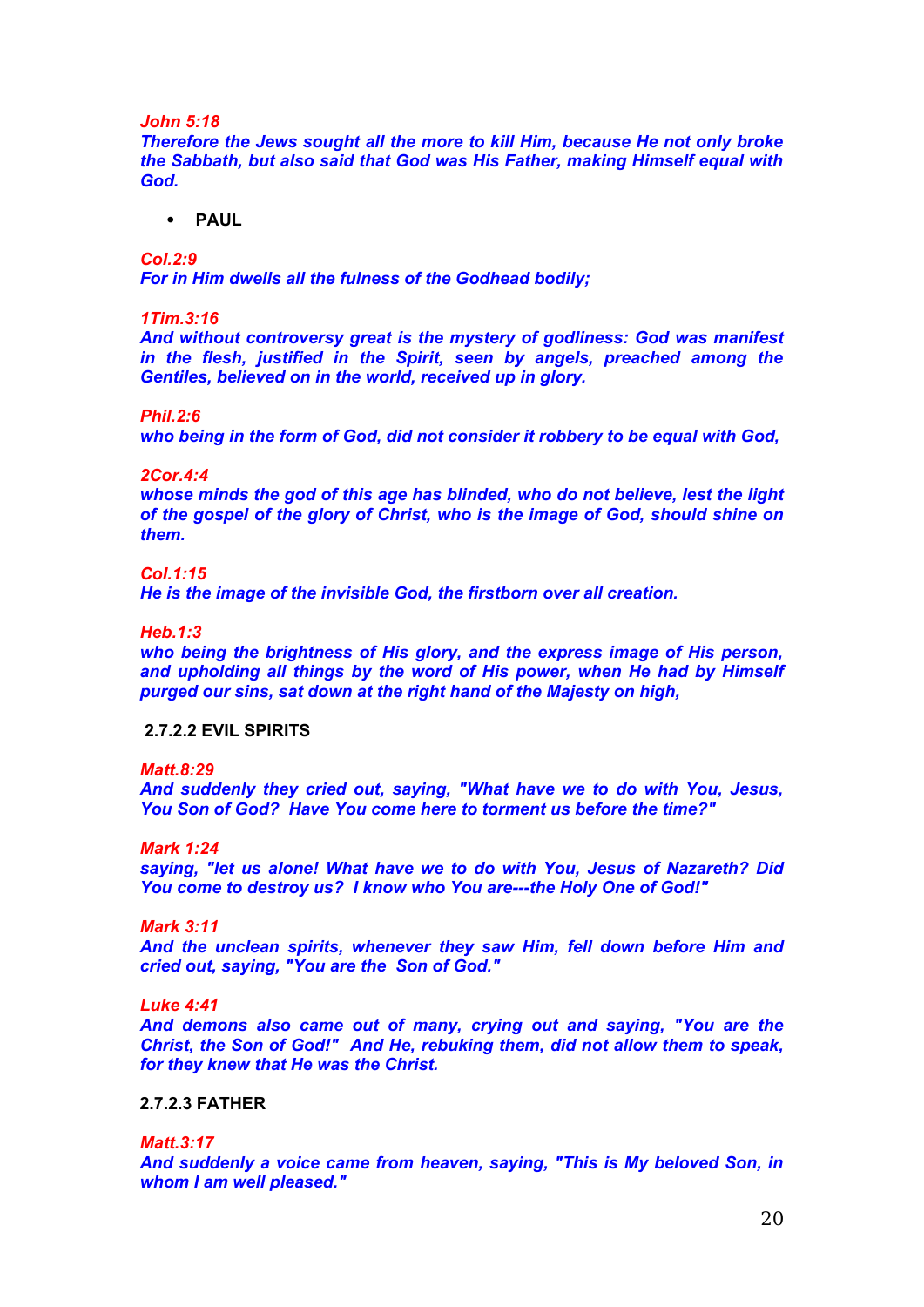*Matt.17:5*

*While he was still speaking, behold, a bright cloud overshadowed them: and suddenly a voice came out of the cloud, saying, "This is My beloved Son, in whom I am well pleased. Hear Him!"*

**2.7.2.4 JESUS HIMSELF**

**JESUS CLAIMS TO BE GOD**

*John 10:30 "I and My Father are one."*

*John 5:18-19*

*18 Therefore the Jews sought all the more to kill Him, because He not only broke the Sabbath, but also said that God was His Father, making Himself equal with God. 19 Then answered Jesus and said to them, " Most assuredly, I say to you, the Son can do nothing of Himself but what He sees the Father do; for*

*whatever He does, the Son also does in like manner."*

*John 12:44-45*

*44 Then Jesus cried out and said, "He who believes in Me, believes not in me, but in Him who sent Me. 45 And he who sees Me sees Him who sent Me."*

*John 13:20 " Most assuredly, I say to you, he who receives whomever I send receives Me; and he who receives Me receives Him who sent Me."*

*John 14:1 "Let not your heart be troubled; you believe in God, believe also in Me."*

*Rev.1:8*

*"I am the Alpha and the Omega, the Beginning and the End," says the Lord, "who is and who was and who is to come, the Almighty."*

# **2.7.2.5 ENEMIES**

**- The Roman Centurion in Matt.27:54 mentioned,** *"Truly this was the Son of God!"*

**- Pilate in John 19:4 said,** *"I find no fault in him"*

**- Pilate's wife in Matt.27:19, called him a** *"just man"*

**- Judas in Matt.27:4, calls him "innocent blood"**

# **2.7.2.6 TESTIMONY OF A DEACON**

*Acts 7:59 And they stoned Stephen as he was calling on God and saying, "Lord Jesus, receive my spirit."*

*- please note the words of Eccl.12:7b, "..and the spirit will return to God who gave it".*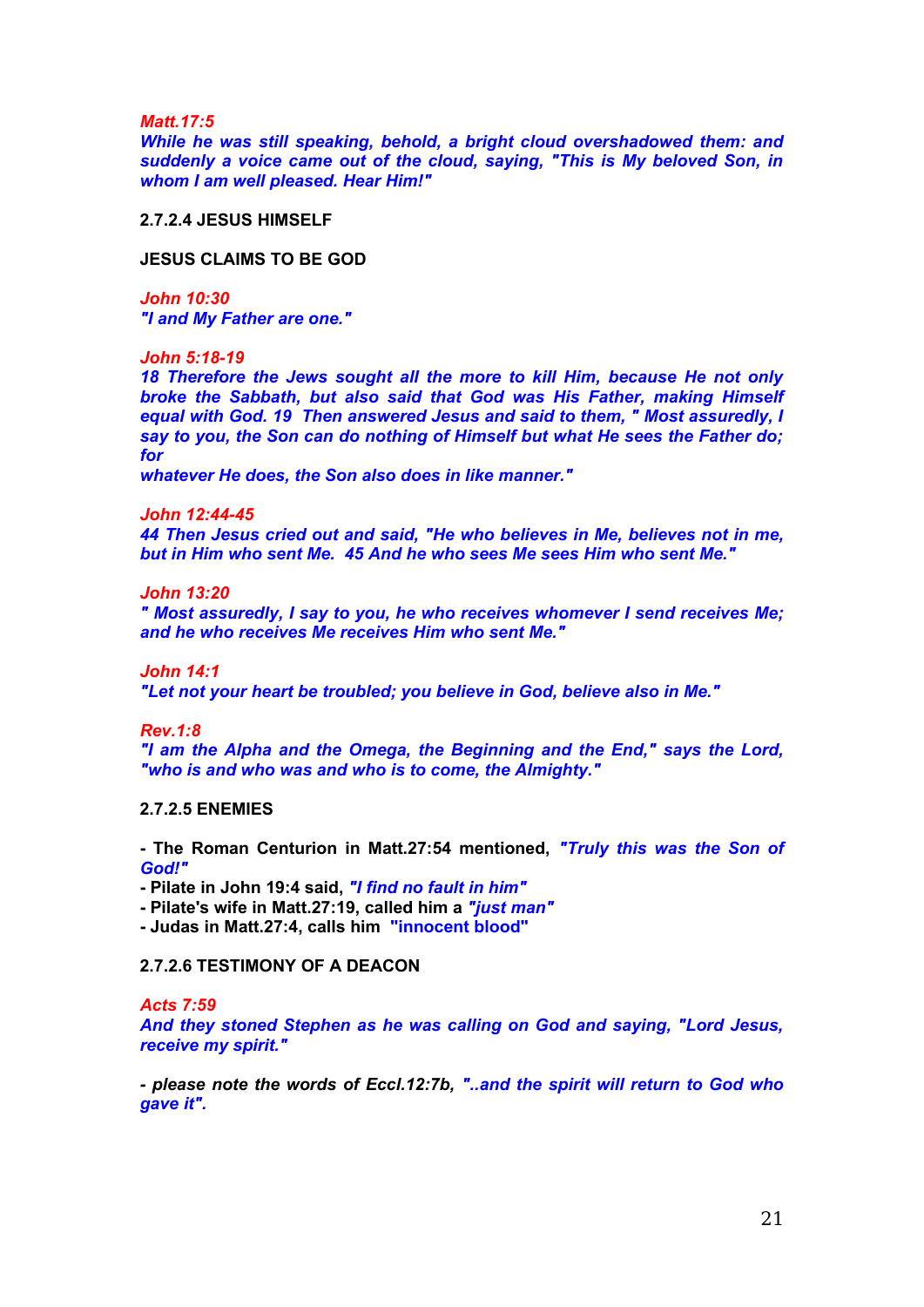# **2.7.2.7 TESTIMONY OF AN EUNUCH**

*Acts 8:37*

*Then Philip said, "If you believe with all your heart, you may." And he answered and said, "I believe that Jesus Christ is the Son of God."*

### **2.7.2.8 TESTIMONY OF OLD TESTAMENT SAINTS**

### *Is.9:6*

*For unto us a Child is born, unto us a Son is given; and the government will be upon His shoulder. And His name will be called Wonderful, Counsellor, Mighty God, Everlasting Father, Prince of Peace.*

**David says in** *Psalm 45:6-7, 6 "Your throne, O God, is forever and ever: A sceptre of righteousness is the sceptre of Your Kingdom. 7 You love righteousness, and hate wickedness; therefore God, Your God, has anointed You with the oil of gladness more than Your companions.*

#### **2.7.3 RULE OF JESUS**

#### *Phil.2:10-11*

*10 that at the name of Jesus every knee should bow, of those in heaven, and of those in earth, and of those under the earth, 11 and that every tongue should confess that Jesus Christ is Lord, to the glory of God the Father.*

#### *Mark 16:17-18*

*17 "And these signs will follow those who believe: In My name they will cast out demons; they will speak with new tongues; 18 they will take up serpents; and if they drink anything deadly, it will by no means hurt them; they will lay hands on the sick, and they will recover."*

### **RULERSHIP**

**HIS RULE IS EXTENDED OVER:-**

### **2.7.3.1 DEMONS**

### *Mark 1:24-25*

*24 saying, "let us alone! What have we to do with You, Jesus of Nazareth? Did You come to destroy us? I know who You are---the Holy One of God!" 25 But Jesus rebuked him, saying, "Be quiet, and come out of him!"*

**In Mark 5:1-13, we see Jesus's power over the demoniac of Gadara.**

### **2.7.3.2 DISEASE**

**healing the woman with the issue of blood (Mark 5:24-34). healing blind Bartimaeus (Mark 10:46-52).**

# **2.7.3.3 DEATH**

**raising the daugther of Jairus from the dead (Matt.5:35-43). raising of the widow's son (Luke 7).**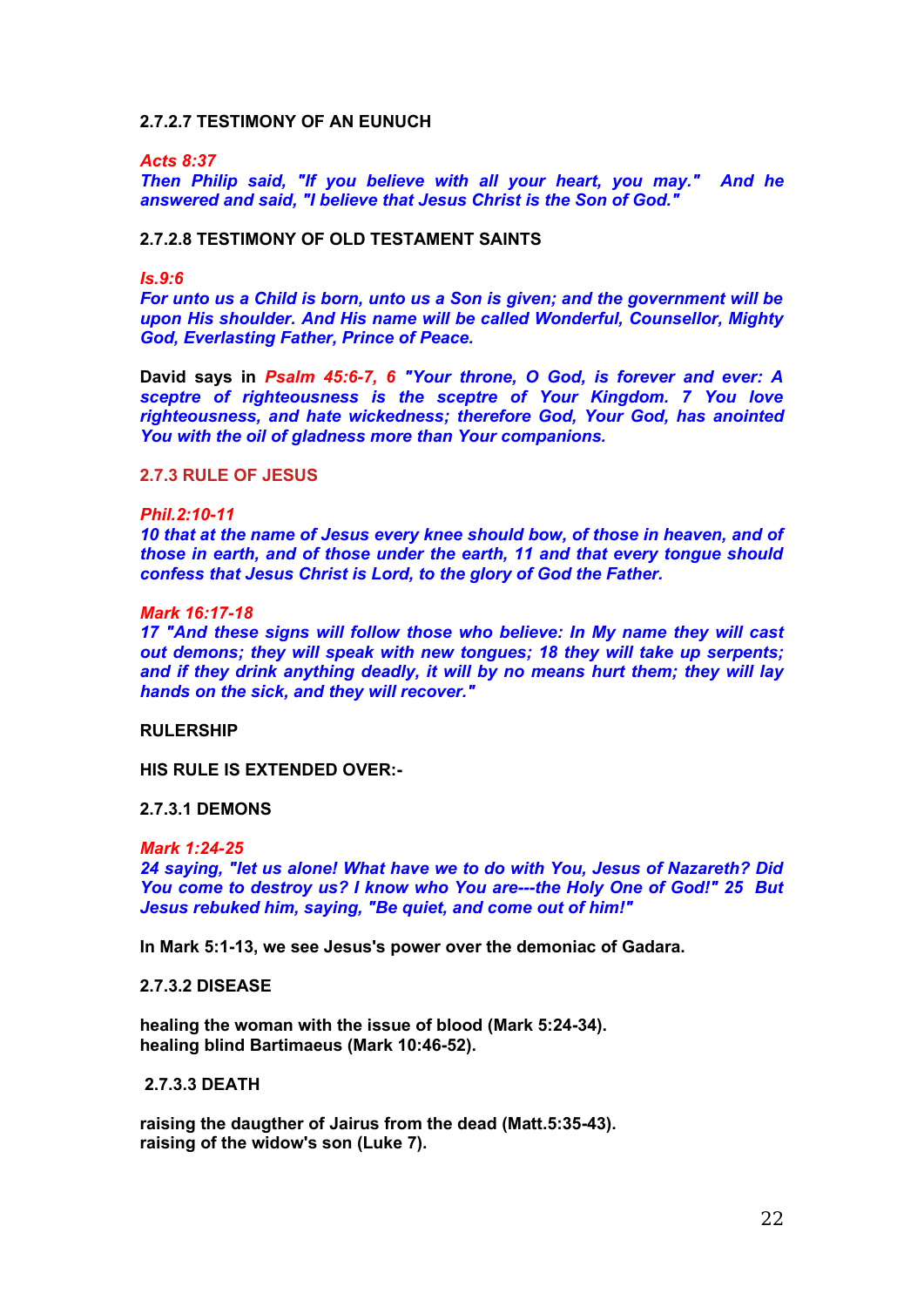## **2.7.3.4 NATURE**

### *Matt.8:27*

*And the men marvelled, saying, "Who can this be, that even the winds and the sea obey Him?"*

# **2.7.3.5 ANGELS**

#### *1Pet.3:22*

*Who has gone into heaven and is at the right hand of God, angels and authorities and powers having been made subject unto Him.*

### **2.7.3.6 CHURCH**

*Eph.1:22*

*And He put all things under His feet, and gave Him to be head over all things to the church,*

### **2.7.3.7 UNIVERSE**

### *Zech.9:10c*

*`... and His dominion shall be from sea to sea, and from the River to the ends of the earth.'*

*Matt.28:18 Then Jesus came and spoke to them, saying, "All authority has been given to Me in heaven and on earth."*

# **2.7.4 EQUALITY WITH THE FATHER**

**HE IS THE SAME SUBSTANCE/ESSENCE AS THE FATHER.**

*Heb. 1:3a*

*Who being the brightness of His glory, and the express image of His person.... …*

*Col.1:15a He is the image of the invisible God,.…*

*2Cor.4:4c*

*...lest the light of the glorious gospel of the glory of Christ, who is the image of God, should shine on them.*

*Phil.2:6a who, being in the form of God,.…*

*Col.2:9 For in Him dwells all the fulness of the Godhead bodily.*

*John 5:18b ... but also said that God was His Father, making Himself equal with God.*

**[JESUS IS THE SAME SUBSTANCE AS THE FATHER]**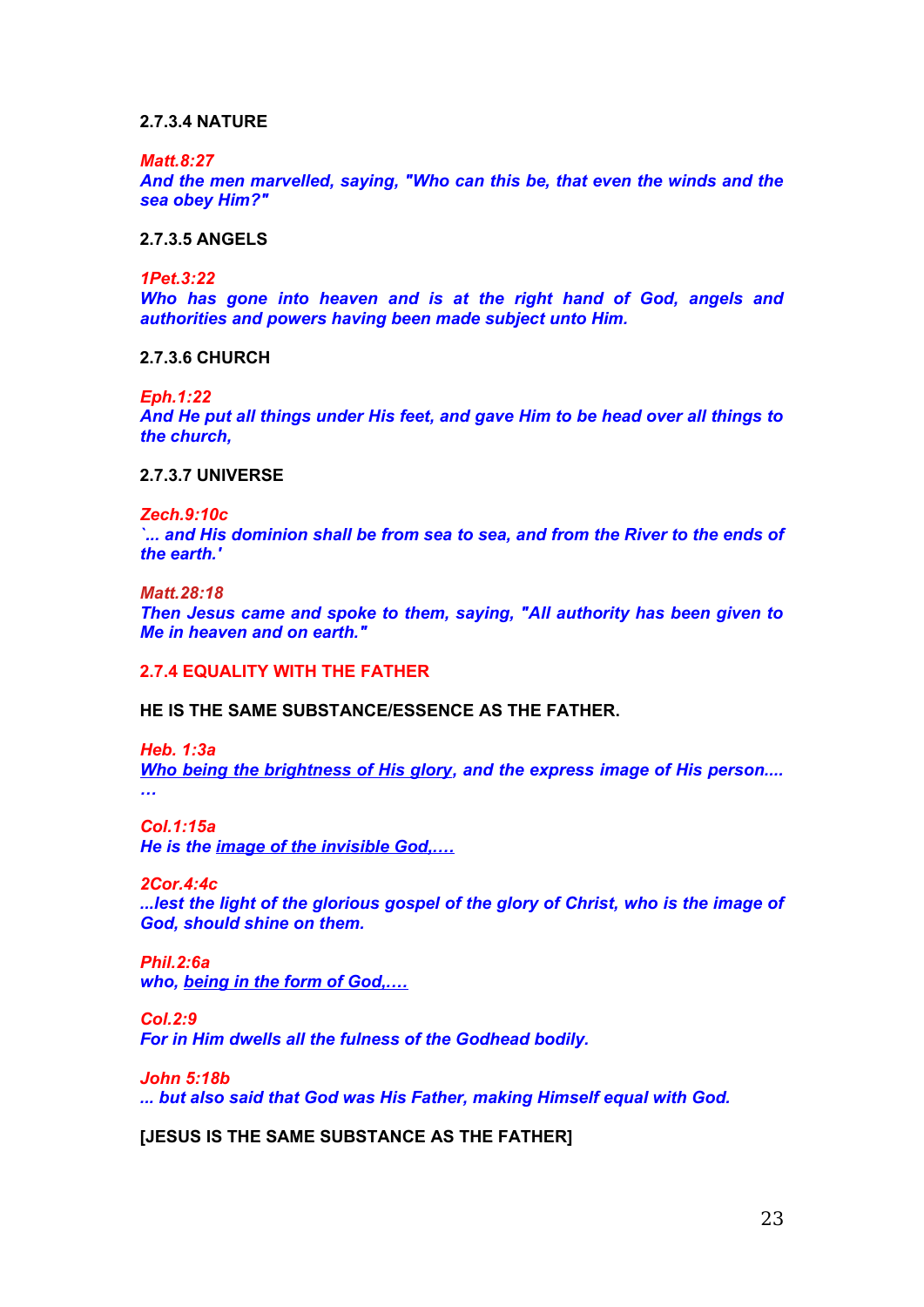# **HIS EQUALITY IS SEEN IN SIMILARITY OF:**

- **1. TASKS/DEEDS**
- **2. WORSHIP**
- **3. TITLES**
- **4. QUALITIES OR NATURE(MORAL AND ESSENTIAL)**
- **5. POSITION ON THE THRONE**

**2.7.4.1 SIMILAR UNIQUE DEEDS:**

# **2.7.4.1.1 FORGIVENESS**

**JEHOVAH:**

### *Jer.31:34b*

*For I will forgive their iniquity, And I will remember their sin no more.*

**JESUS**

*Luke 5:20b Man thy sins are forgiven thee.*

# **2.7.4.1.2 CREATION**

**JEHOVAH:**

*Gen.1:1 In the beginning God created the Heaven and the earth*

**JESUS**

*Heb.1:10* 

*Thou Lord in the beginning hast laid the foundation of the earth; and the Heavens are the works of thine hands.*

*Col. 1:16 For by Him were all things created, that are in heaven, and that are in Earth… all things were created by Him, and for Him*

### **2.7.4.1.3 JUDGEMENT**

**JEHOVAH:**

*Ps 96:13*

*For He is coming, for He is coming to judge the earth. He shall judge the world with righteousness, and the peoples with His truth.* 

**JESUS**

*Jn.5:22* 

*For the Father judgeth no man, but hath committed all judgement unto the Son.*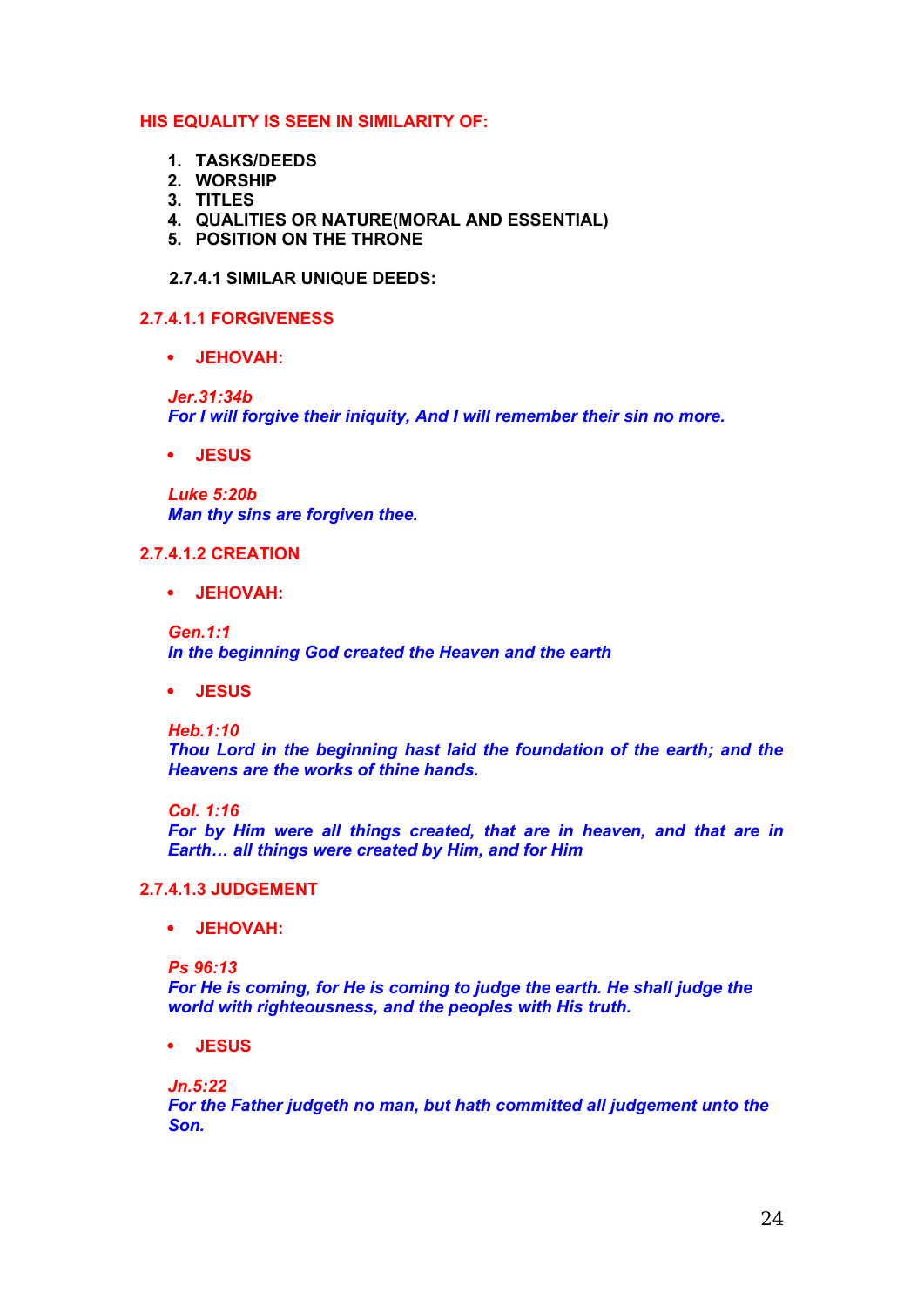# **2.7.4.1.4 INDWELLS BELIEVERS**

# **JEHOVAH:**

## *2 Cor 6:16*

*And what agreement has the temple of God with idols? For you are the temple of the living God. As God has said: "I will dwell in them and walk among them. I will be their God, and they shall be My people.(NKJ)*

# **JESUS**

# *Col.1:27*

*To whom God will make known what is riches of the glory of this mystery among them Gentiles; which is Christ in you, the hope of glory.*

### *Gal 2:20*

*"I have been crucified with Christ; it is no longer I who live, but Christ lives in me; and the life which I now live in the flesh I live by faith in the Son of God, who loved me and gave Himself for me.(NKJ)*

# **2.7.4.2 SIMILAR WORSHIP:**

# **2.7.4.2.1 BENDING OF KNEES**

**JEHOVAH:**

### *Isa 45:22-23*

*22 "Look to Me, and be saved, all you ends of the earth! For I am God, and there is no other. 23I have sworn by Myself; the word has gone out of My mouth in righteousness, and shall not return, that to Me every knee shall bow, every tongue shall take an oath.(NKJ)*

**JESUS**

### *Phil 2:9-11*

*9 Therefore God also has highly exalted Him and given Him the name which is above every name, 10 that at the name of Jesus every knee should bow, of those in heaven, and of those on earth, and of those under the earth, 11 and that every tongue should confess that Jesus Christ is Lord, to the glory of God the Father.(NKJ)*

# **2.7.4.2.2 ADORATION**

**JEHOVAH:**

### *Rev 4:11*

*"You are worthy, O Lord, to receive glory and honor and power; for You created all things, and by Your will they exist and were created.(NKJ)*

**JESUS**

### *Rev 5:12-13*

*12 saying with a loud voice: "Worthy is the Lamb who was slain to receive power and riches and wisdom, and strength and honor and glory and blessing!"*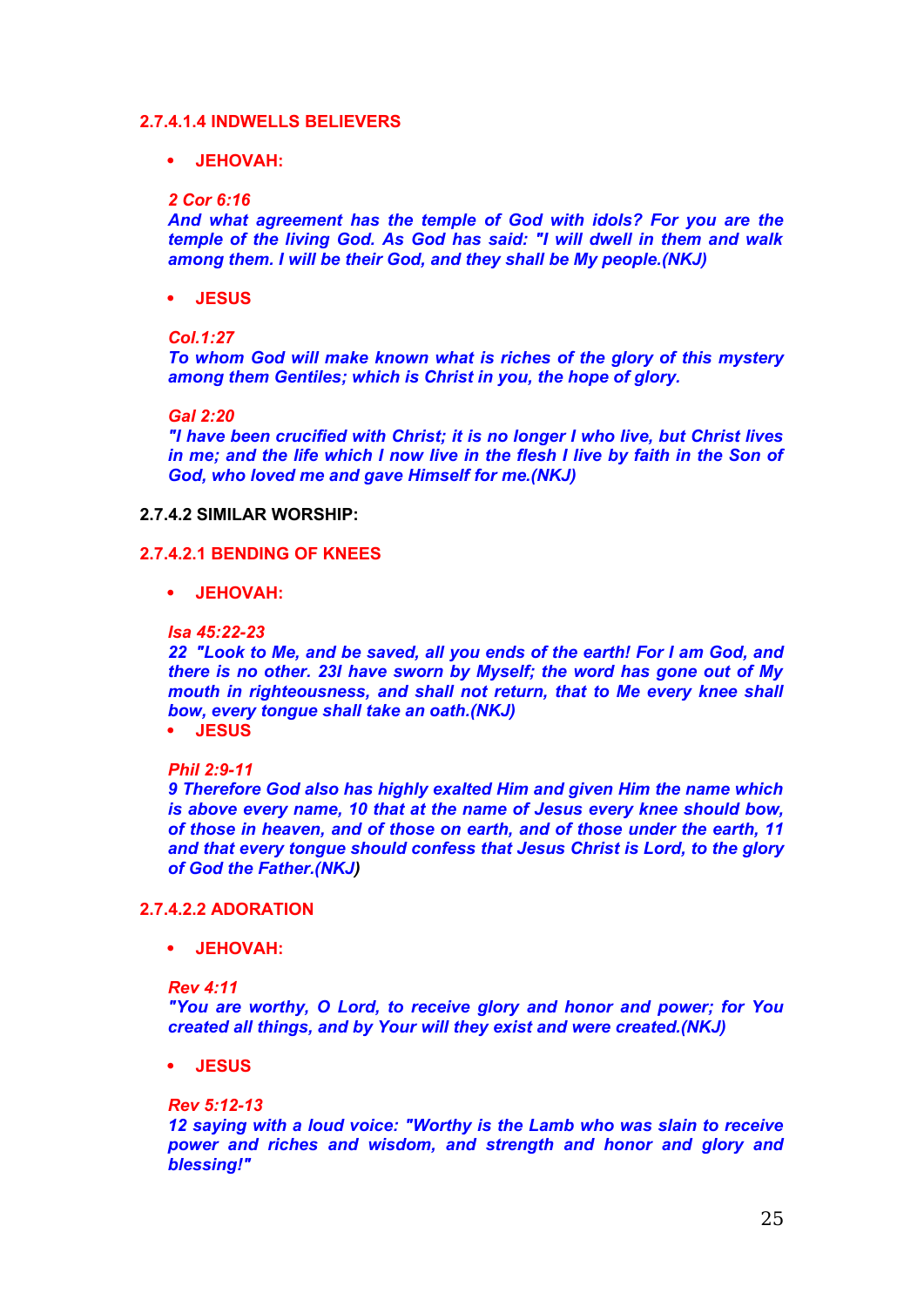*13 And every creature which is in heaven and on the earth and under the earth and such as are in the sea, and all that are in them, I heard saying: "Blessing and honor and glory and power be to Him who sits on the throne, and to the Lamb, forever and ever!" (NKJ)*

# **2.7.4.2.3 SERVICE**

**JEHOVAH:**

*Jos.24:24 The Lord our God will we serve, and Him will we obey.*

**JESUS**

*Col.3:24b For ye serve the Lord Christ.*

# **2.7.4.2.4 PROSTRATION**

**JEHOVAH:**

# *Gen 17:3 Then Abram fell on his face, and God talked with him, saying:(NKJ)*

# *Deut 9:18*

*"And I fell down before the LORD, as at the first, forty days and forty nights; I neither ate bread nor drank water, because of all your sin which you committed in doing wickedly in the sight of the LORD, to provoke Him to anger.(NKJ)*

**JESUS**

*Rev 1:17*

*And when I saw Him, I fell at His feet as dead. But He laid His right hand on me, saying to me, "Do not be afraid; I am the First and the Last.(NKJ)*

### *Rev 5:8*

*Now when He had taken the scroll, the four living creatures and the twentyfour elders fell down before the Lamb, each having a harp, and golden bowls full of incense, which are the prayers of the saints.(NKJ)*

# **2.7.4.2.5 PRAYER**

**JEHOVAH:**

# *Ps 65:2 O You who hear prayer, to You all flesh will come.(NKJ)*

**JESUS**

*John 14:14 "If you ask anything in My name, I will do it. (NKJ)*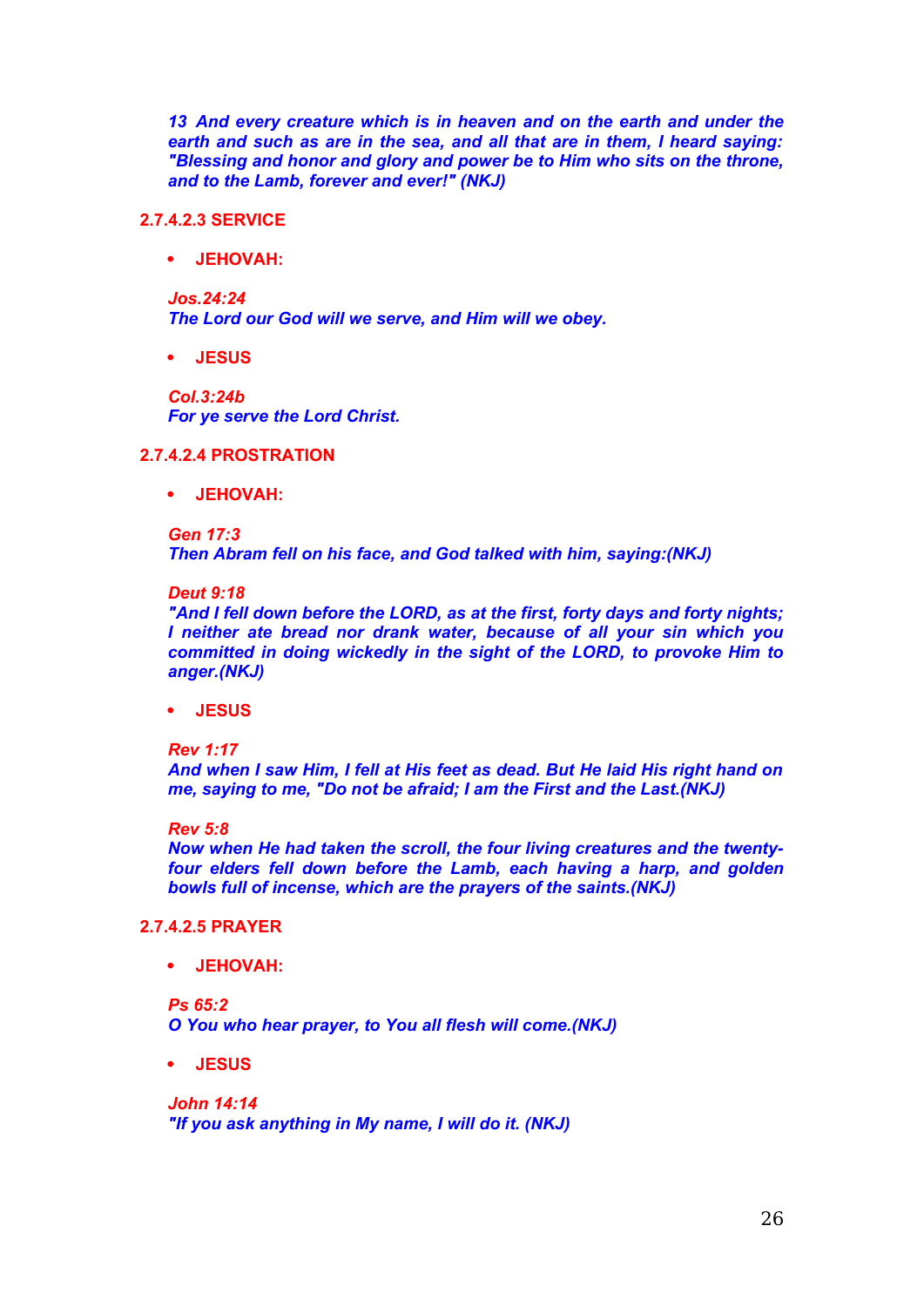*1 Cor 1:2*

*To the church of God which is at Corinth, to those who are sanctified in Christ Jesus, called to be saints, with all who in every place call on the name of Jesus Christ our Lord, both theirs and ours:(NKJ)*

# **2.7.4.2.6 CONFESSION**

**JEHOVAH:**

*IKing 8:33*

*33 "When Your people Israel are defeated before an enemy because they have sinned against You, and when they turn back to You and confess Your name, and pray and make supplication to You in this temple,(NKJ)*

**JESUS**

# *Rom 10:9*

*that if you confess with your mouth the Lord Jesus and believe in your heart that God has raised Him from the dead, you will be saved. (NKJ)*

# **2.7.4.2.7 THANKSGIVING**

**JEHOVAH:**

### *Neh 12:46*

*46 For in the days of David and Asaph of old there were chiefs of the singers, and songs of praise and thanksgiving to God. NKJV*

*Ps 50:14*

*14 Offer to God thanksgiving, And pay your vows to the Most High. NKJV*

- **JESUS**
- *1 Tim 1:12*

*12 And I thank Christ Jesus our Lord who has enabled me, because He counted me faithful, putting me into the ministry, (NKJ)*

### **2.7.4.2.8 ANGELIC WORSHIP**

**JEHOVAH:**

*Neh. 9:6 Thou preservest them all; and the Host of heaven worshipped thee.*

**JESUS**

*Heb 1:6 And let all the angels of God worship Him*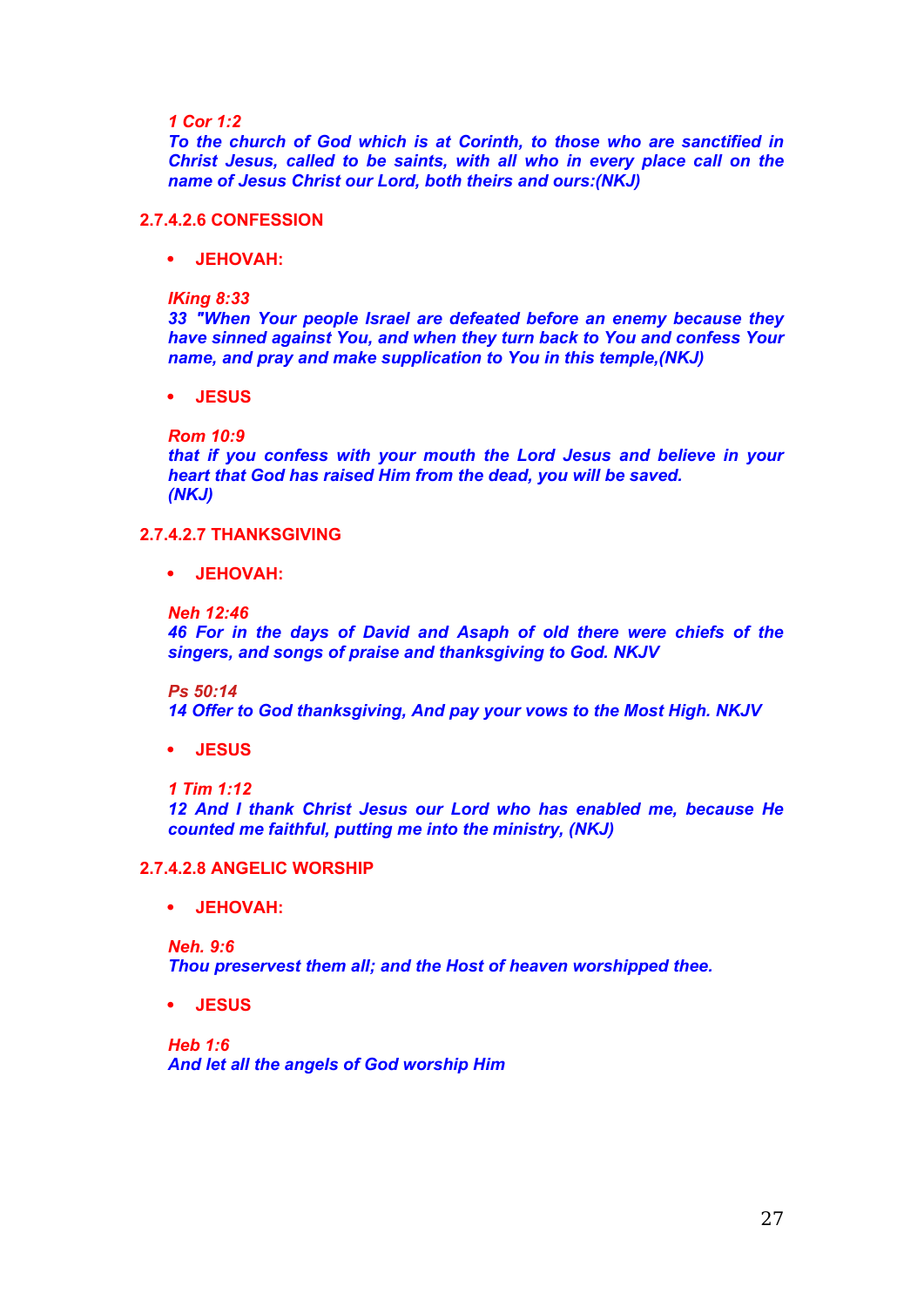# **2.7.4.3 SIMILAR TITLES:**

# **2.7.4.3.1 ALPHA AND OMEGA**

**JEHOVAH:**

*Rev.21:6-7 I am Alpha and Omega.*

**JESUS**

*Rev 22:13 I am the Alpha and the Omega, the Beginning and the End, the First and the Last."* 

**2.7.4.3.2 BEGINNING AND THE END**

**JEHOVAH:**

*Rev.21:6 The Beginning and the End*

**JESUS**

*Rev 22:13 The Beginning and the End* 

# **2.7.4.3.3 FIRST AND LAST**

**JEHOVAH:**

*Is.44:6 I am the first, and I am the last, and besides Me there is no God*

**JESUS**

*Rev.1:17 I am the first and the last.*

*Rev 22:13 "I am the Alpha and the Omega, the Beginning and the End, the First and the Last."(NKJ)* 

# **2.7.4.3.4 ALMIGHTY**

**JEHOVAH:**

*Gen.17:1 I am the Almighty God.* 

**JESUS**

*Rev.1:8 …The Almighty*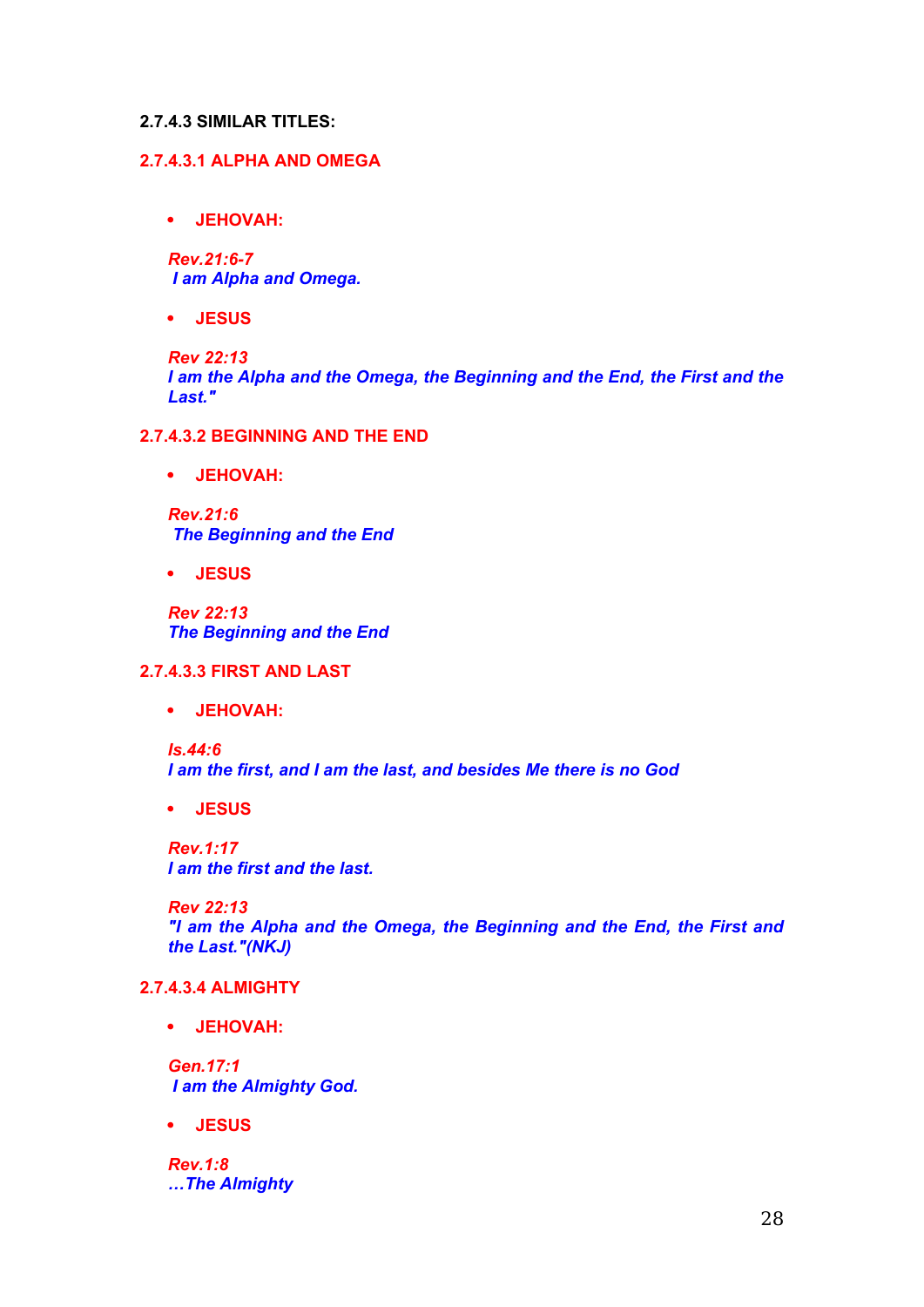# **2.7.4.3.5 I AM**

**JEHOVAH:**

*Ex.3:14 I am that I am.*

**JESUS**

*Jn.8:58 Before Abraham was, I am.*

# **2.7.4.3.6 MIGHTY GOD**

**JEHOVAH:**

*Is.10:21*

*The remnant shall return even the remnant of Jacob, unto the Mighty God.*

**JESUS**

*Isa 9:6 The Mighty God.*

**2.7.4.3.7 KING OF KINGS**

**JEHOVAH:**

*1 Tim.6:15 The King of Kings; and Lord of Lords.*

**JESUS**

*Rev.19:13-16 …..And hath on his vesture and on his thigh a name written King of Kings and Lord of Lords* 

# **2.7.4.3.7 SHEPHERD**

**JEHOVAH:**

*Ezek 34:12*

*As a shepherd seeks out his flock on the day he is among his scattered sheep, so will I seek out My sheep and deliver them from all the places where they were scattered on a cloudy and dark day.* 

**JESUS**

*John 10:14 I am the good shepherd; and I know My sheep, and am known by My own. NKJV*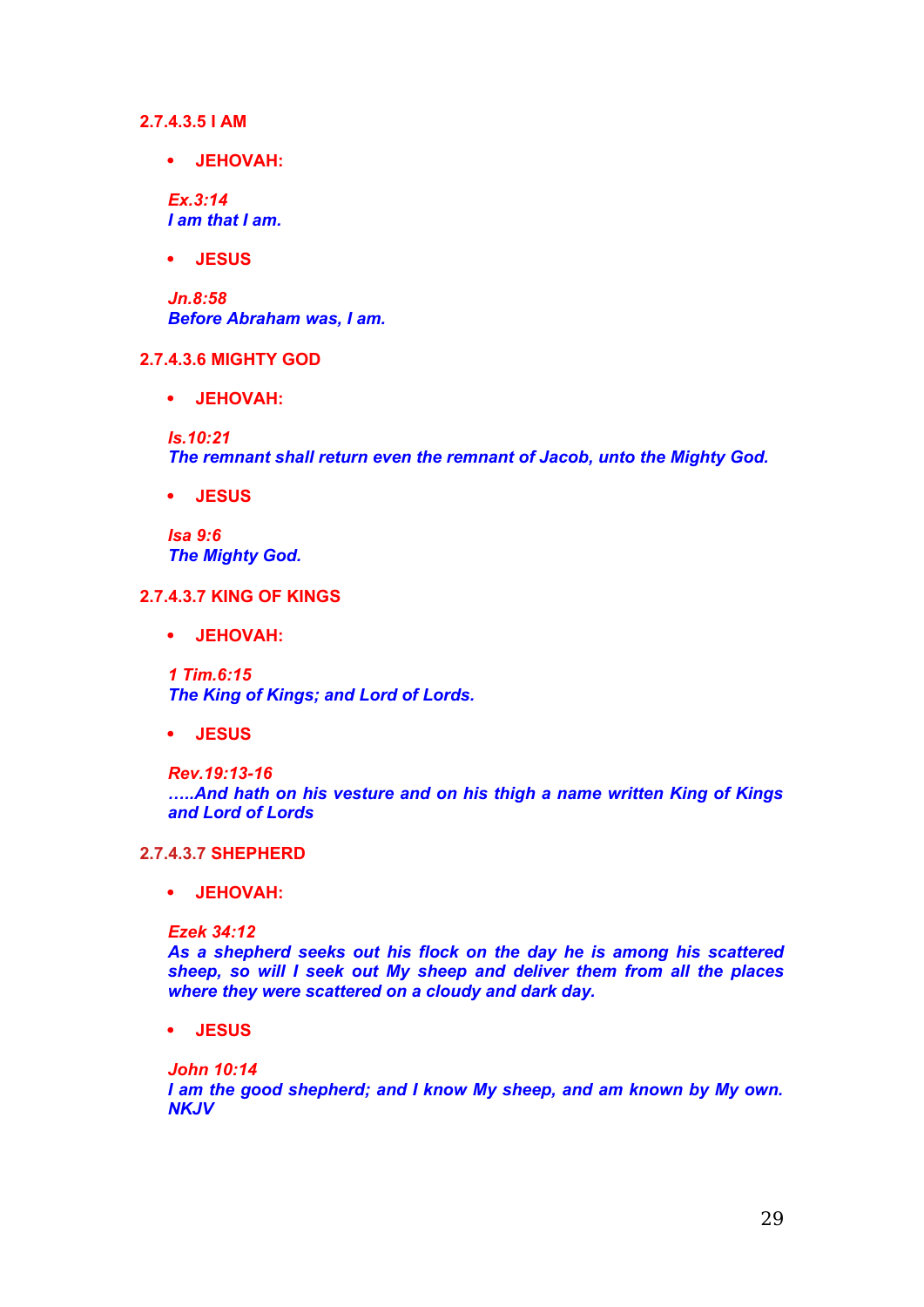# **2.7.4.3 SIMILAR QUALITIES (MORAL & ESSENTIAL):**

### **2.7.4.3.1 OMNIPRESENT**

### **JEHOVAH:**

### *Jer 23:24*

*Can anyone hide himself in secret places, so I shall not see him?" says the LORD; "Do I not fill heaven and earth?" says the LORD. (NKJ)*

## **JESUS**

### *Matt 18:20*

*"For where two or three are gathered together in My name, I am there in the midst of them.(NKJ)*

### **2.7.4.3.2 OMNIPOTENT**

**JEHOVAH:**

*Rev 19:6 Alleluia: for the Lord God omnipotent reigneth.*

**JESUS**

*Mt.28:18 All power is given unto me in heaven and on earth*

### **2.7.4.3.3 OMNISCIENT**

**JEHOVAH:**

*Heb 4:13*

*And there is no creature hidden from His sight, but all things are naked and open to the eyes of Him to whom we must give account(NKJ)*

**JESUS**

*Col 2:3 in whom are hidden all the treasures of wisdom and knowledge.(NKJ)*

# **2.7.4.3.4 UNCHANGING**

**JEHOVAH:**

*Mal 3:6*

*"For I am the LORD, I do not change; therefore you are not consumed, O sons of Jacob.(NKJ)*

**JESUS**

*Heb 13:8 Jesus Christ is the same yesterday, today, and forever.(NKJ***)**

# **2.7.4.3.5 RIGHTEOUS**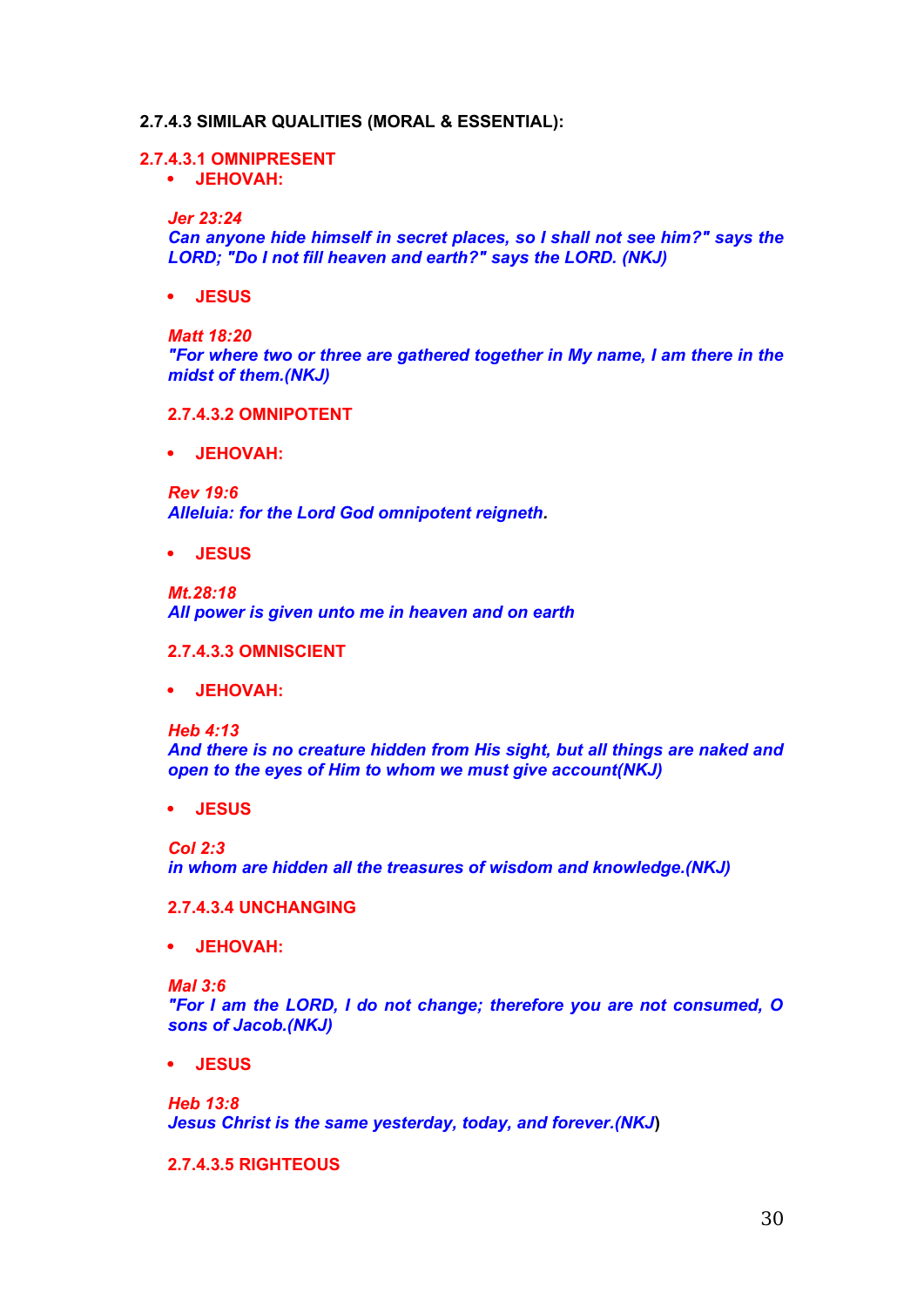# **JEHOVAH:**

# *Ps 7:9*

*Oh, let the wickedness of the wicked come to an end, but establish the just; for the righteous God tests the hearts and minds.(NKJ)*

## *Ps 116:5*

*Gracious is the LORD, and righteous; yes, our God is merciful.(NKJ)*

- **JESUS**
- *I Jn 2:1*

*My little children, these things I write to you, so that you may not sin. And if anyone sins, we have an Advocate with the Father, Jesus Christ the righteous.(NKJ)*

# *2 Tim 4:8*

*Finally, there is laid up for me the crown of righteousness, which the Lord, the righteous Judge, will give to me on that Day, and not to me only but also to all who have loved His appearing.(NKJ)*

# **2.7.4.3.6 ETERNAL / EVERLASTING**

**JEHOVAH:**

*Jer.10:10* 

*But the Lord is the true God, he is the Living God, and an Everlasting King.*

**JESUS**

*Isa 9:6*

*For unto us a Child is born, unto us a Son is given; and the government will be upon His shoulder. And His name will be called wonderful, Counselor, Mighty God, everlasting Father, Prince of Peace. NKJV*

*Mark 5:2 Jn.1:1,2*

**2.7.5 JESUS IS REVEALED AS GOD**

**2.7.5.1** *Rev. 1:8* **-** *I am ...... the Almighty.*

**2.7.5.2 There is only one throne in heaven.**

*Rev. 22:1 - ....proceeding from the THRONE of God and of the Lamb. Rev. 22:3 - ....but the THRONE of God and of the Lamb shall be in it,.....* **N.B.: GOD AND THE LAMB SEATED ON THE THRONE**

**REMEMBER JOHN 10:30, JESUS SAID "I AND THE FATHER ARE ONE". THIS IS SEEN CLEARLY IN THE BOOK OF REVELATION.**

*Rev.4:2 - ...and ONE sat on the throne.* **FATHER AND LAMB ADDRESSED AS ONE THROUGH THE USE OF SINGULAR PRONOUNS IN THE FOLLOWING SCRIPTURES:**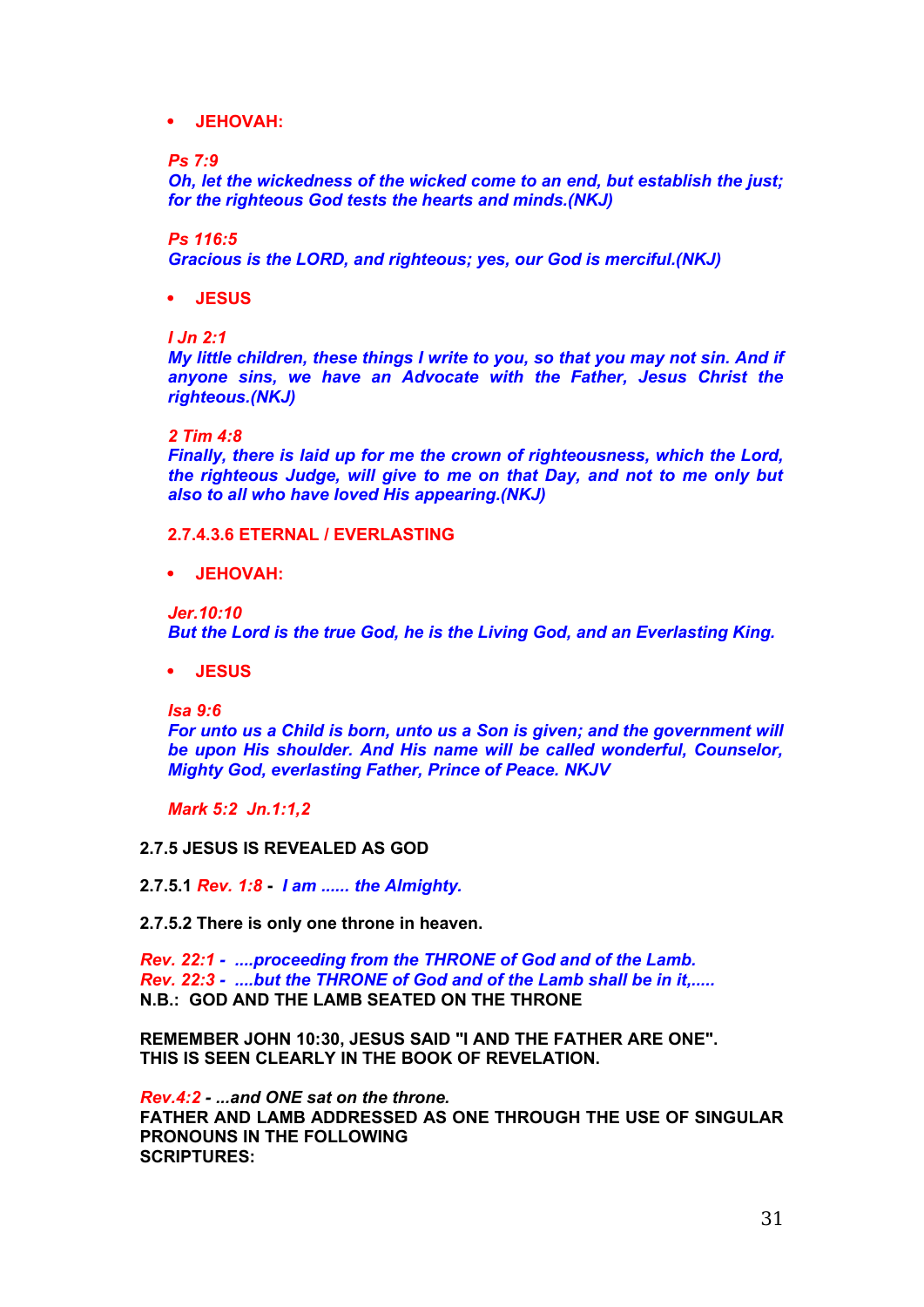*Rev.22:3-4 3 And there shall be no more curse, but the throne of God and of the Lamb shall be in it, and HIS servants shall serve HIM. 4 They shall see HIS face, and HIS name shall be on their foreheads.*

**THEREFORE THE FATHER AND THE LAMB ARE NOT SEPARATE GODS BUT ONE GOD.**

**3. THE DUAL NATURE OF JESUS CHRIST**

**The following creed was formulated by the Council of Chalcedon in 451 A.D. and is regarded as most accurate concerning the person of Christ.**

**Council of Chalcedon (451 A.D)**

**Therefore, following the holy fathers, we all with one accord teach men to acknowledge one and the same Son, our Lord Jesus Christ, at once complete in Godhead and complete in manhood, truly God and truly man, consisting also of a reasonable soul and body; of one substance with the Father as regards his Godhead, and at the same time of one substance with us as regards his manhood; like us in all respects, apart from sin; as regards his Godhead, begotten of the Father before the ages, but yet as regards his manhood begotten, for us men and for our salvation, of Mary the Virgin, the God-bearer; one and the same Christ, Son, Lord, Only-begotten, recognized in two natures, without confusion, without change, without division, without separation; the distinction of natures being in no way annulled by the union, but rather the characteristics of each nature being preserved and coming together to form one person and subsistence, not as parted or separated into two persons, but one and the same Son and Only-begotten God the Word, Lord Jesus Christ; even as the prophets from earliest times spoke of him, and our Lord Jesus Christ himself taught us, and the creed of the fathers has handed down to us.**

**Quoted from CRTA – CENTRE FOR REFORMED THEOLOGY AND APOLOGETICS (INTERNET ARTICLE)**

**THE DUAL NATURE OF CHRIST**

**3.1 THE NATURE OF THE INCARNATION**

**MNEMONIC "DUAL"**

**DISTINCTION OF HUMAN AND DIVINE NATURE UNION OF HUMAN AND DIVINE NATURE ASSUMPTION OF HUMAN NATURE LACK CONFLICT IN THE DUALITY.**

**AMPLIFICATION**

**3.1.1 DISTINCTION OF HUMAN AND DIVINE NATURE**

**Jesus Christ is fully God- refer to the deity of Christ. Jesus Christ is fully man- refer to the humanity of Christ. Scripture attests to His sinless humanity. The two natures are distinct.**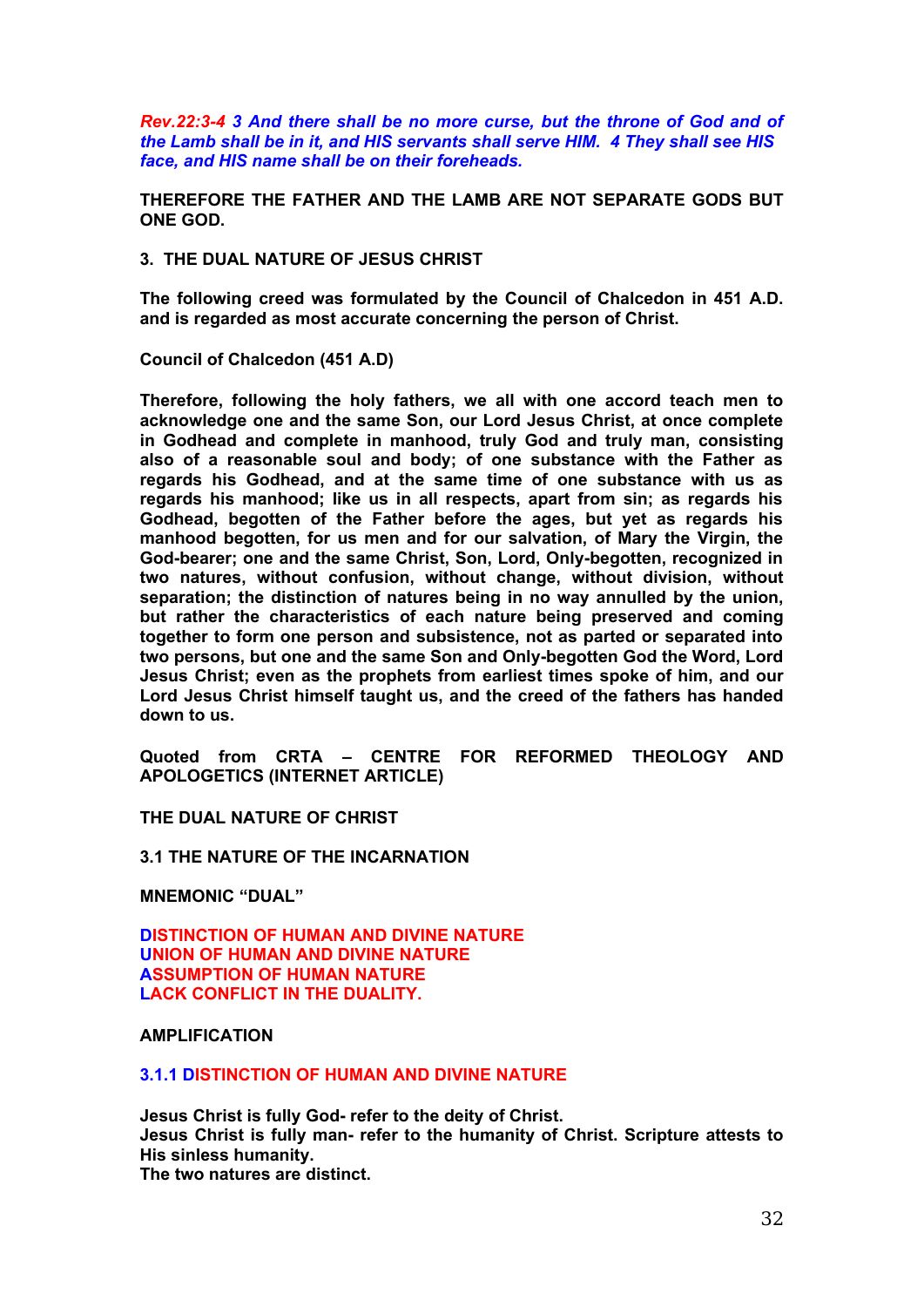# **THERE ARE MANY SCRIPTURES THAT PROVE THE DUAL NATURE OF CHRIST.**

|    | <b>HUMAN NATURE</b>                                                                    | <b>DIVINE NATURE</b>                                                                   |
|----|----------------------------------------------------------------------------------------|----------------------------------------------------------------------------------------|
| 1. | <b>Born in Bethlehem</b>                                                               | Before Abraham was I am                                                                |
|    | Mt. 2:1 Now after Jesus was born                                                       | Jn. 8:58 Jesus said to them, "Most                                                     |
|    | in Bethlehem of Judea in the days assuredly, I say to you,                             | <b>before</b>                                                                          |
|    | of Herod the king, behold, wise Abraham was, I AM."<br>from the East came<br>men<br>to |                                                                                        |
|    | Jerusalem.                                                                             |                                                                                        |
|    |                                                                                        |                                                                                        |
| 2. | <b>Was thirsty</b>                                                                     | If anyone thirsts let him come to me                                                   |
|    | <b>19:28 After</b><br>Jn.<br>this,<br>Jesus,                                           | and drink                                                                              |
|    | knowing that all things were now<br>accomplished, that the Scripture                   | Jn. 7:37 On the last day, that great<br>day of the feast, Jesus stood and              |
|    | might be fulfilled, said, "I thirst!"                                                  | cried out, saying, "If anyone thirsts,                                                 |
|    |                                                                                        | let him come to Me and drink.                                                          |
|    |                                                                                        |                                                                                        |
| 3. | Was hungry<br>Luk. 4:2  being tempted for forty                                        | <b>Fed the multitude</b><br>Jn. 6:5-11 Then Jesus lifted up His                        |
|    | days by the devil. And in those                                                        | eyes, and seeing a great multitude                                                     |
|    | days He<br>ate<br>nothing,<br>and                                                      | coming toward Him, He said to                                                          |
|    | afterward, when they had ended,                                                        | Philip, "Where shall we buy bread,                                                     |
|    | He was hungry.                                                                         | that these may eat?" 6 But this He                                                     |
|    |                                                                                        | said to test him, for He Himself knew<br>what<br>He<br>would<br>do.                    |
|    |                                                                                        | <b>Philip</b><br>answered<br>Him.<br>"Two<br>$\mathbf{z}$                              |
|    |                                                                                        | hundred denarii worth of bread is                                                      |
|    |                                                                                        | not sufficient for them, that every                                                    |
|    |                                                                                        | one of them may have a little."                                                        |
|    |                                                                                        | 8 One of His disciples, Andrew,<br>Simon Peter's brother, said to Him, 9               |
|    |                                                                                        | "There is a lad here who has five                                                      |
|    |                                                                                        | barley loaves and two small fish, but                                                  |
|    |                                                                                        | what are they among so many?"                                                          |
|    |                                                                                        | 10 Then Jesus said, "Make the<br>people sit down." Now there was                       |
|    |                                                                                        | much grass in the place. So the men                                                    |
|    |                                                                                        | sat down, in number about five                                                         |
|    |                                                                                        | thousand. 11 And Jesus took the                                                        |
|    |                                                                                        | loaves, and when He had given                                                          |
|    |                                                                                        | thanks He distributed them to the<br>disciples, and the disciples <sup>[a]</sup><br>to |
|    |                                                                                        | those sitting down; and likewise of                                                    |
|    |                                                                                        | the fish, as much as they wanted.                                                      |
|    |                                                                                        | I am the bread of Life                                                                 |
|    |                                                                                        | John 6:35 And Jesus said to them, "I                                                   |
|    |                                                                                        | am the bread of life. He who comes<br>to Me shall never hunger, and he                 |
|    |                                                                                        | who believes in Me shall never thirst.                                                 |
|    |                                                                                        |                                                                                        |
|    |                                                                                        |                                                                                        |
|    |                                                                                        |                                                                                        |
|    |                                                                                        |                                                                                        |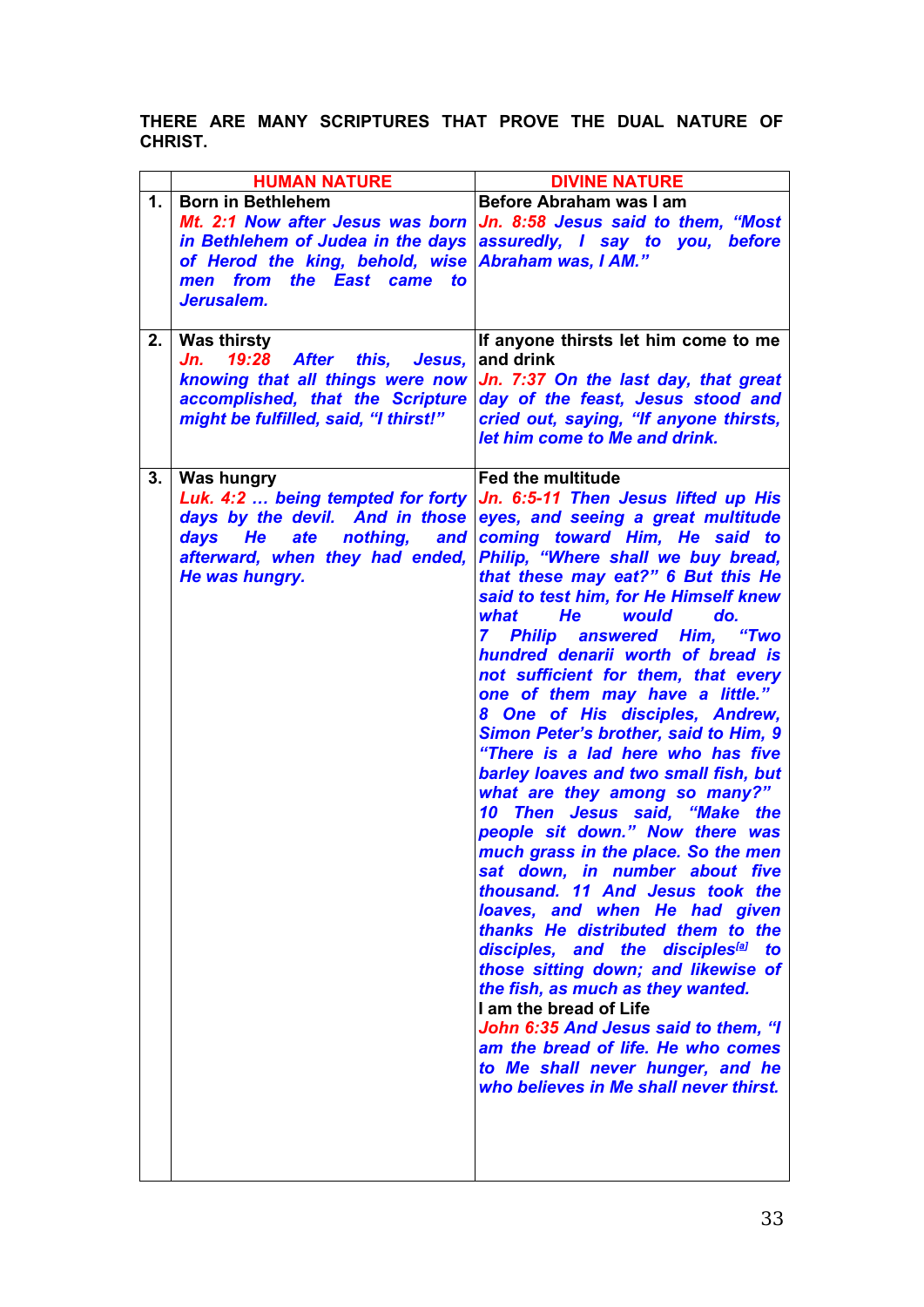| 4. | Obeyed the Father's command-<br>ments.                                 | <b>Gave new commandments</b><br>Jn. 13:34 A new commandment I |  |  |
|----|------------------------------------------------------------------------|---------------------------------------------------------------|--|--|
|    | Jn. 4:34 Jesus said to them, "My                                       | give to you, that you love one                                |  |  |
|    | food is to do the will of Him who                                      | another; as I have loved you, that                            |  |  |
|    | sent Me, and to finish His work.                                       | you also love one another.                                    |  |  |
|    |                                                                        |                                                               |  |  |
| 5. | <b>Was baptised</b>                                                    | <b>Commissioned baptism</b>                                   |  |  |
|    | Mt. 3:16<br>When He had been                                           | Mt. 28:19 Go therefore and make                               |  |  |
|    | baptized,<br><b>Jesus</b><br>came<br>up                                | disciples of all the nations, baptizing                       |  |  |
|    | immediately from the water; and                                        | them in the name of the Father and                            |  |  |
|    | behold, the heavens were opened                                        | of the Son and of the Holy Spirit,                            |  |  |
|    | to Him, and He saw the Spirit of                                       |                                                               |  |  |
|    | God descending like a dove and                                         |                                                               |  |  |
|    | alighting upon Him.                                                    |                                                               |  |  |
| 6. | <b>Received the Holy Spirit</b>                                        | <b>Gave the Holy Spirit</b>                                   |  |  |
|    | Mt. 3:16 When He had been                                              | Jn. 20:22 And when He had said this,                          |  |  |
|    | baptized, Jesus came up                                                | He breathed on them, and said to                              |  |  |
|    | immediately from the water; and                                        | them, "Receive the Holy Spirit.                               |  |  |
|    | behold, the heavens were opened                                        |                                                               |  |  |
|    | to Him, and He saw the Spirit of                                       |                                                               |  |  |
|    | God descending like a dove and<br>alighting upon Him.                  |                                                               |  |  |
|    |                                                                        |                                                               |  |  |
| 7. | <b>Prayed</b>                                                          | <b>Answers prayers</b>                                        |  |  |
|    | Luk. 22:41-42 And He was                                               | Jn. 14:14 If you ask anything in My                           |  |  |
|    | withdrawn from them about a                                            | name, I will do it.                                           |  |  |
|    | stone's throw, and He knelt down                                       |                                                               |  |  |
|    | and prayed, 42 saying, "Father, if it                                  |                                                               |  |  |
|    | is Your will, take this cup away<br>from Me; nevertheless not My will, |                                                               |  |  |
|    | but Yours, be done."                                                   |                                                               |  |  |
| 8. | <b>Died</b>                                                            | <b>Raised Himself from the dead</b>                           |  |  |
|    | Jn.19:30<br><b>So</b><br>when<br><b>Jesus</b><br>had                   | Jn. 10:18 No one takes it from Me,                            |  |  |
|    | received the sour wine, He said, "It                                   | but I lay it down of Myself. I have                           |  |  |
|    | is finished!" And bowing His head,                                     | power to lay it down, and I have                              |  |  |
|    | He gave up His spirit.                                                 | power to take it again. This                                  |  |  |
|    |                                                                        | command I have received from My                               |  |  |
|    |                                                                        | <b>Father."</b>                                               |  |  |
|    |                                                                        |                                                               |  |  |
|    |                                                                        |                                                               |  |  |
|    |                                                                        |                                                               |  |  |
|    | <b>HENRY THIESSEN - LECTURES IN SYSTEMATIC THEOLOGY:</b>               |                                                               |  |  |
|    | <b>HUMAN NATURE</b>                                                    | <b>DIVINE NATURE</b>                                          |  |  |
| 1. | Finite intelligence that increased                                     | Infinite intelligence                                         |  |  |
| 2. | <b>Finite will</b>                                                     | Infinite will that was omnipotent                             |  |  |
| 3. | <b>Human</b><br>consciousness                                          | Divine consciousness - conscious                              |  |  |
|    | conscious of his oneness with man of His oneness with the Father.      |                                                               |  |  |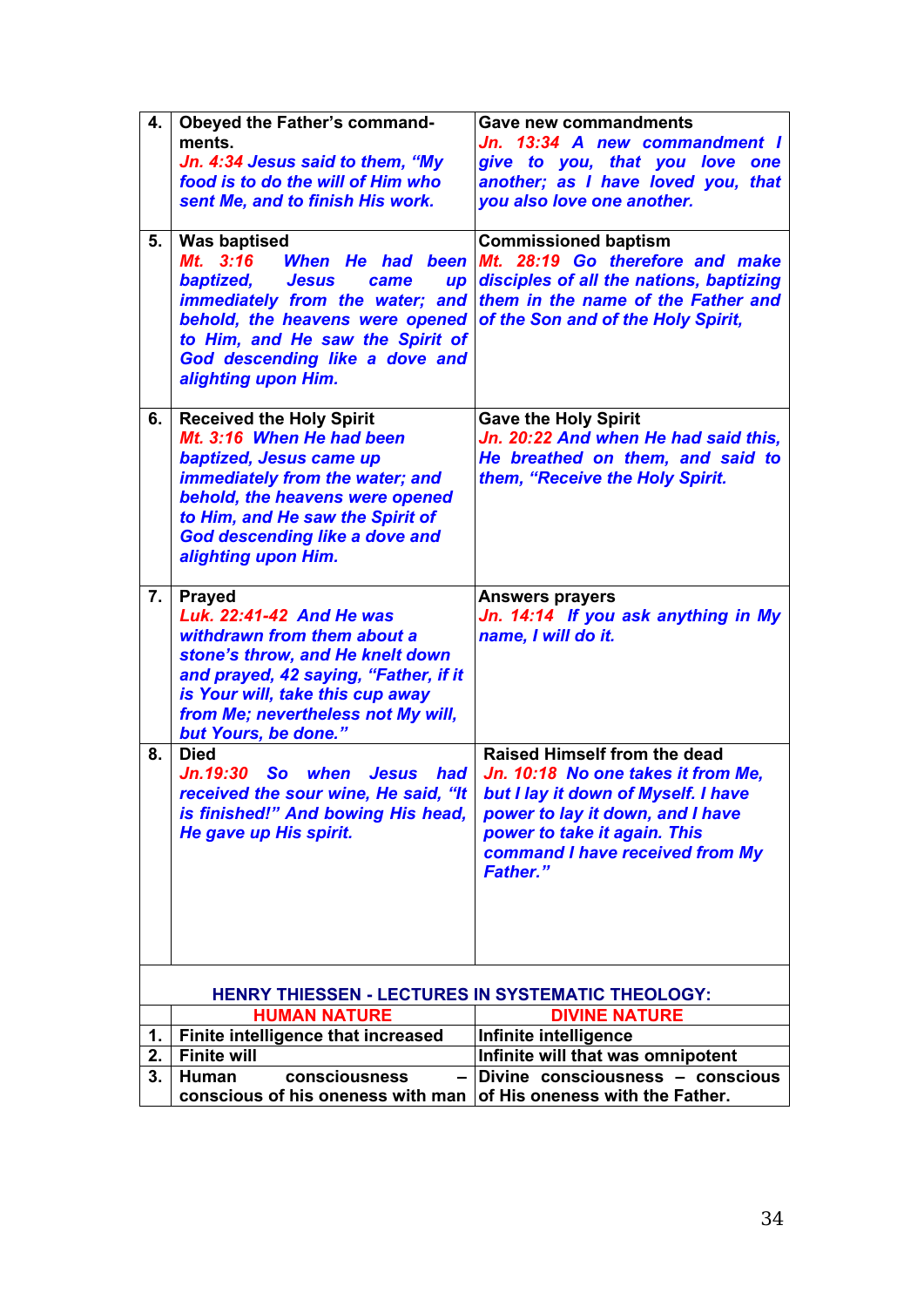# **3.1.2 UNION OF HUMAN AND DIVINE NATURE**

**This union is called HYPOSTATIC UNION – a technical term used to state that the two natures are united in one person. Nature refers to attributes.**

**The two natures exist in one person each in its own identity. Jesus Christ is one person having a divine nature and a human nature.**

**The two natures are inseparable.**

**God became man – not man became God.**

**It is a joining of 2 natures, not 2 persons.**

# **KEVIN J. CONNER – FOUNDATIONS OF CHRISTIAN DOCTRINE:**

**The union is not comparable to:**

- **1. marriage although marriage is a union there are still two distinct persons.**
- **2. union of Christ and the believer the distinction between 2 persons is maintained.**
- **3. a dual personality. He was one person having two natures.**
- **4. a man being filled with God Jesus was not merely a man filled with God – He was God who became man.**
- **5. a joining to form a third nature.**
- **6. half- God and half Man**
- **7. God being converted to man or man being converted to God.**

**Because of the union the humanity of Christ is present with His deity everywhere.**

**Purpose of the union**

- **This makes Him the perfect mediator between God and man because he is God – man.**
- **Robert Clarke In His deity He is offerer, sacrificer and priest. In His humanity, He is offering, sacrifice and gift.**

## *Eph 5:2*

*And walk in love, as Christ also has loved us and given Himself for us, an offering and a sacrifice to God for a sweet-smelling aroma.(NKJ)*

*Eph 5:25*

*Husbands, love your wives, just as Christ also loved the church and gave Himself for her,(NKJ)*

### *Heb 8:3*

*For every high priest is appointed to offer both gifts and sacrifices. Therefore it is necessary that this One also have something to offer.(NKJ)*

**In the Old Covenant the offerer and offering were separate. Both are one in Christ – this was necessary for the atonement – the divine nature offered the sinless human nature on the cross for sin, reconciling man to God.**

# **3.1.3 ASSUMPTION OF HUMAN NATURE**

**Christ did not cease to be God when He became man. He assumed humanity. This means that He added a human nature to His divine nature. He is a divine person with a human nature. The seat of His personality is in the divine.**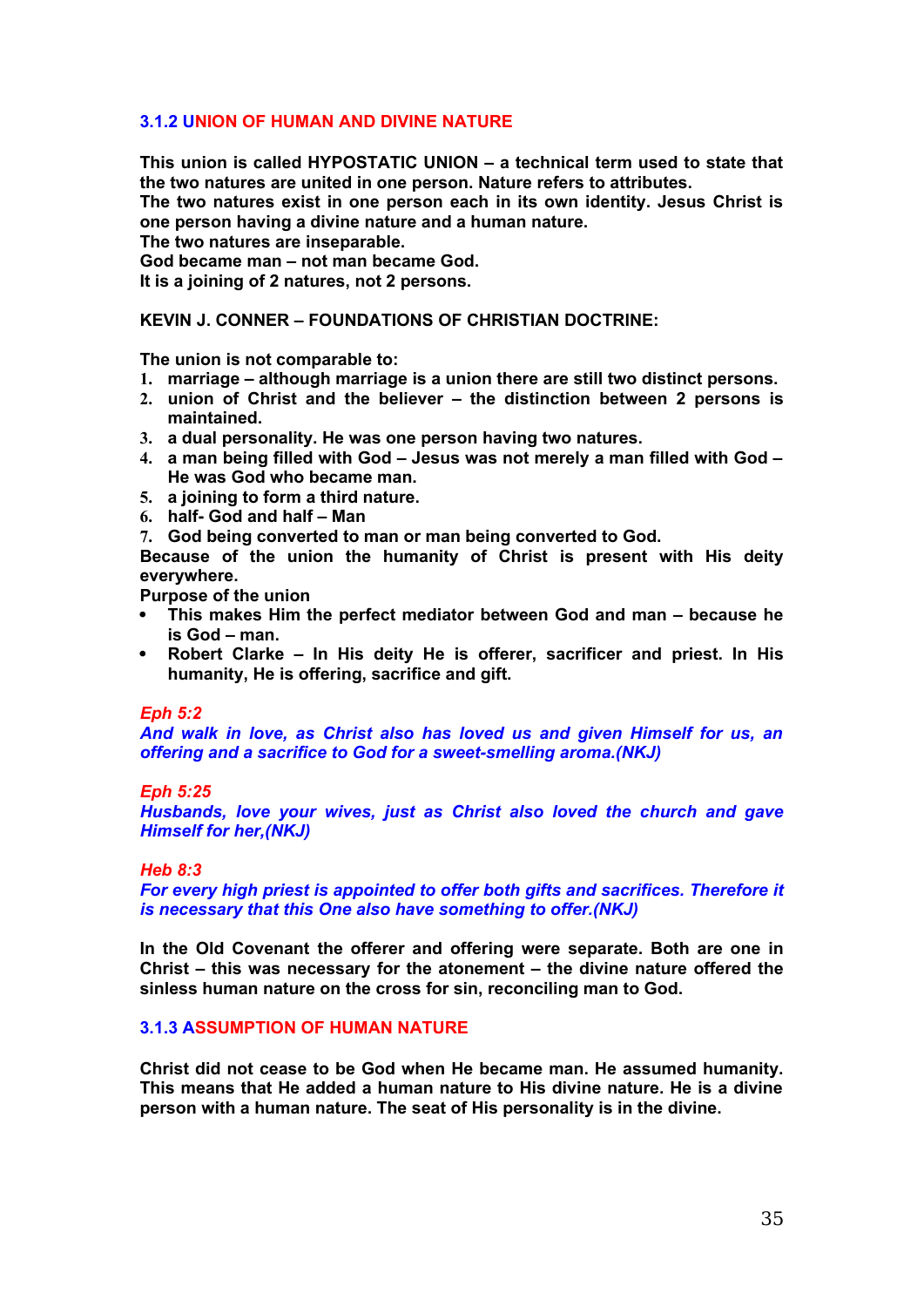# **3.1.4 LACK CONFLICT IN THE DUALITY.**

**Jesus did not have a split personality.**

**There was no conflict between the divine and the human nature. Sometimes he operated from human- self-consciousness, at other times from His divine self-consciousness – the two were never in conflict. (THIESSEN) He submitted totally and completely to the will of the Father – proving that there was no conflict.**

**4. THE PURPOSE OF THE INCARNATION.**

### **MNEMONIC "INCARNATE"**

**INITIATION OF NEW COVENANT NOTIFICATION CONFIRMATION OF THE PROMISES OF SALVATION TO THE PATRIACHS. ACCOMPLISHMENT(FULFILLMENT) REVELATION NEGATION(MAKE INEFFECTIVE) ATONEMENT THEANTHROPY EXEMPLIFICATION**

# **AMPLIFICATION**

# **4.1 INITIATION OF NEW COVENANT**

#### *Jer 31:31-34*

*31"Behold, the days are coming, says the LORD, when I will make a new covenant with the house of Israel and with the house of Judah--*

*32"not according to the covenant that I made with their fathers in the day that I took them by the hand to lead them out of the land of Egypt, My covenant which they broke, though I was a husband to them, says the LORD.*

*33"But this is the covenant that I will make with the house of Israel after those days, says the LORD: I will put My law in their minds, and write it on their hearts; and I will be their God, and they shall be My people.*

*34"No more shall every man teach his neighbor, and every man his brother, saying, 'Know the LORD,' for they all shall know Me, from the least of them to the greatest of them, says the LORD. For I will forgive their iniquity, and their sin I will remember no more."(NKJ)*

**Christ came to initiate the New Covenant prophesied by Jeremiah. By His death the blessings of the New Covenant came into effect.**

### *Matt 26:26-28*

*26And as they were eating, Jesus took bread, blessed and broke it, and gave it to the disciples and said, "Take, eat; this is My body."*

*27Then He took the cup, and gave thanks, and gave it to them, saying, "Drink from it, all of you.*

*28"For this is My blood of the new covenant, which is shed for many for the remission of sins.(NKJ)*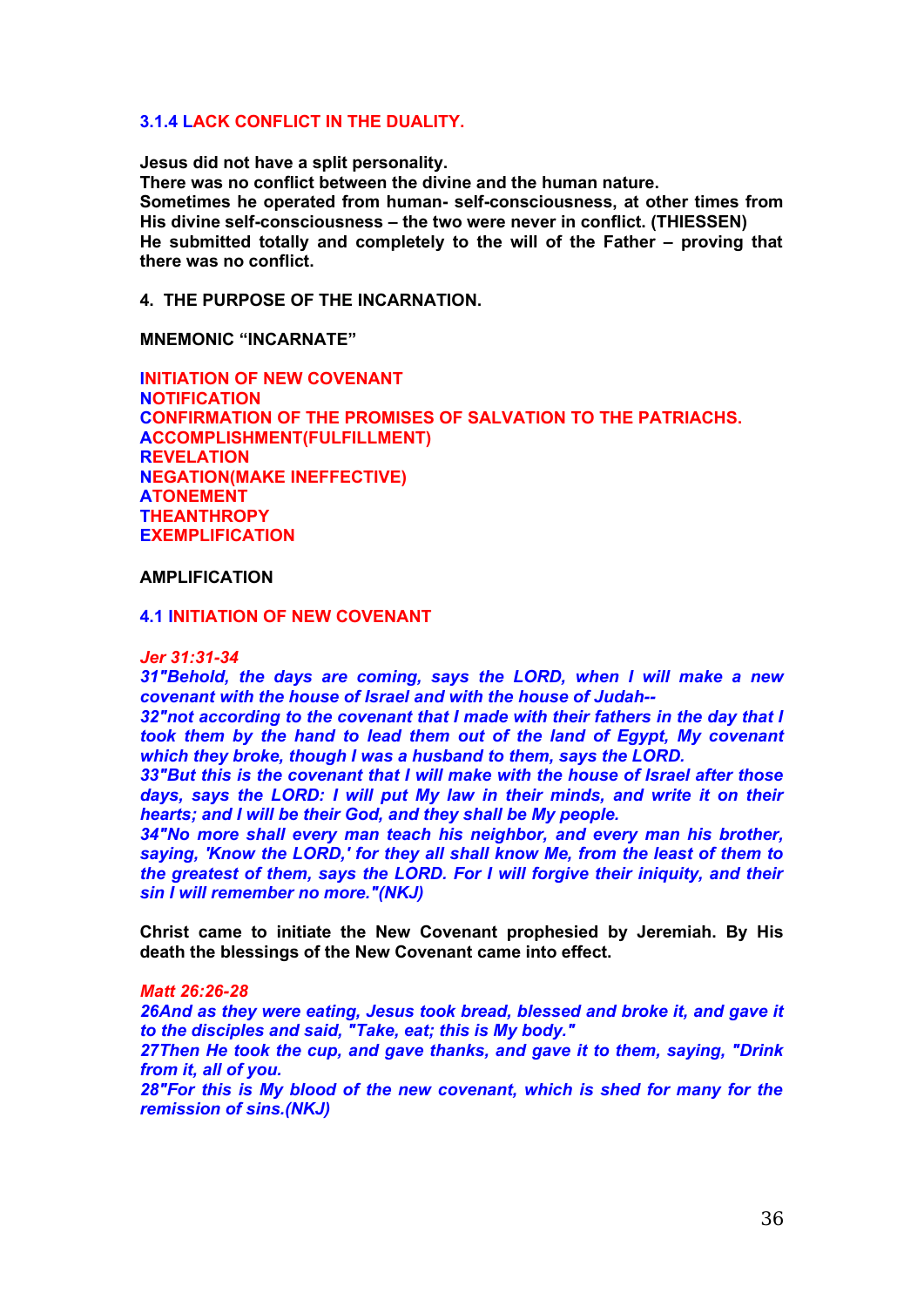*Heb 8:12-13*

*12"For I will be merciful to their unrighteousness, and their sins and their lawless deeds I will remember no more." 13In that He says, "A new covenant," He has made the first obsolete. Now what is becoming obsolete and growing old is ready to vanish away.(NKJ)*

### **4.1.2 NOTIFICATION**

**TO NOTIFY OF HIS SECOND ADVENT.**

#### *Heb 9:28*

*so Christ was offered once to bear the sins of many. To those who eagerly wait for Him He will appear a second time, apart from sin, for salvation.(NKJ)*

**The first coming initiated the plan of redemption. Benefits of the first coming:**

- **Deliverance from the guilt and penalty of sin.**
- **Deliverance from the power of sin through His present day intercession for us and as we yield to the Holy Spirit.**

**The second coming is the consummation of the plan of redemption. Benefits:**

- **Deliverance from the presence of sin.**
- **Immortality of the body.**

**The second coming consummates that which was initiated by the first coming. The second coming is our blessed hope.**

## **4.1.3 CONFIRMATION OF PROMISES MADE TO THE PATRIACHS.**

#### *Gen 3:15*

*And I will put enmity between you and the woman, and between your seed and her Seed; he shall bruise your head, and you shall bruise His heel.(NKJ)*

*Gen 22:18*

*"In your seed all the nations of the earth shall be blessed, because you have obeyed My voice."(NKJ)*

*Rom 15:8-12*

*8Now I say that Jesus Christ has become a servant to the circumcision for the truth of God, to confirm the promises made to the fathers,*

*9and that the Gentiles might glorify God for His mercy, as it is written: "For this reason I will confess to You among the Gentiles, and sing to Your name." 10And again he says: "Rejoice, O Gentiles, with His people!"*

*11And again: "Praise the Lord, all you Gentiles! Laud Him, all you peoples!" 12And again, Isaiah says: "There shall be a root of Jesse; and He who shall rise to reign over the Gentiles, in Him the Gentiles shall hope."(NKJ)*

*Isa 7:14*

*"Therefore the Lord Himself will give you a sign: Behold, the virgin shall conceive and bear a Son, and shall call His name Immanuel.(NKJ)*

**Christ came to fulfil the promises made to the patriarchs.**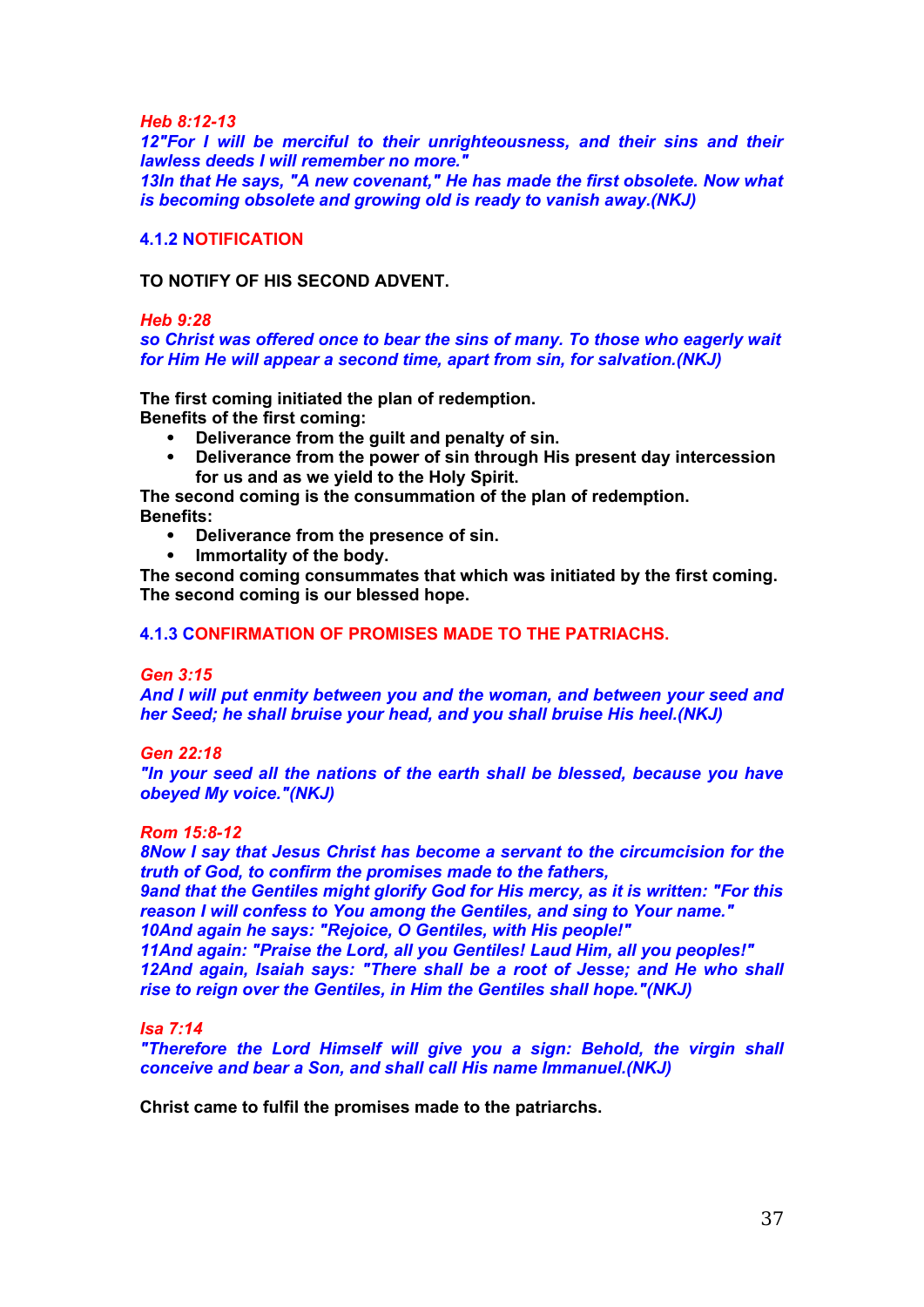*John 3:16*

*"For God so loved the world that He gave His only begotten Son, that whoever believes in Him should not perish but have everlasting life. (NKJ)*

**4.1.4 ACCOMPLISHMENT(FULFILLMENT)**

**4.1.4.1 TO FULFIL THE LAW, PSALMS AND THE PROPHETS.**

### *Matt 5:17-18*

*17"Do not think that I came to destroy the Law or the Prophets. I did not come to destroy but to fulfill.*

*18"For assuredly, I say to you, till heaven and earth pass away, one jot or one tittle will by no means pass from the law till all is fulfilled.(NKJ)*

*Luke 24:27*

*And beginning at Moses and all the Prophets, He expounded to them in all the Scriptures the things concerning Himself.(NKJ)*

#### *Heb 10:5-8*

*5Therefore, when He came into the world, He said: "Sacrifice and offering You did not desire, but a body You have prepared for Me.*

*6In burnt offerings and sacrifices for sin you had no pleasure.*

*7Then I said, 'Behold, I have come-- in the volume of the book it is written of Me-- to do Your will, O God.' "*

*8Previously saying, "Sacrifice and offering, burnt offerings, and offerings for sin You did not desire, nor had pleasure in them" (which are offered according to the law),(NKJ)*

**4.1.4.2 TO FULFIL THE OLD TESTAMENT OFFICES.**

**4.1.4.2.1 KING** 

*Luke 1:32-33*

*32"He will be great, and will be called the Son of the Highest; and the Lord God will give Him the throne of His father David.*

*33"And He will reign over the house of Jacob forever, and of His kingdom there will be no end."(NKJ)*

**God promised David that he would have a son who would rule forever.**

### *Ps 2:6-12*

*6"Yet I have set My King on My holy hill of Zion."*

*7"I will declare the decree: the LORD has said to Me, 'You are My Son, today I have begotten You.*

*8Ask of Me, and I will give You the nations for Your inheritance, and the ends of the earth for Your possession.*

*9You shall break them with a rod of iron; you shall dash them to pieces like a potter's vessel.'"*

*10Now therefore, be wise, O kings; be instructed, you judges of the earth. 11Serve the LORD with fear, and rejoice with trembling.*

*12Kiss the Son, lest He be angry, and you perish in the way, when His wrath is kindled but a little. Blessed are all those who put their trust in Him.(NKJ)*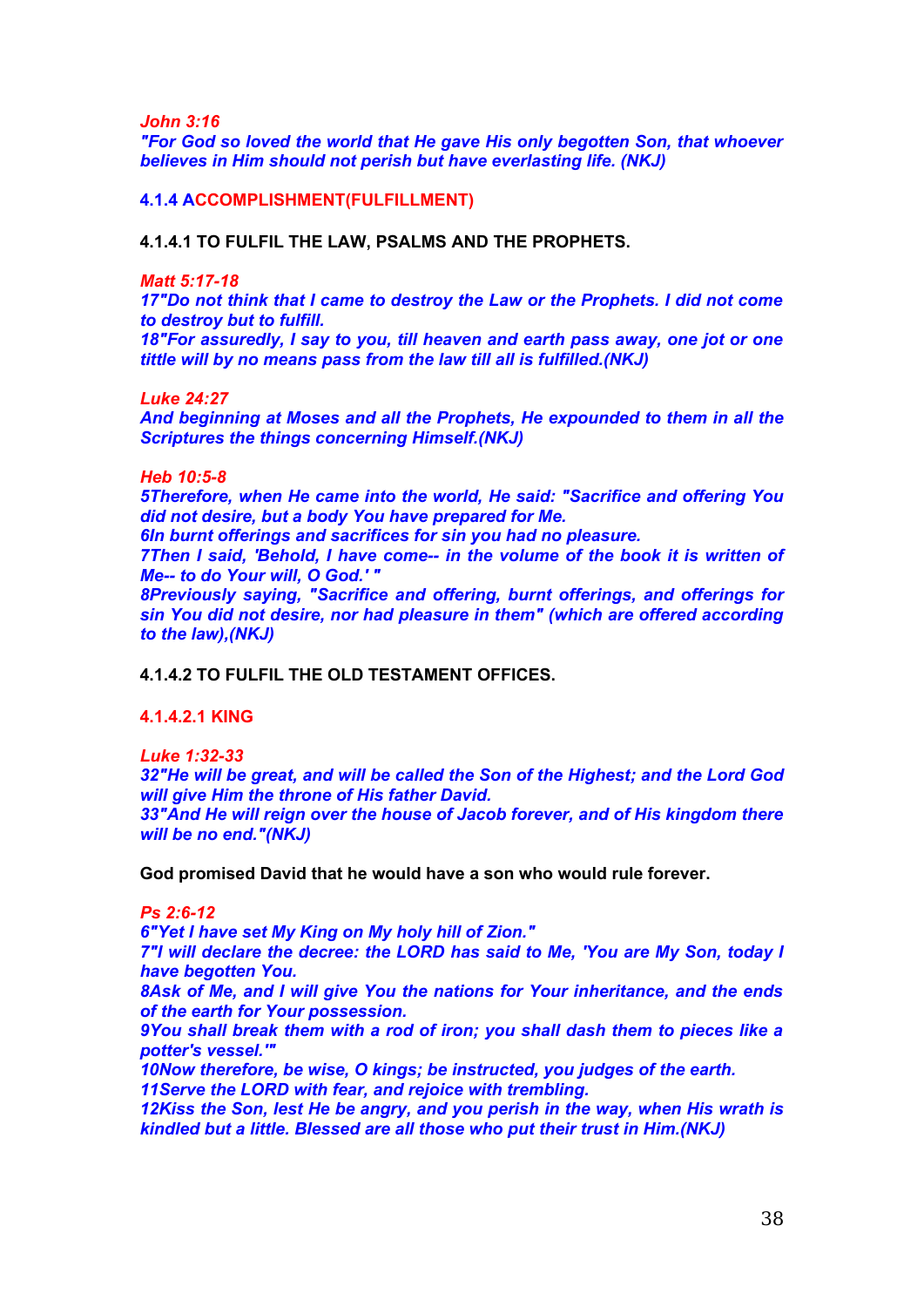*Rev 15:3*

*They sing the song of Moses, the servant of God, and the song of the Lamb, saying: "Great and marvelous are Your works, lord God Almighty! Just and true are Your ways, O King of the saints!(NKJ)*

*Rev 19:16*

*And He has on His robe and on His thigh a name written: KING OF KINGS AND LORD OF LORDS.(NKJ)*

### **4.1.4.2.2 PROPHET**

#### *Heb 1:1-2*

*1God, who at various times and in various ways spoke in time past to the fathers by the prophets,*

*2has in these last days spoken to us by His Son, whom He has appointed heir of all things, through whom also He made the worlds;(NKJ)*

### *Acts 2:22-23*

*22"Men of Israel, hear these words: Jesus of Nazareth, a Man attested by God to you by miracles, wonders, and signs which God did through Him in your midst, as you yourselves also knw--*

*23"Him, being delivered by the determined purpose and foreknowledge of God, you have taken by lawless hands, have crucified, and put to death;(NKJ)*

### **4.1.4.2.3 PRIEST**

### *Zech 6:12-13*

*12"Then speak to him, saying, 'Thus says the LORD of hosts, saying: "Behold, the Man whose name is the BRANCH! From His place He shall branch out, and He shall build the temple of the LORD;*

*13Yes, He shall build the temple of the LORD. He shall bear the glory, and shall sit and rule on His throne; so He shall be a priest on His throne, and the counsel of peace shall be between them both." '(NKJ)*

*Heb 1:9*

*You have loved righteousness and hated lawlessness; therefore God, Your God, has anointed You with the oil of gladness more than Your companions."(NKJ)*

### *Lev 21:16-24*

*16And the LORD spoke to Moses, saying,*

*17"Speak to Aaron, saying: 'No man of your descendants in succeeding generations, who has any defect, may approach to offer the bread of his God. 18'For any man who has a defect shall not approach: a man blind or lame, who has a marred face or any limb too long,*

*19'a man who has a broken foot or broken hand,*

*20'or is a hunchback or a dwarf, or a man who has a defect in his eye, or eczema or scab, or is a eunuch.*

*21'No man of the descendants of Aaron the priest, who has a defect, shall come near to offer the offerings made by fire to the LORD. He has a defect; he shall not come near to offer the bread of his God.*

*22'He may eat the bread of his God, both the most holy and the holy;*

*23'only he shall not go near the veil or approach the altar, because he has a defect, lest he profane My sanctuaries; for I the LORD sanctify them.'"*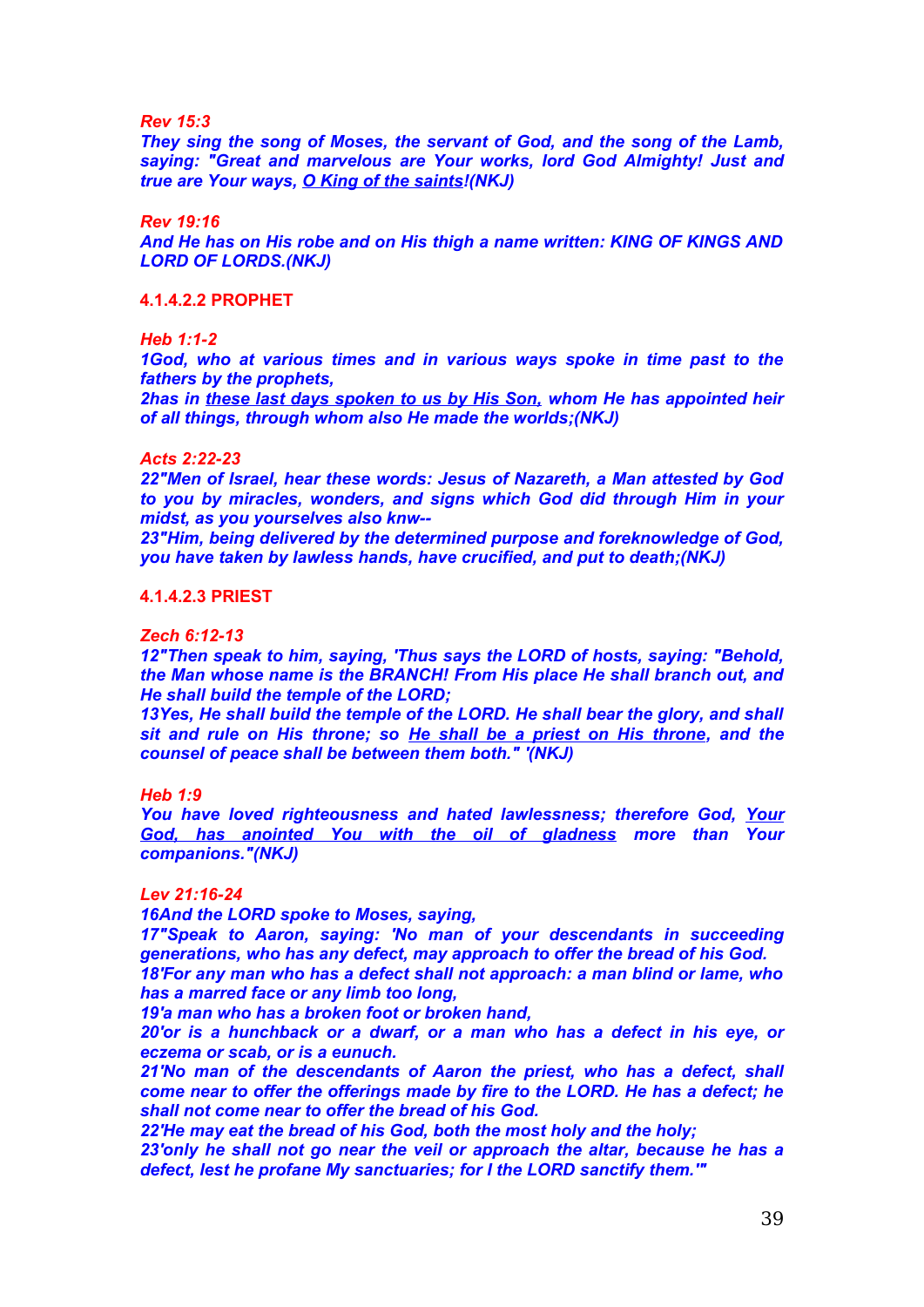*24And Moses told it to Aaron and his sons, and to all the children of Israel. (NKJ)*

# *4.1.4.2.4* **JUDGE**

*Rev 20:11-15*

*11Then I saw a great white throne and Him who sat on it, from whose face the earth and the heaven fled away. And there was found no place for them.*

*12And I saw the dead, small and great, standing before God, and books were opened. And another book was opened, which is the Book of Life. And the dead were judged according to their works, by the things which were written in the books.*

*13The sea gave up the dead who were in it, and Death and Hades delivered up the dead who were in them. And they were judged, each one according to his works.*

*14Then Death and Hades were cast into the lake of fire. This is the second death.*

*15And anyone not found written in the Book of Life was cast into the lake of fire.(NKJ)*

*Acts 5:31*

*"Him God has exalted to His right hand to be Prince and Savior, to give repentance to Israel and forgiveness of sins.(NKJ)*

*John 5:22 "For the Father judges no one, but has committed all judgment to the Son, (NKJ)*

# **4.1.5 REVELATION**

# **4.1.5.1 OF THE FATHER**

#### *John 12:49-50*

*49"For I have not spoken on My own authority; but the Father who sent Me gave Me a command, what I should say and what I should speak. 50"And I know that His command is everlasting life. Therefore, whatever I speak, just as the Father has told Me, so I speak."(NKJ)*

### *John 14:9*

*Jesus said to him, "Have I been with you so long, and yet you have not known Me, Philip? He who has seen Me has seen the Father; so how can you say, 'Show us the Father'? (NKJ)*

### **4.1.5.2 OF TRUTH**

### *John 18:37*

*Pilate therefore said to Him, "Are You a king then?" Jesus answered, "You say rightly that I am a king. For this cause I was born, and for this cause I have come into the world, that I should bear witness to the truth. Everyone who is of the truth hears My voice."(NKJ)*

*John 14:6*

*Jesus said to him, "I am the way, the truth, and the life. No one comes to the Father except through Me.(NKJ)*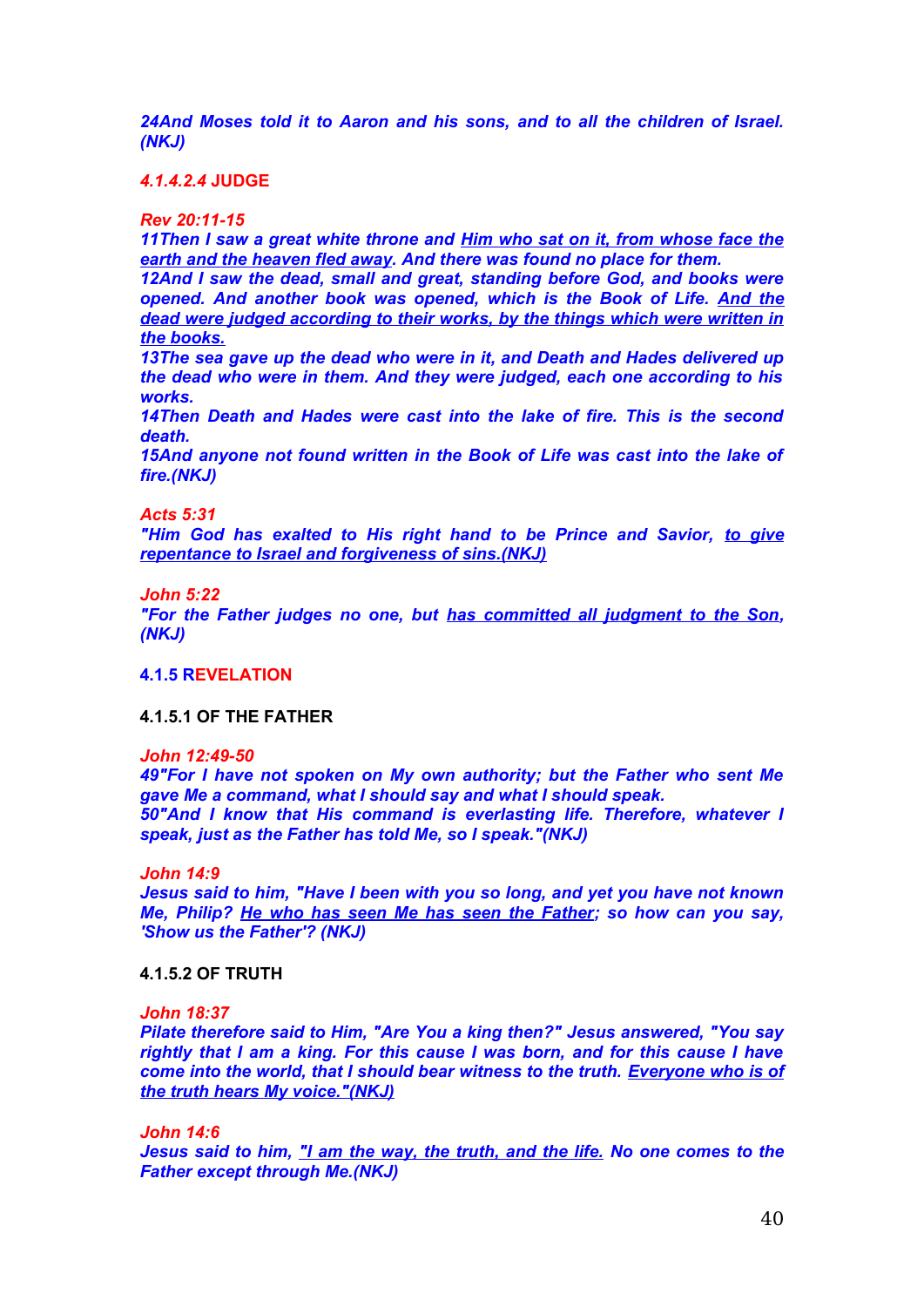# **4.1.5.3 OF KINGDOM OF GOD**

### *Luke 4:43*

*but He said to them, "I must preach the kingdom of God to the other cities also, because for this purpose I have been sent."(NKJ)*

*Luke 8:1*

*Now it came to pass, afterward, that He went through every city and village, preaching and bringing the glad tidings of the kingdom of God. And the twelve were with Him,(NKJ)*

**4.1.6 NEGATION (MAKE INEFFECTIVE)**

**TO DESTROY THE WORKS OF THE DEVIL** 

*I Jn 3:8*

*He who sins is of the devil, for the devil has sinned from the beginning. For this purpose the Son of God was manifested, that He might destroy the works of the devil.(NKJ)*

# *Luke 4:18-19*

*18"The Spirit of the Lord is upon Me, because He has anointed Me to preach the gospel to the poor; he has sent Me to heal the brokenhearted, to proclaim liberty to the captives and recovery of sight to the blind, to set at liberty those who are oppressed;*

*19To proclaim the acceptable year of the Lord."(NKJ)*

# **4.1.6.1 DARKNESS TO LIGHT**

*John 1:4 In Him was life, and the life was the light of men.(NKJ)*

*John 9:39 And Jesus said, "For judgment I have come into this world, that those who do not see may see, and that those who see may be made blind."(NKJ)*

*1 Pet 2:9*

*But you are a chosen generation, a royal priesthood, a holy nation, His own special people, that you may proclaim the praises of Him who called you out of darkness into His marvelous light;(NKJ)*

**4.1.6.2 DECEPTION TO TRUTH**

*John 14:6 Jesus said to him, "I am the way, the truth, and the life. No one comes to the Father except through Me.(NKJ)*

*John 8:32 "And you shall know the truth, and the truth shall make you free."(NKJ)*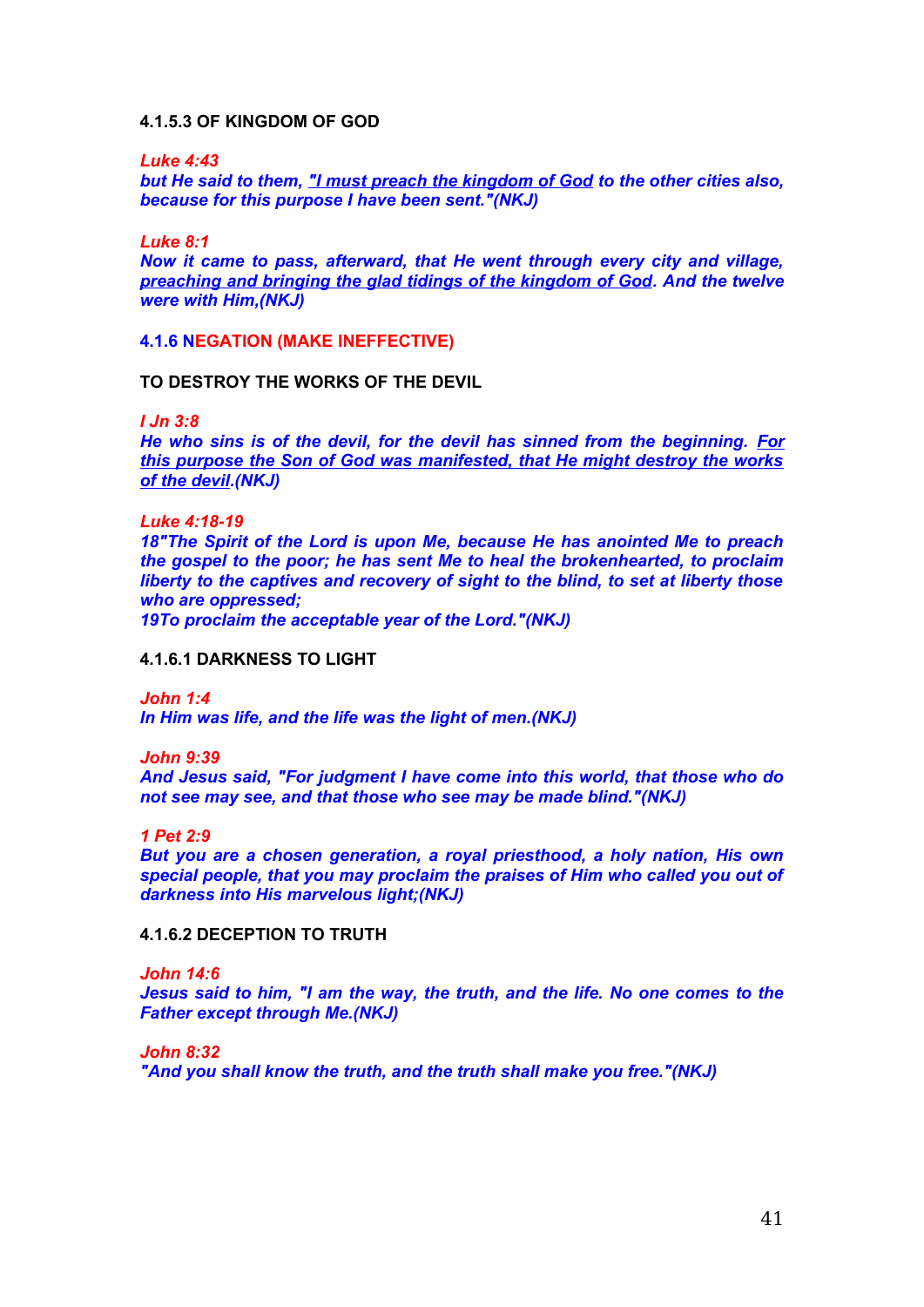### **4.1.6.3 DEATH TO LIFE**

#### *John 3:16-17*

*16"For God so loved the world that He gave His only begotten Son, that whoever believes in Him should not perish but have everlasting life. 17"For God did not send His Son into the world to condemn the world, but that the world through Him might be saved.(NKJ)*

### *John 11:25-26*

*25Jesus said to her, "I am the resurrection and the life. He who believes in Me, though he may die, he shall live.*

*26"And whoever lives and believes in Me shall never die. Do you believe this?" (NKJ)*

# *John 12:47*

*"And if anyone hears My words and does not believe, I do not judge him; for I did not come to judge the world but to save the world.(NKJ)*

#### *1 Tim 1:15*

*This is a faithful saying and worthy of all acceptance, that Christ Jesus came into the world to save sinners, of whom I am chief.(NKJ)*

#### *Heb 2:14-15*

*14Inasmuch then as the children have partaken of flesh and blood, He Himself likewise shared in the same, that through death He might destroy him who had the power of death, that is, the devil,*

*15and release those who through fear of death were all their lifetime subject to bondage. (NKJ)*

# **4.1.6.4 HATE TO LOVE**

### *John 13:34-35*

*34"A new commandment I give to you, that you love one another; as I have loved you, that you also love one another.*

*35"By this all will know that you are My disciples, if you have love for one another."(NKJ)*

### **4.1.6.5 MISERY TO ABUNDANT LIFE**

# *John 10:10*

*"The thief does not come except to steal, and to kill, and to destroy. I have come that they may have life, and that they may have it more abundantly.(NKJ)*

# **4.1.6.6 DISEASE TO HEALTH**

#### *Isa 53:5*

*But He was wounded for our transgressions, he was bruised for our iniquities; the chastisement for our peace was upon Him, and by His stripes we are healed.(NKJ)*

### *1 Pet 2:24*

*who Himself bore our sins in His own body on the tree, that we, having died to sins, might live for righteousness-- by whose stripes you were healed.(NKJ)*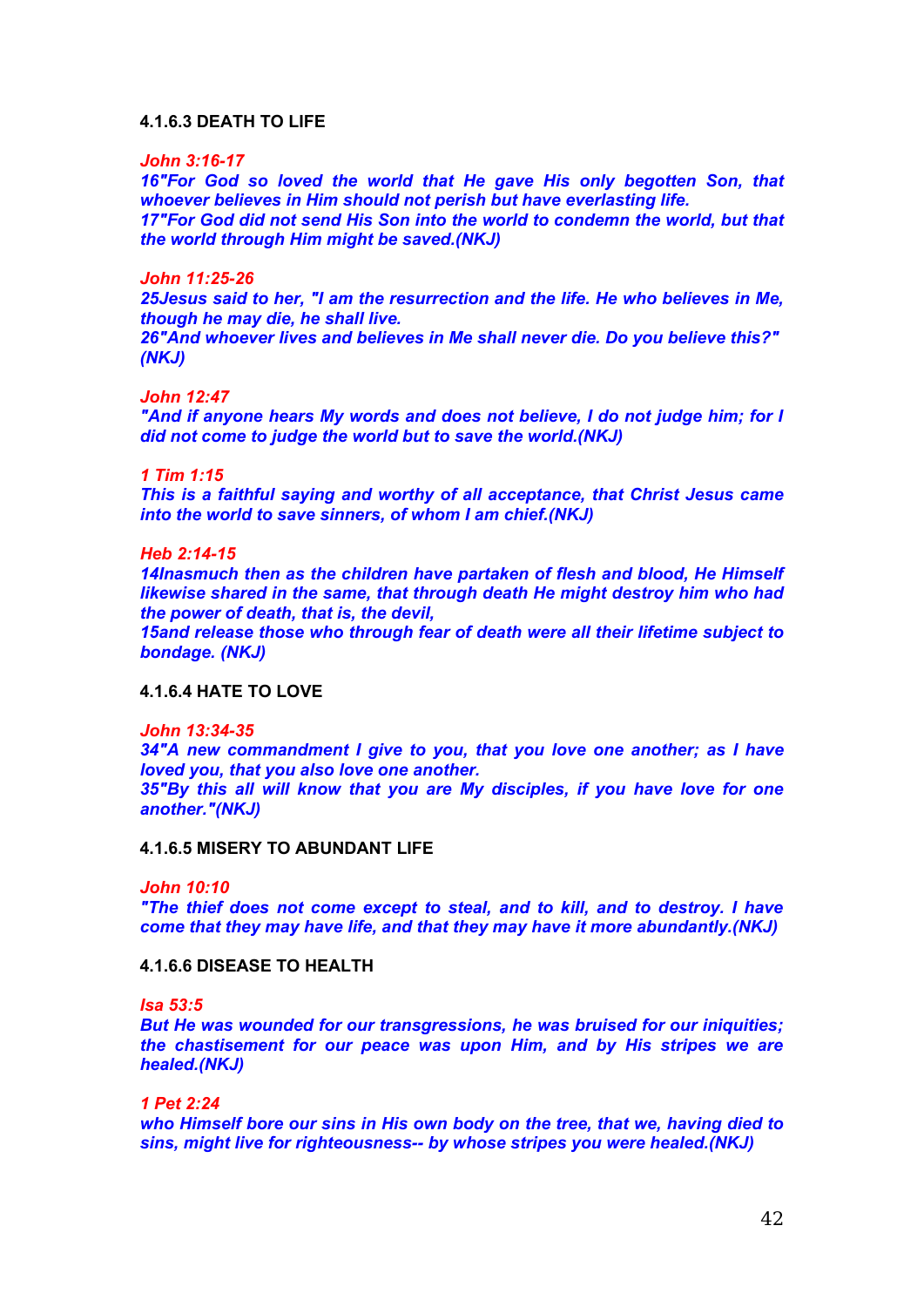#### *Mal 4:2*

*But to you who fear My name the Sun of Righteousness shall arise with healing in His wings; and you shall go out and grow fat like stall-fed calves.(NKJ)*

### *Matt 4:23*

*And Jesus went about all Galilee, teaching in their synagogues, preaching the gospel of the kingdom, and healing all kinds of sickness and all kinds of disease among the people. (NKJ)*

# *Matt 9:35*

*Then Jesus went about all the cities and villages, teaching in their synagogues, preaching the gospel of the kingdom, and healing every sickness and every disease among the people.(NKJ)*

### *Acts 10:36-39*

*36"The word which God sent to the children of Israel, preaching peace through Jesus Christ-- He is Lord of all--*

*37"that word you know, which was proclaimed throughout all Judea, and began from Galilee after the baptism which John preached:*

*38"how God anointed Jesus of Nazareth with the Holy Spirit and with power, who went about doing good and healing all who were oppressed by the devil, for God was with Him.*

*39"And we are witnesses of all things which He did both in the land of the Jews and in Jerusalem, whom they killed by hanging on a tree.(NKJ)*

# **4.1.7 ATONEMENT**

**The word means reconciliation. Jesus came to die for the sins of humankind as a human. As a perfect sinless man he atoned for sin – i.e. he made satisfaction/propitiation for the offenses of humankind (He put away sin)and thus reconciled man to God.**

#### *I Jn 3:5*

*And you know that He was manifested to take away our sins, and in Him there is no sin. (NKJ)*

*Rom 5:10-15*

*10For if when we were enemies we were reconciled to God through the death of His Son, much more, having been reconciled, we shall be saved by His life.*

*11And not only that, but we also rejoice in God through our Lord Jesus Christ, through whom we have now received the reconciliation.*

*12Therefore, just as through one man sin entered the world, and death through sin, and thus death spread to all men, because all sinned--*

*13(For until the law sin was in the world, but sin is not imputed when there is no law.*

*14Nevertheless death reigned from Adam to Moses, even over those who had not sinned according to the likeness of the transgression of Adam, who is a type of Him who was to come.*

*15But the free gift is not like the offense. For if by the one man's offense many died, much more the grace of God and the gift by the grace of the one Man, Jesus Christ, abounded to many.(NKJ)*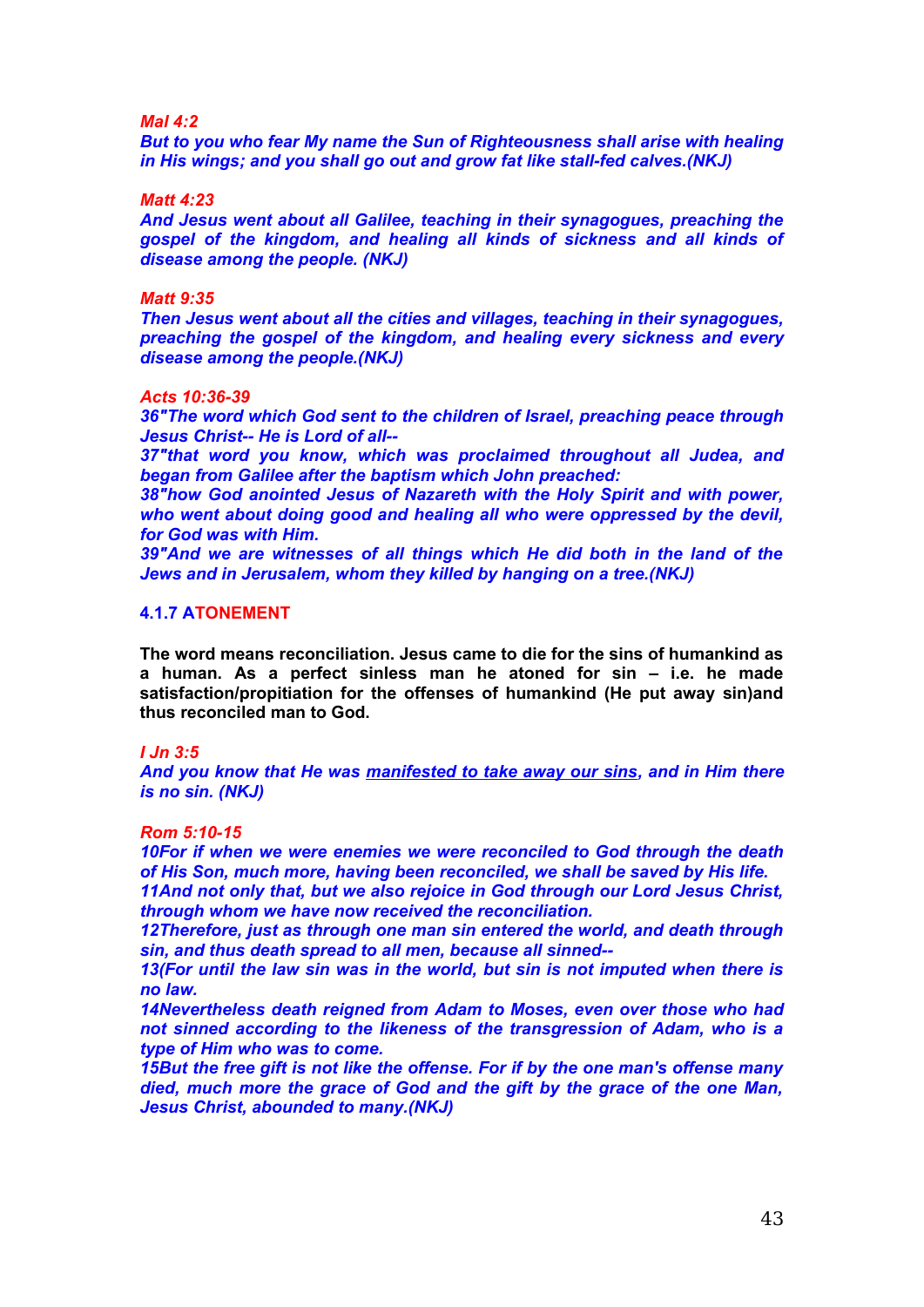#### *2 Cor 5:21*

*For He made Him who knew no sin to be sin for us, that we might become the righteousness of God in Him.(NKJ)*

### *Heb 2:9-14*

*9But we see Jesus, who was made a little lower than the angels, for the suffering of death crowned with glory and honor, that He, by the grace of God, might taste death for everyone.*

*10For it was fitting for Him, for whom are all things and by whom are all things, in bringing many sons to glory, to make the captain of their salvation perfect through sufferings.*

*11For both He who sanctifies and those who are being sanctified are all of one, for which reason He is not ashamed to call them brethren,*

*12saying: "I will declare Your name to My brethren; in the midst of the assembly I will sing praise to You."*

*13And again: "I will put My trust in Him." And again: "Here am I and the children whom God has given Me."*

*14Inasmuch then as the children have partaken of flesh and blood, He Himself likewise shared in the same, that through death He might destroy him who had the power of death, that is, the devil,(NKJ)*

# *Heb 9:26*

*He then would have had to suffer often since the foundation of the world; but now, once at the end of the ages, He has appeared to put away sin by the sacrifice of Himself.(NKJ)*

# **4.1.8 THEANTHROPY**

**This is the union of God and man. Jesus is God man.**

**The incarnation was responsible for the union of the two natures.**

**Human nature was added to the divine person Christ.**

**Christ is a theanthropic person. He does not possess a theanthropic nature. He does not have a divine-human nature or a human – divine nature. He is one person with a divine and a human nature.(THIESSEN)**

**In the Old Covenant the priest and the sacrifice were separate. In Christ the two are one. On the cross it was the divine nature(priest) that offered the sinless human nature(sacrifice) to God for sin. It was God presenting sinless humanity as a perfect sacrifice. A sinless man atoned for sinful men. This is the primary reason for the atonement.**

**Because He is the God man, He is the perfect and sinless mediator between God and man.** 

#### *Heb 2:17-18*

*17Therefore, in all things He had to be made like His brethren, that He might be a merciful and faithful High Priest in things pertaining to God, to make propitiation for the sins of the people.*

*18For in that He Himself has suffered, being tempted, He is able to aid those who are tempted.(NKJ)*